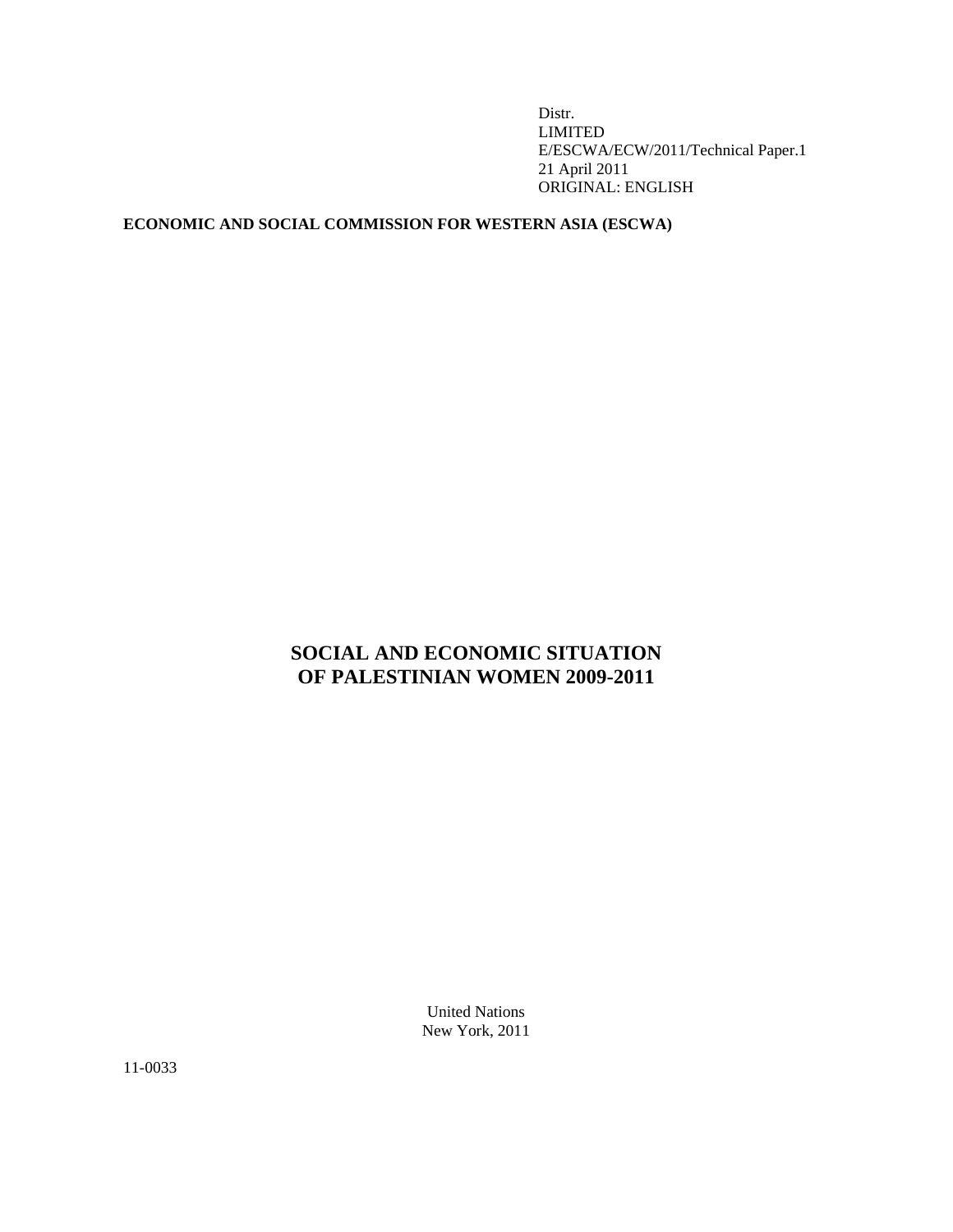## **Executive summary**

 This report reviews the status of Palestinian women and girls during the period 2009-2010, focusing on political, social, economic and human rights developments. Building upon previously published research of the Economic and Social Commission for Western Asia (ESCWA) on Palestinian women and girls,<sup>\*</sup> and looking at the most recent data available, this report highlights their complex status, revealing both successes and setbacks in the midst of a militarized occupation, a political divide and an attempt at grass-roots Statebuilding.

 The first chapter of the report lays out the political setting, highlighting the devastating effects of operation Cast Lead and the economic blockade on the population of the Gaza Strip, in particular the female population, while simultaneously considering the increasingly militarized encroachment upon the West Bank in the form of settlements, checkpoints, the separation wall and house demolitions. This framework is further juxtaposed with the State-building efforts of the Palestinian Authority.

 The second chapter addresses the socio-economic indicators that define the lives of women and girls in Palestine. Their situation is characterized by constant insecurity and change, reflected in highlighted improvements on one hand and drawbacks on the other. While progress could be achieved in reducing fertility rates, early marriage still persists. Of additional concern are the different legal frameworks for Gaza and the West Bank, which further complicate the situation of Palestinians, especially women and children. Progress has been achieved in education, and Palestinian women are among the best educated women in the ESCWA region. However, their high education levels are at odds with their low rate of employment, which might create additional frustration and problems. Access to basic services is still inadequate for all Palestinians, with particularly harmful effects on women and girls.

 The third chapter highlights the political representation of women in Palestine. Although improvement can be noted and more women hold political office and decision-making positions than in previous years, such developments remain sporadic and fragmented. In order to achieve solid conditions for increased political representation of women in Palestine, a comprehensive approach is needed, on which governmental and non-governmental entities can work together. The national machinery for women, the Ministry of Women's Affairs, plays an essential part in such processes, as is laid out in chapter four.

 The larger framework of international instruments and conventions that address women is outlined in chapter four. These instruments and conventions play an important role in improving the overall situation of Palestinian women in a comprehensive manner.

 <sup>\*</sup> United Nations Economic and Social Commission for Western Asia (ESCWA), 2009, and ESCWA, 2007.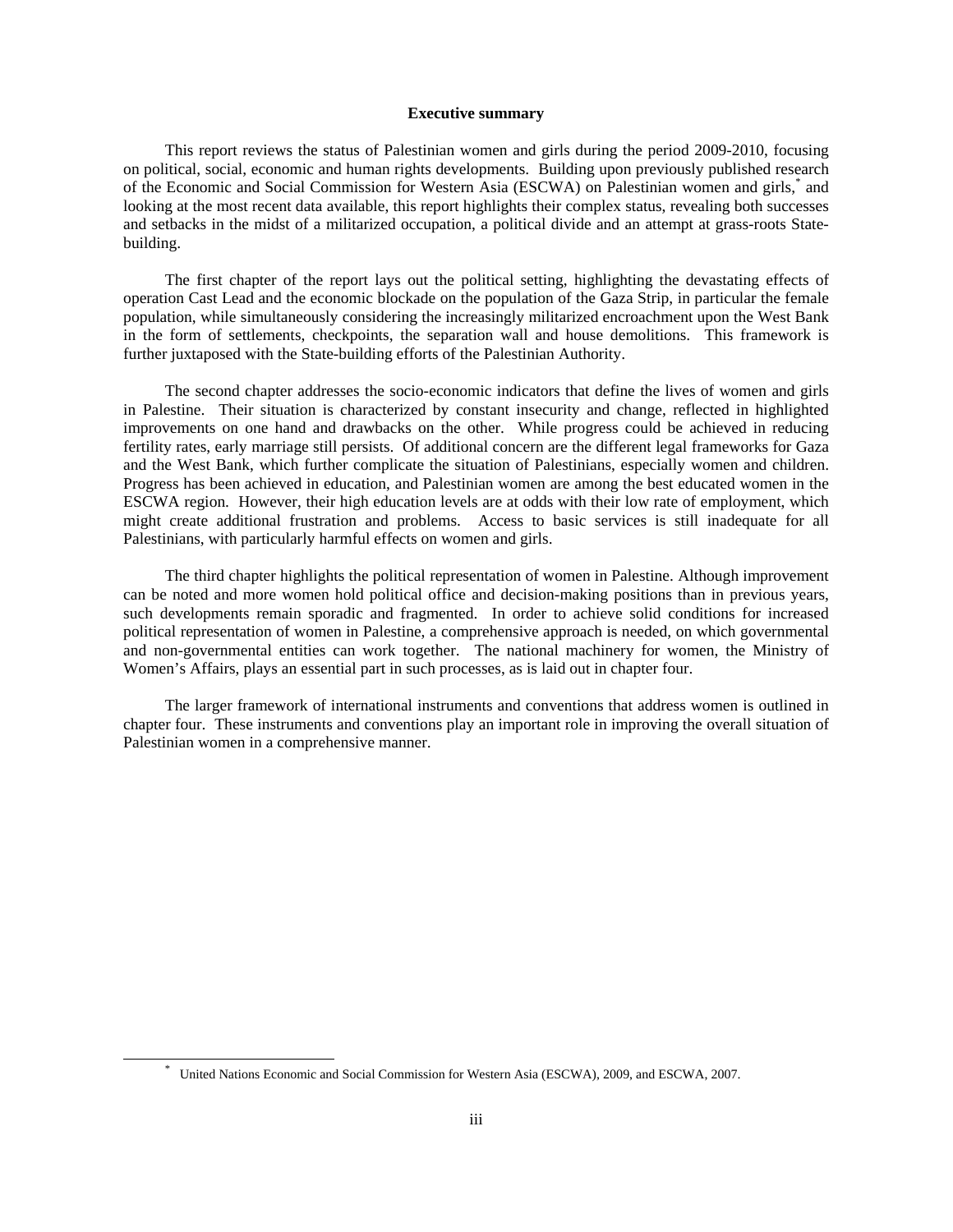## **CONTENTS**

|         |                                                            | Page<br>iii     |  |  |  |
|---------|------------------------------------------------------------|-----------------|--|--|--|
| Chapter |                                                            |                 |  |  |  |
|         |                                                            |                 |  |  |  |
| I.      | THE POLITICAL SETTING OF THE PALESTINIAN TERRITORIES UNDER |                 |  |  |  |
|         |                                                            |                 |  |  |  |
|         | А.                                                         |                 |  |  |  |
| П.      | THE SOCIO-ECONOMIC SITUATION OF PALESTINIAN WOMEN          |                 |  |  |  |
|         | A.                                                         | $7\phantom{.0}$ |  |  |  |
|         | B.                                                         | 10              |  |  |  |
|         | $C_{\cdot}$                                                | 14              |  |  |  |
|         | D.                                                         | 16              |  |  |  |
|         | Ε.                                                         | 20              |  |  |  |
|         | F.                                                         | 21              |  |  |  |
| Ш.      | POLITICAL REPRESENTATION AND RIGHTS OF PALESTINIAN WOMEN   |                 |  |  |  |
|         | А.                                                         | 23              |  |  |  |
|         | <b>B.</b>                                                  | 24              |  |  |  |
|         | C.                                                         | 26              |  |  |  |
|         | <b>LIST OF TABLES</b>                                      |                 |  |  |  |
| 1.      |                                                            |                 |  |  |  |
| 2.      |                                                            | 24              |  |  |  |
|         | <b>LIST OF BOXES</b>                                       |                 |  |  |  |
| 1.      |                                                            |                 |  |  |  |
| 2.      |                                                            |                 |  |  |  |
| 3.      |                                                            |                 |  |  |  |
| 4.      |                                                            |                 |  |  |  |
|         |                                                            |                 |  |  |  |
| 6.      |                                                            |                 |  |  |  |
| 7.      |                                                            |                 |  |  |  |
| 8.      |                                                            |                 |  |  |  |
| 9.      |                                                            |                 |  |  |  |
| 10.     |                                                            | 26              |  |  |  |
|         |                                                            | 29              |  |  |  |
|         |                                                            | 31              |  |  |  |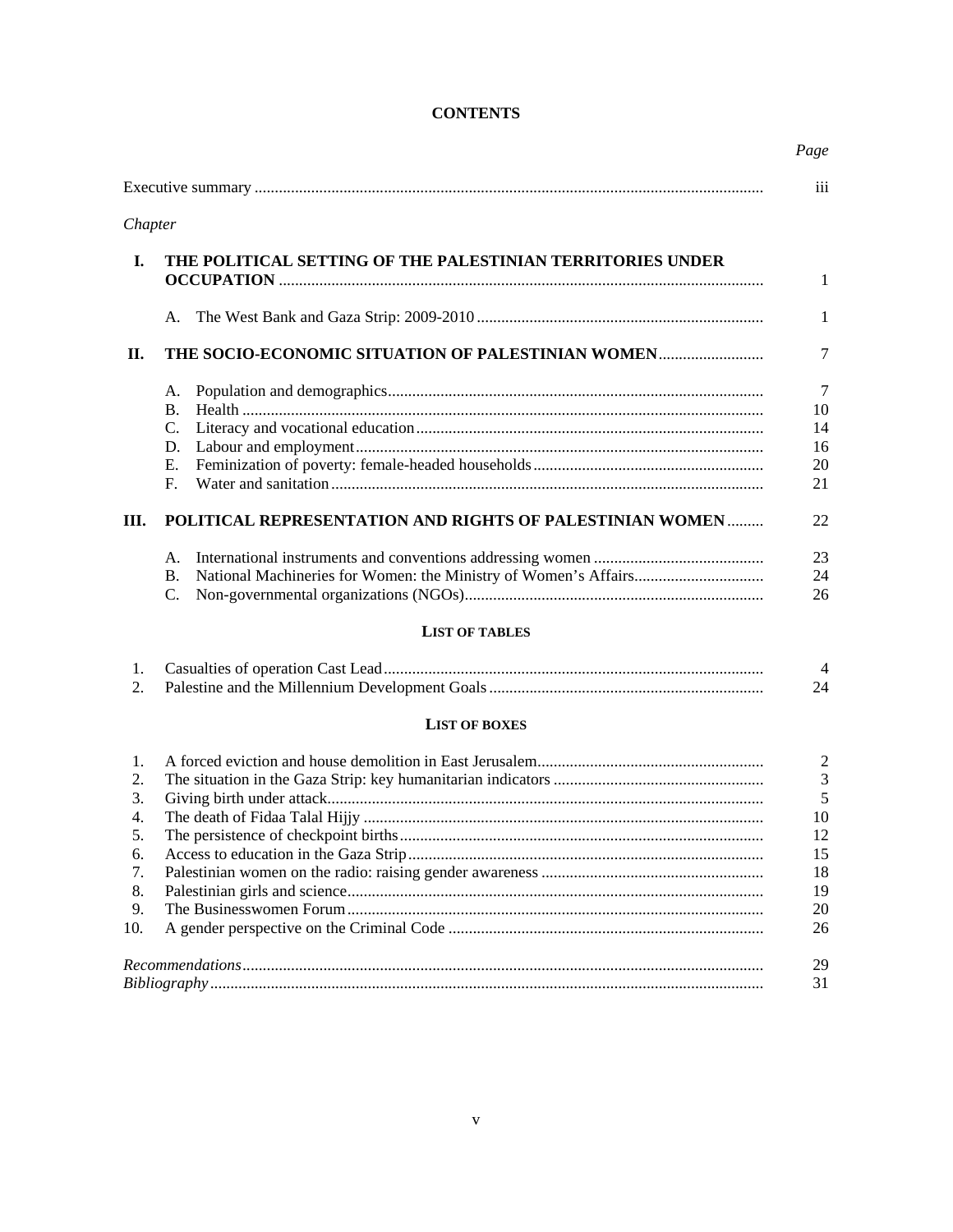## **I. THE POLITICAL SETTING OF THE PALESTINIAN TERRITORIES UNDER OCCUPATION**

## A. THE WEST BANK AND GAZA STRIP: 2009-2010

 Less than 90 kilometres away from the Gaza Strip, the West Bank-based Palestinian Authority has set about developing an independent Palestinian State by building up governmental and non-governmental institutions through its "Program of the Thirteenth Government. Palestine: Ending the Occupation, Establishing the State". These efforts continue despite the political divide between the West Bank and the Gaza Strip that contributed to the postponement of local and municipal elections in July 2010. The international community has lauded the efforts of Prime Minister Salam Fayyad to build a Palestinian State and that State's economy. The economy of the West Bank grew by 6 per cent in 2009 and was estimated to have grown by 8 per cent in 2010; however, much of the growth can be attributed to sizeable donor assistance.<sup>1</sup> Paradoxically, high levels of unemployment, poverty and insecurity persist, especially in areas not controlled by the Palestinian Authority.<sup>2</sup> Additionally, the separation wall (the Wall) and checkpoints encircle and cleave a significant portion of the West Bank and East Jerusalem, while illegal Israeli settlements continue to grow.

 In September 2010, direct talks between Israeli Prime Minister Benjamin Netanyahu and Palestinian President Mahmoud Abbas were launched. Talks broke down shortly thereafter as a November 2009 agreement by Israel to a 10-month settlement freeze in the West Bank came to an end. The freeze ended in September 2010 and was not renewed by the Israelis, furthering tensions on both sides and forcing efforts toward indirect talks. In spite of the settlement freeze, construction and growth continued in certain locales of the West Bank, particularly in East Jerusalem. Illegal Israeli settlements in the West Bank totalled 144, with a significant proportion, 26, located within the Jerusalem Governorate. Settlement outposts reached 205 by the year  $2009.<sup>3</sup>$ 

 At the end of March 2010, 505 obstacles were documented blocking Palestinian movement and access within the West Bank. These included 65 permanently staffed checkpoints, 22 partial checkpoints and 418 unstaffed checkpoints. Eleven of the permanently staffed checkpoints were within Hebron City where 500 Israeli settlers reside.<sup>4</sup>

 Construction of the Wall continued, appropriating land within the West Bank and East Jerusalem. The route of the structure directly affects both the estimated 470,300 Palestinians on its east side and the 27,520 individuals living west of the Wall (on the Israeli side) who require permits to access their homes and have difficulties travelling from their homes to areas on the opposite side.<sup>5</sup> The Wall and checkpoints separate communities from their land, individuals from their livelihoods and services, and families from their kin. These barriers also uniquely impact the lives of females. Families have noted that they are more likely to take their daughters out of school or marry them off at an earlier age for fear of them being harassed by or interacting with Israeli soldiers.<sup>6</sup>

- 3 Palestinian Central Bureau of Statistics (PCBS), 2010c, p. 21.
- 4 United Nations Office for the Coordination of Humanitarian Affairs (OCHA), 2010b, p. 4.
- 5 United Nations Development Programme (UNDP), 2010a, p. 64.
- 6 Women's Centre for Legal Aid and Counselling (WCLAC), 2010a, p. 30-31.

 $\frac{1}{1}$ <sup>1</sup> World Bank, 2010b.

<sup>2</sup> The West Bank is divided into three zones known as Areas A, B and C. Area A is primarily composed of Palestinian urban centres and falls under Palestinian Authority civil and security control, whereas Area B comprises Palestinian rural areas adjacent to the urban centres and often falls under Palestinian civil control and Israeli military control. Areas A and B make up nearly one third of the West Bank. The remainder, Area C, is under complete Israeli military control and is where the bulk of illegal Israeli settlements are situated. These zones were designated during the Interim Agreement (1995) with the intention of being transferred to the Palestinian Authority in a future peace agreement, yet the plan was halted in 2000. More than a decade later, the three zones continue to strengthen the control of the Israeli occupation over Palestinian autonomy, movement and security.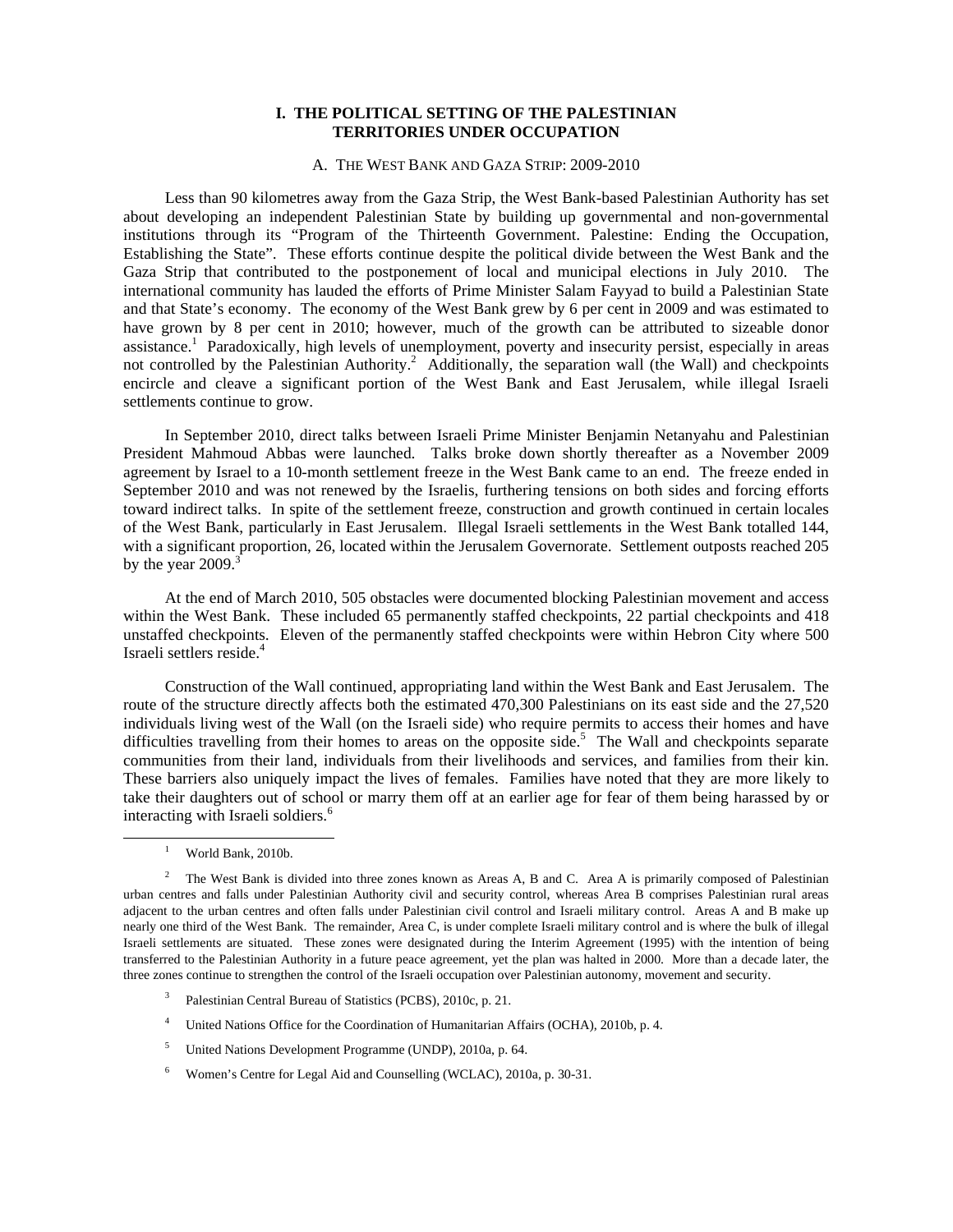The population of East Jerusalem continues to face greater insecurity due to increasing settlement activity and threats of forced eviction or house demolition (box 1). Palestinians living in East Jerusalem are required to obtain permission to build on their property, yet only 13 per cent of East Jerusalem is open for Palestinians to build on. Given the limited space and the difficulty in acquiring a permit, nearly 28 per cent of homes are considered 'illegal' and under threat of demolition.<sup>7</sup> An examination of the impact of house demolitions and forced evictions found that the Israeli municipality demolished 80 structures in East Jerusalem in 2009 and, from January to June 2010, destroyed 230 structures in East Jerusalem and the West Bank, displacing 1,100 Palestinians, including 400 children.<sup>8</sup> This leads to a complex set of psychological, physical and economic consequences in the course of and after evictions from their homes, including constant fear of eviction, poor and overcrowded living conditions, increased violence and economic hardship.<sup>9</sup>

#### **Box 1. A forced eviction and house demolition in East Jerusalem**

 The insensitivities with which the occupation deals with the population can be demonstrated with the following example: "Amani S. lives in the Jabal Al-Mukkaber area of Jerusalem. The family first received a demolition order on their home in 2005, and spent four years contesting the order through the courts. In May 2009, the court made a final decision that either the municipality would demolish the house and the family would have to pay the costs or they could demolish the house themselves".

 Amani S. recounts: "The night before our home was demolished, my husband told me that he was going to demolish the house before the municipality came to do it and charge us for it. I went to bed feeling very sad. My husband started demolishing our home on 26 June 2009. It was a Friday. On the first day, he removed the zinc roof from the house and the next day, Saturday, he used a heavy hammer to break down the walls of our house. While he was doing it, the children were asking me why – why is our dad demolishing the house? While he was doing it, I went back and forth between our room in the other house and outside where my husband was demolishing the house. The children were also going backwards and forwards between him and their grandparents house watching what their father was doing".

*Source*: The Women's Centre for Legal Aid and Counselling (WCLAC), 2010b, p. 22.

 The Gaza Strip not only endured a bloody attack; it continues to struggle through an economic blockade that has devastated much of society (box 2). No sector has been left untouched: there is increasing physical, as well as food insecurity, deepening poverty and skyrocketing unemployment. Building materials are limited, as is decent shelter, especially for those displaced during operation Cast Lead. There is limited access to fuel and electricity and health and education systems continue to be compromised. Tunnel trade along the Egyptian border continues to supply much of Gaza's needs, even contributing to a revival of growth, $^{10}$  despite a lifting of restrictions on many goods allowed to enter the Strip in June 2010. The movement of people and exports from the Strip to the outside world continues to be restricted, further damaging the economy.

\_\_\_\_\_\_\_\_\_\_\_\_\_\_\_\_\_\_

 $\frac{1}{7}$ UNDP, 2010a, p. 59 and 64, op.cit.

<sup>8</sup> WCLAC, 2010b, p. 9.

<sup>9</sup> WCLAC, 2010b, p. 28f, op.cit.

<sup>10</sup> World Bank, 2010b, op.cit.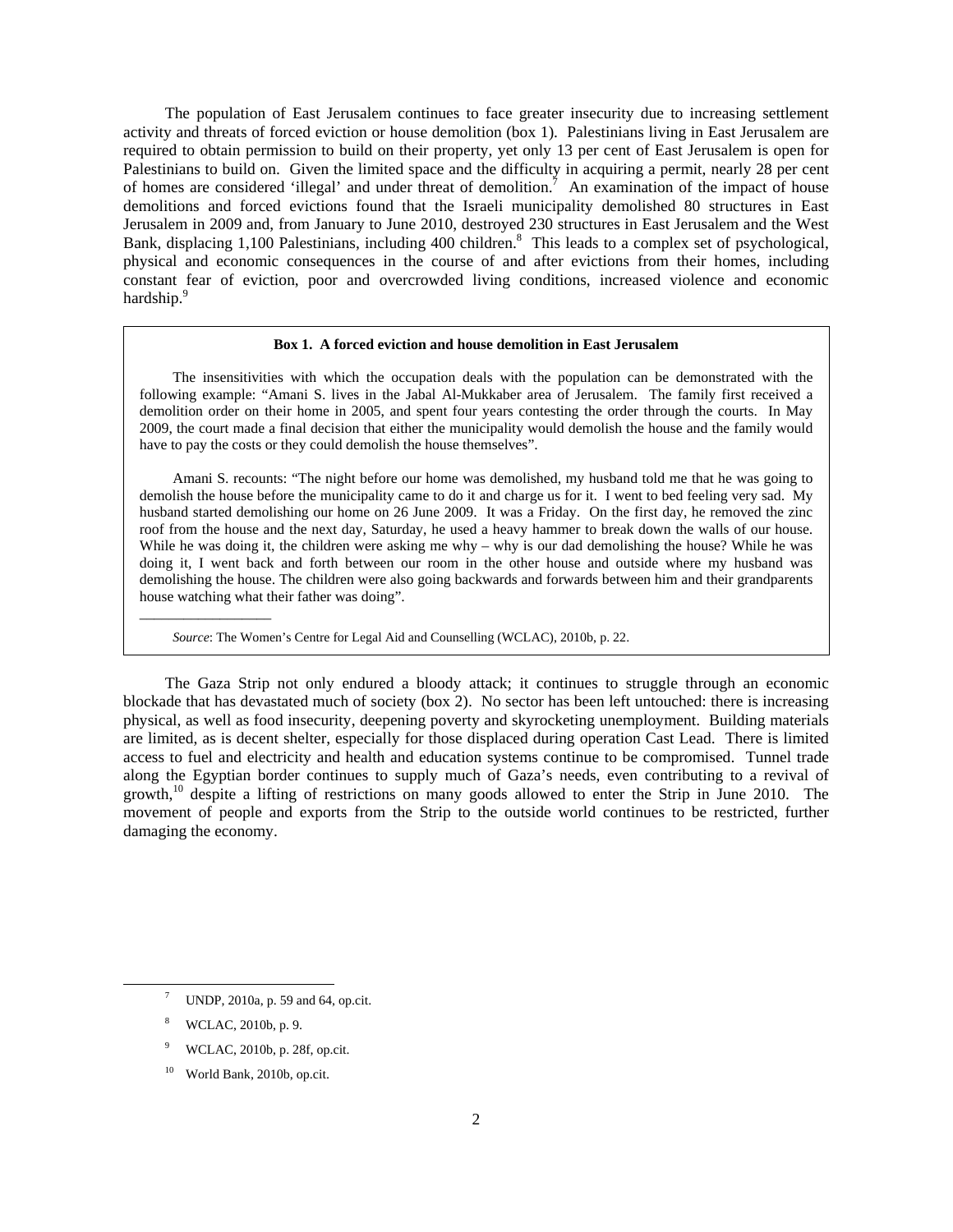#### **Box 2. The situation in the Gaza Strip: key humanitarian indicators**

- Sixty-one per cent of the population is food insecure;
- The unemployment rate is about 39 per cent, one of the highest in the world;
- Power cuts usually last four to six hours a day and often longer;
- Sixty per cent of the population of Gaza receives running water only once every four or five days, for six to eight hours;
- Fifty to eighty million litres of untreated or partially treated sewage are released into the sea every day;
- About 90 per cent of water supplied to Gaza residents is not suitable for drinking and is contaminated with salt and nitrates;
- Seventy-eight per cent of homes that suffered major damage in the attack have not been rebuilt.

 *Source*: Amnesty International UK et al., 2010, p. 6.

\_\_\_\_\_\_\_\_\_\_\_\_\_\_\_\_\_\_

 *Note*: Sex-disaggregated data and information are not available.

 The land borders, airspace and coastal waters of the Gaza Strip continue to be controlled by Israel. Following operation Cast Lead, access to fishing waters was reduced to three nautical miles, meaning that fishermen have been cut off from 85 per cent of the maritime areas they were entitled access to under the Oslo Accords.<sup>11</sup> On the ground, the so-called 'buffer zone' along the Green Line was extended during the attack, cutting into the Strip by two kilometres, appropriating vital agricultural land and endangering the lives of farmers who are at risk of being shot at for accessing their property.<sup>12</sup> This appropriated land accounts for 17 per cent of the Gaza Strip and 35 per cent of the portion suitable for agriculture.<sup>13</sup>

 The continued occupation of the entry points into Gaza led to further bloodshed on 31 May 2010, when Israeli naval forces carried out a raid on the Turkish Mavi Marmara, one of six ships carrying medical provisions and humanitarian aid to the Strip as part of the Gaza Freedom Flotilla. Israeli special forces who boarded the vessel clashed with those on board, resulting in the deaths of nine passengers: eight Turkish citizens and one Turkish-American. Several others were injured.

 Since the start of the second Intifada, in 2000, very few medical professionals have been able to leave the Gaza Strip to improve their knowledge or skills, severely impacting the quality of health care available. Similarly, it is difficult to bring in vital medical equipment and what is available is out-of-date or broken.<sup>14</sup> Compounding this problem, many individuals with life-threatening illnesses have been prevented from accessing proper medical care in Israel or abroad.

A sizeable portion of the population of the Gaza Strip, over 70 per cent, lives on less than \$1 a day.<sup>15</sup> In December 2009, the unemployment rate was reported to be more than 40 per cent.<sup>16</sup> Of those in the labour market, 63 per cent were male and 37 per cent were female.<sup>17</sup> Unemployment levels in the labour force have increased from 36 per cent to 43 per cent. Even the fully employed are not protected against

- <sup>13</sup> OCHA and World Food Programme (WFP), 2010a, p. 5, op.cit.
- 14 World Health Organization (WHO), 2010a, p. 3, op.cit.
- 15 Sultana, 2010, p. 4.
- 16 Amnesty International, 2010, p. 6, op.cit.
- 17 UNDP, 2009b, p. 17.

 <sup>11</sup> OCHA and World Food Programme (WFP), 2010a, p. 5.

<sup>&</sup>lt;sup>12</sup> Amnesty International, 2010, p. 7.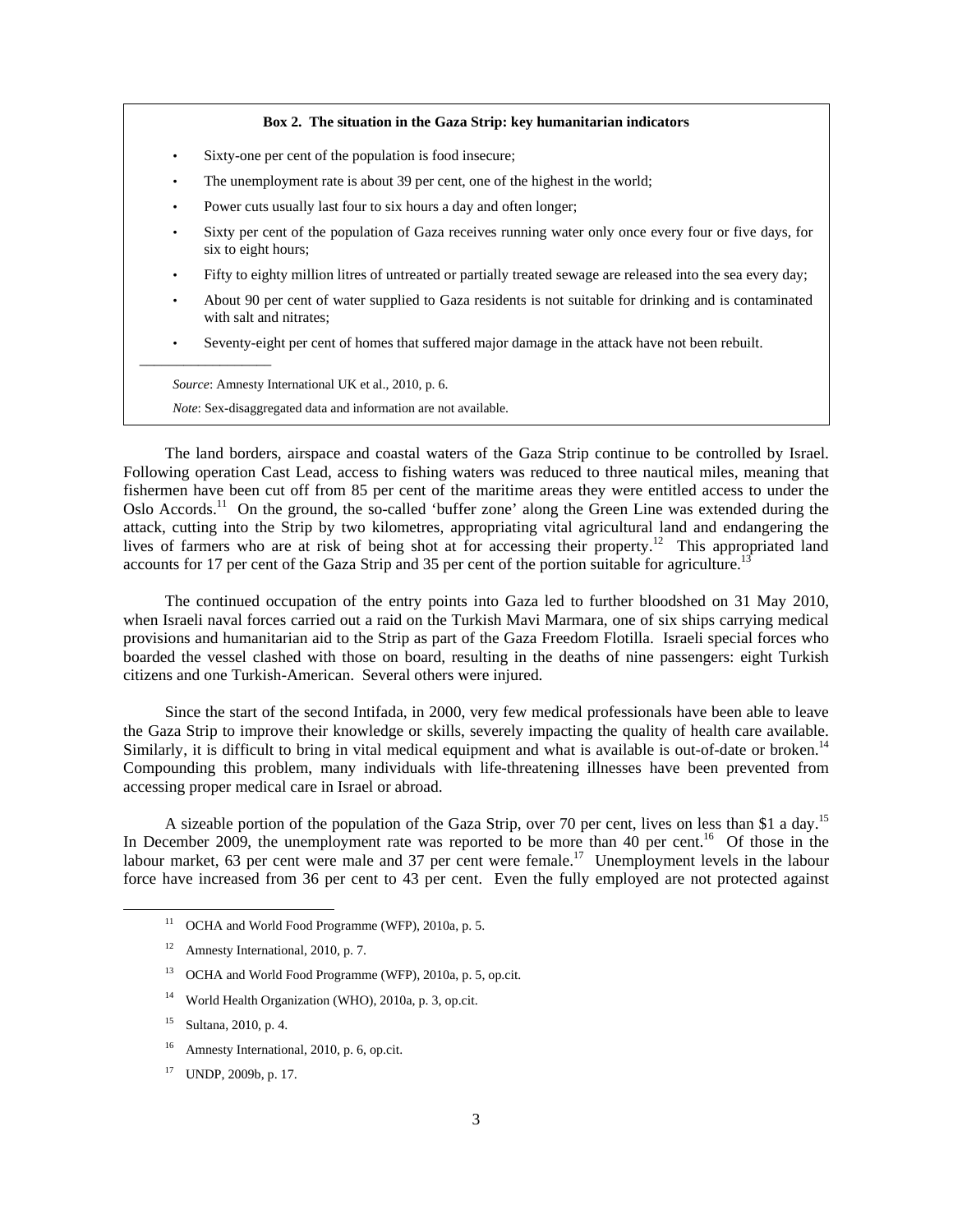poverty as 28 per cent belong to households with a monthly average income below the poverty line.<sup>18</sup> Only 8 per cent of households are above the poverty line but they, too, are at risk.<sup>19</sup> According to one estimate, over 80 per cent of Gazans rely on humanitarian assistance, with food aid going to about 1.1 million people.<sup>20</sup>

 The Palestinian legal system has not been updated in decades. It has drawn on the Ottoman system since the British Mandate, as well as on the Egyptian (Gaza Strip) and Jordanian (West Bank) systems. In non-Palestinian Authority-controlled areas of the West Bank (Area C and occasionally Area B), Israeli military law prevails. Informal justice mechanisms, in the form of tribal and customary law, seek to ensure the well-being of the clan and are perceived as negatively impacting the rights of women and girls.

## *Operation Cast Lead: 27 December 2008 - 18 January 2009*

 The year 2009 began under the barrage of the ongoing military attack on the Gaza Strip known as operation Cast Lead. This exacerbated an already serious humanitarian situation resulting from increasing political marginalization and a three-year economic blockade. What began as an air raid in late December 2008, had, by January 2009, been transformed into a ground invasion coupled with urban warfare. The effect of the attack on the people of Gaza was profound; while Israel claimed it targeted only the infrastructure and leadership of Hamas, various sources documented that many civilians paid a heavy price for indiscriminate warring, as outlined below.

 The exact numbers of casualties and injured varied among the Palestinian governmental and human rights organizations that published them, revealing the difficulty in documenting the carnage that took place during the 23-day attack (table 1). As one of the most densely populated places in the world, the impact on civilians living in the Strip highlighted the cruelty of urban warfare and the inability of the population of Gaza to find refuge from the violence. Despite the variation in numbers, it is believed that the vast majority of casualties were civilians and that about one third of casualties and a sizeable portion of the injured were female. In addition, children made up a significant number of the dead and injured. Many male heads of household and/or breadwinners were also killed during the attack, thus requiring females to take on the role of both emotional caregivers and financial supporters. In total, the attack destroyed 10,388 male-headed households, 764 female-headed households<sup>21</sup> and created more than 800 new widows.<sup>22</sup>

|                      | <b>Palestinian Ministry</b> | Palestinian Central         | <b>Palestinian Centre</b> |        |
|----------------------|-----------------------------|-----------------------------|---------------------------|--------|
|                      | of Health in Gaza           | <b>Bureau of Statistics</b> | for Human Rights          | Al-Haq |
| Palestinians killed  | l 440                       | 1 3 3 4                     | 1419                      | 1 409  |
| Women killed         | 114                         | 108                         | 111                       | 111    |
| Children killed      | 431                         | 417                         | 326                       | 355    |
| Palestinians injured | 5 3 8 0                     |                             | 5 300                     |        |
| Women injured        | 800                         |                             | 860                       |        |
| Children injured     | 872                         |                             | 1 600                     |        |

TABLE 1. CASUALTIES OF OPERATION CAST LEAD

 *Sources*: United Nations Office for the Coordination of Humanitarian Affairs (OCHA), 2009*,* Palestinian Central Bureau of Statistics (PCBS), 2009d, Palestinian Centre for Human Rights (PCHR), 2009a, p. 6 and Al-Haq, 2009, p. 3.

 <sup>18</sup> UNDP, 2009b, p. 6, op.cit.

<sup>19</sup> Ibid., p. 6.

<sup>20</sup> Sultana, 2010, p. 4-5, op.cit.

 $21$  Al-Haq, 2009, p. 8.

<sup>&</sup>lt;sup>22</sup> United Nations Development Fund for Women (UNIFEM), 2009a, p. 54.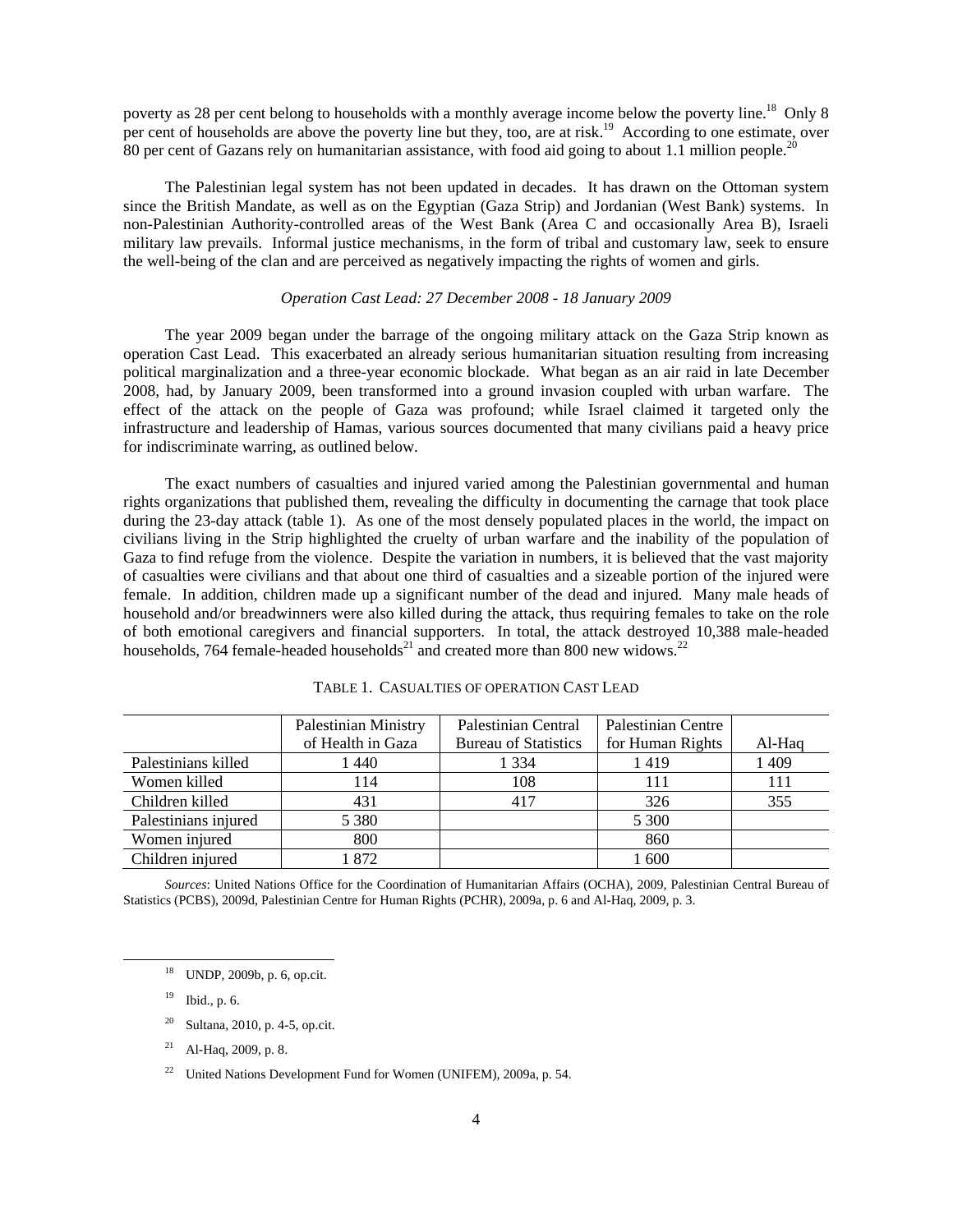Surveys taken in the aftermath of operation Cast Lead revealed that 45.7 per cent of homes were partially or completely destroyed or damaged. Additionally, 36.5 per cent of households had one or more members leave their home in order to seek safer shelter.<sup>23</sup> Anecdotal evidence suggested that women and children often left their homes as men stayed on to protect the dwelling. The health infrastructure of Gaza, already disabled by the economic blockade, was further compromised during the attack, which destroyed 15 hospitals, 43 primary health care services and 29 ambulances. In addition, 16 health workers were killed and 25 were injured. Already suffering from a lack of building materials, a number of medical facilities remained in disrepair after the attack.<sup>24</sup>

 In September 2009, the report of the United Nations Fact Finding Mission on the Gaza Conflict (the Goldstone Report) was presented to the Human Rights Council in Geneva. The report revealed that Israel had used disproportionate force during operation Cast Lead, had targeted Palestinian civilians, using them as human shields, and had destroyed civilian buildings. Furthermore, Israel was found responsible for using white phosphorus, flechettes and dense inert metal explosive munitions that caused even greater loss of life and injury. The report also pointed out actions by Hamas and other factions that had put Israeli civilians in harm's way, especially rocket attacks.<sup>25</sup> Little else has been done by the international community to bring justice to the residents of the Gaza Strip.

 Operation Cast Lead severely impacted the health and security of Palestinian women and girls in the Gaza Strip. During the attack, a significant number of pregnant women experienced some type of medical complication that compromised not only their health, but also the health of their unborn and newborn children. Maternal and child health services were disrupted and, in some cases, destroyed. The emotional and physical stress experienced during the attack increased the amount of time spent in labour, making for a disastrous sequence of events. Maternity wards were used as trauma centres and surgical departments. According to the World Health Organization (WHO), in some maternity wards, women were discharged as soon as 30 minutes after giving birth to allow more space for emergency cases. Women who went into labour during the crisis, as well as infants born during the same period, were susceptible to a lack of appropriate care during labour, delivery and after birth.<sup>26</sup> Many women were forced to give birth outside medical facilities, usually with the assistance of a nearby female (box 3). In some instances, mosque loudspeakers were used to request medical assistance for pregnant women. $27$ 

#### **Box 3. Giving birth under attack**

 "In areas with limited capacity to move around, people used loudspeakers to request medical assistance for women in labour. In one case reported from the Karameh area (North Gaza), both mother and child died while waiting for such assistance. In another case, a pregnant woman was unable to access a hospital on the Eastern side of Bureij Camp and had to deliver at home with the help of unskilled neighbours. The infant later died due to hypoxia. In addition, antenatal care at primary health care facilities was very difficult to access. In Bureij Camp, a pregnant woman suffering from chronic asthma could not access her third trimester antenatal check-up. She could not obtain any medication for her condition which led to a severe deterioration of her asthma".

 *Source*: United Nations Population Fund (UNFPA), 2009, p. 3.

- <sup>24</sup> World Health Organization (WHO), 2010a, p. 4.
- 25 United Nations Human Rights Council (HRC), 2009b.
- 26 WHO, 2009, p. 3, 9, op.cit.

\_\_\_\_\_\_\_\_\_\_\_\_\_\_\_\_\_\_

<sup>27</sup> The Palestinian Initiative for the Promotion of Global Dialogue and Democracy (MIFTAH), 2009, p. 13.

 <sup>23</sup> Palestinian Central Bureau of Statistics (PCBS), 2009c, p. 14.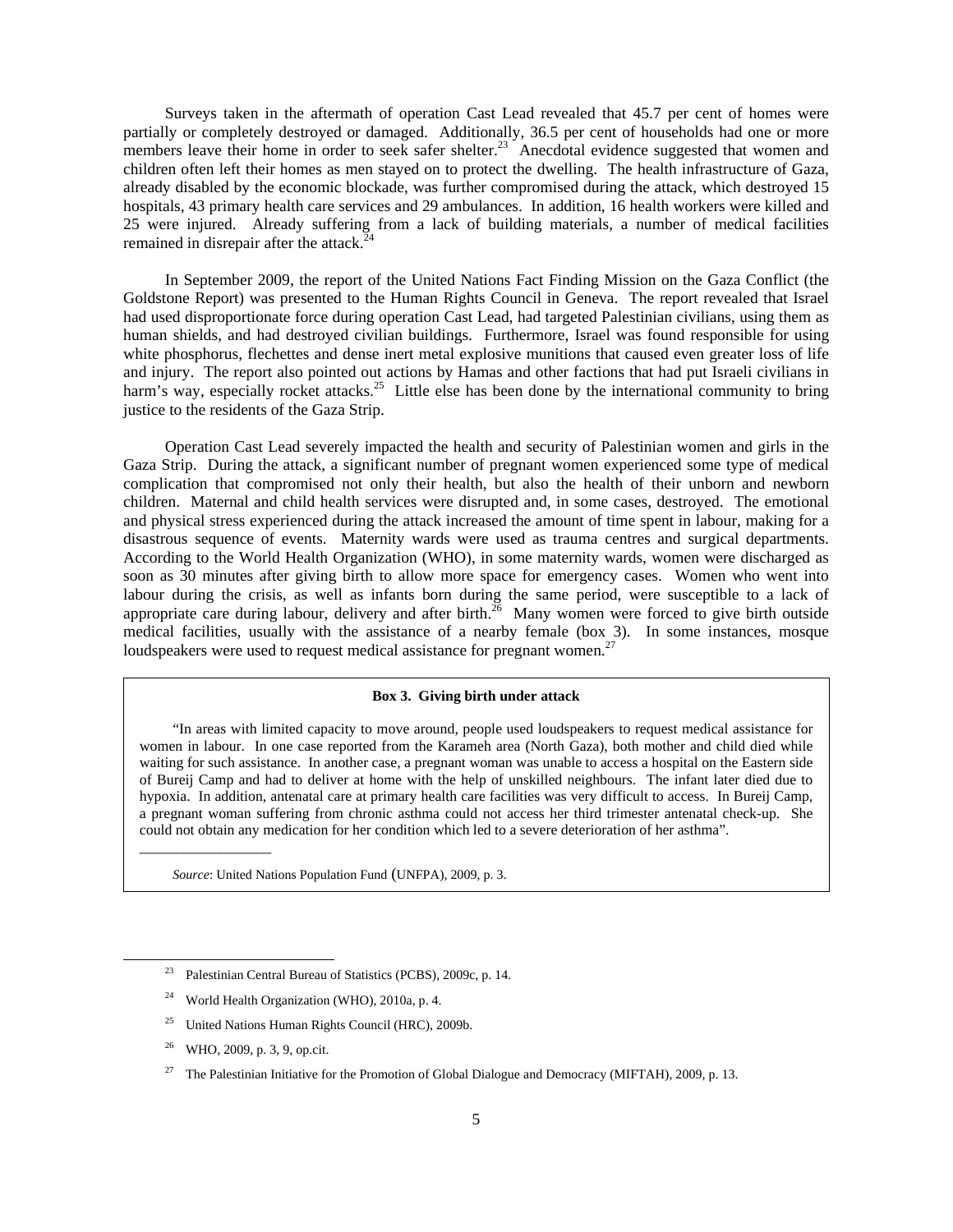It is estimated that 5,000 births took place in January 2009 compared with the 4,000 births that normally take place during a period of one month in the Gaza Strip. There was also a 40 to 51 per cent increase in the number of miscarriages.<sup>28</sup> At Shifa Hospital in Gaza City, there was an increase in caesarean sections (32 per cent in December 2008 and 29 per cent in January  $2009)^{29}$  and neonatal mortality.<sup>30</sup> As evidence of the trauma inflicted, after an attack on the village of Khuza`a in Khan Yunis Governorate, eight women from one family miscarried.<sup>31</sup>

 Just over half (58 per cent) of pregnant women and those who had given birth were able to access pre and post-natal care. A significant number of those seeking care were not able to access it for the following reasons: 34 per cent because it was too dangerous to travel to the facility, 5 per cent because the facility was no longer functioning, 2 per cent because the facility was accommodating victims of the attack and 1 per cent because the facility had been destroyed.<sup>32</sup> After the attack, women were seeking medical care for a variety of other health-related complaints at three times the normal rate.<sup>33</sup>

 Women in general faced a great deal of emotional distress during and after the assault, with some even reporting that they had taken out their anxieties on children.<sup>34</sup> Among children experiencing psychological distress, WHO reported that girls between 5 and 9 years of age were particularly affected. A subsequent survey found that males and females were equally distressed shortly after the attack.<sup>35</sup> More than a year later, women and girls in the Gaza Strip still continued to express anxiety over the hostilities and the destruction of their homes.<sup>36</sup>

 Violence against women and girls reportedly increased during and after the attack. According to the United Nations Population Fund (UNFPA), 15 per cent of women interviewed immediately after the attack said they had faced many domestic conflicts during the war.<sup>37</sup> The United Nations Development Fund for Women (UNIFEM) documented four types of violence that interviewees stated were prevalent within Gaza after the attack: Israeli violence (62 per cent), domestic violence against wives (50 per cent), domestic violence against children (50 per cent) and imprisonment in Palestine (50 per cent).<sup>38</sup>

 In the post-attack environment, when UNIFEM asked about the main safety and security problems that women and girls faced in their communities, the following were reported in order of increasing severity: domestic violence, early marriage, sexual harassment, travelling long distances alone, assault by the occupation forces, assault by Palestinians, so-called "honour killings" and incest. Subsequently, when asked where acts of violence against women and girls were most likely to occur, respondents listed: at home, at schools and universities, while working outside the home, in the shelter, while travelling alone and multiple locations. The family was viewed as the only source of protection for victims of violence, including genderbased violence,<sup>39</sup> despite the fact that higher levels of violence occurred at home.

- 28 MIFTAH, 2009, p. 13, op.cit. and PCBS, 2009f.
- $29$  PCBS, 2009f, op.cit.
- <sup>30</sup> WHO, 2009, p. 9, op. cit.
- <sup>31</sup> United Nations Population Fund (UNFPA), 2009, p. 2.
- <sup>32</sup> Fafo Institute for Labour and Social Research (Fafo) and UNFPA, 2009a, p. 13.
- 33 Culture and Free Thought Association (CFTA), 2009, p. 4.
- 34 UNIFEM, 2009b, p. 53-54.
- 35 WHO, 2010b, p. 9.
- 36 Chaban, Daraghmeh and Stettler, 2010, p. 18-19.
- 37 CFTA, 2009, p. 4, op.cit.
- 38 UNIFEM, 2009b, p. 53, op.cit.
- 39 Ibid., p. 58-60.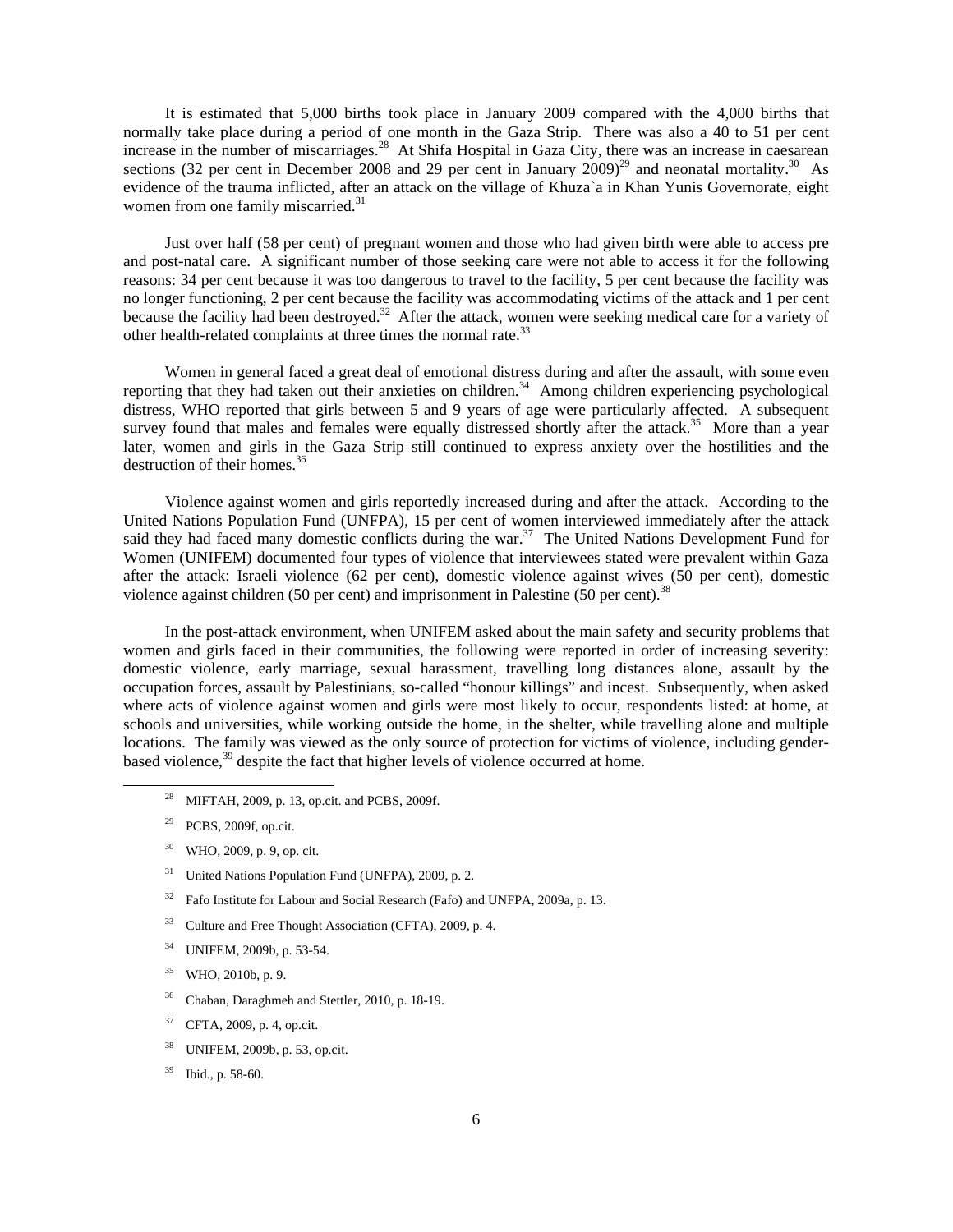## **II. THE SOCIO-ECONOMIC SITUATION OF PALESTINIAN WOMEN**

 Indicators reveal that the socio-economic situation of Palestinian women and girls has been in a constant state of flux during the past decade. While a number of positive steps have been recorded, the impact of the occupation and the factional divide, coupled with internal gender-based discrimination, entrenched patriarchy and adverse traditions contribute to widening gender gaps.

## A. POPULATION AND DEMOGRAPHICS

 The total population of Palestine at mid-2010 was estimated at approximately 4.05 million, with 2.06 million males and 1.99 million females. The estimated population of the West Bank was 2.51 million: 1.27 million males and 1.24 million females and the estimated population of the Gaza Strip totalled nearly 1.54 million: 779,000 males and 756,000 females.<sup>40</sup> Registered refugees numbered 1,513,847 in the West Bank and Gaza Strip.<sup>41</sup> The male-female sex ratio was 103.1 males per 100.0 females.<sup>42</sup>

 Palestinian society is noted for being especially young. The percentage of individuals aged 14 years and under is 41.9 per cent, equally distributed between males and females, compared with 3 per cent for those aged 65 years and over.<sup>4</sup>

 Female life expectancy in Palestine is 73.2 years: 73.7 years in the West Bank and 72.5 years in the Gaza Strip. In contrast, male life expectancy is 70.5 years: 70.9 years in the West Bank and 69.9 years in the Gaza Strip.<sup>44</sup>

 The Palestinian household size has declined since 2000, and, as of 2009, averaged 5.8 persons. This occurred in both the West Bank, where the average household declined from 6.1 persons to 5.6 persons, and in the Gaza Strip, where it declined from  $6.9$  persons to  $6.3$  persons.<sup>45</sup>

 In Palestinian society, marriage is not only a family event, but also a family investment. In 2008, the number of contracts of registered marriages in Palestine reached 33,774, of which 19,006 were in the West Bank and 14,768 were in the Gaza Strip.<sup>46</sup> A total of 28 per cent of married women were married to their first cousin and another 17 per cent were married to someone within their *hamula*, or clan.<sup>47</sup> A greater proportion of consanguineous marriages among females took place in the Gaza Strip, 32 per cent, versus the West Bank, 26 per cent.<sup>48</sup> Such marriages within the wider family are seen as protecting women against violence from outside and within the family due to close ties, though others warn that it limits a woman's autonomy and regards her as some kind of property. In any case, from the medical point of view such marriages have the danger of increasing recessive genetic illnesses and disorders within Palestinian society, which, due to its limited genetic pool, is already endangered in this respect.<sup>49</sup>

- 41 PCBS, 2008a and 2008c.
- 42 PCBS, 2009a.
- 43 PCBS, 2010h, p. 12.
- 44 Ibid., p. 9.
- 45 PCBS, 2010e, p. 2, op.cit.
- 46 PCBS, 2010h, p. 14, op.cit.
- 47 Abdul Rahim et al., 2009, p. 968.
- Juzoor Foundation for Health and Social Development, 2010, p. 14.
- Zlotogora, 1997, p. 765.

 <sup>40</sup> PCBS, 2010e.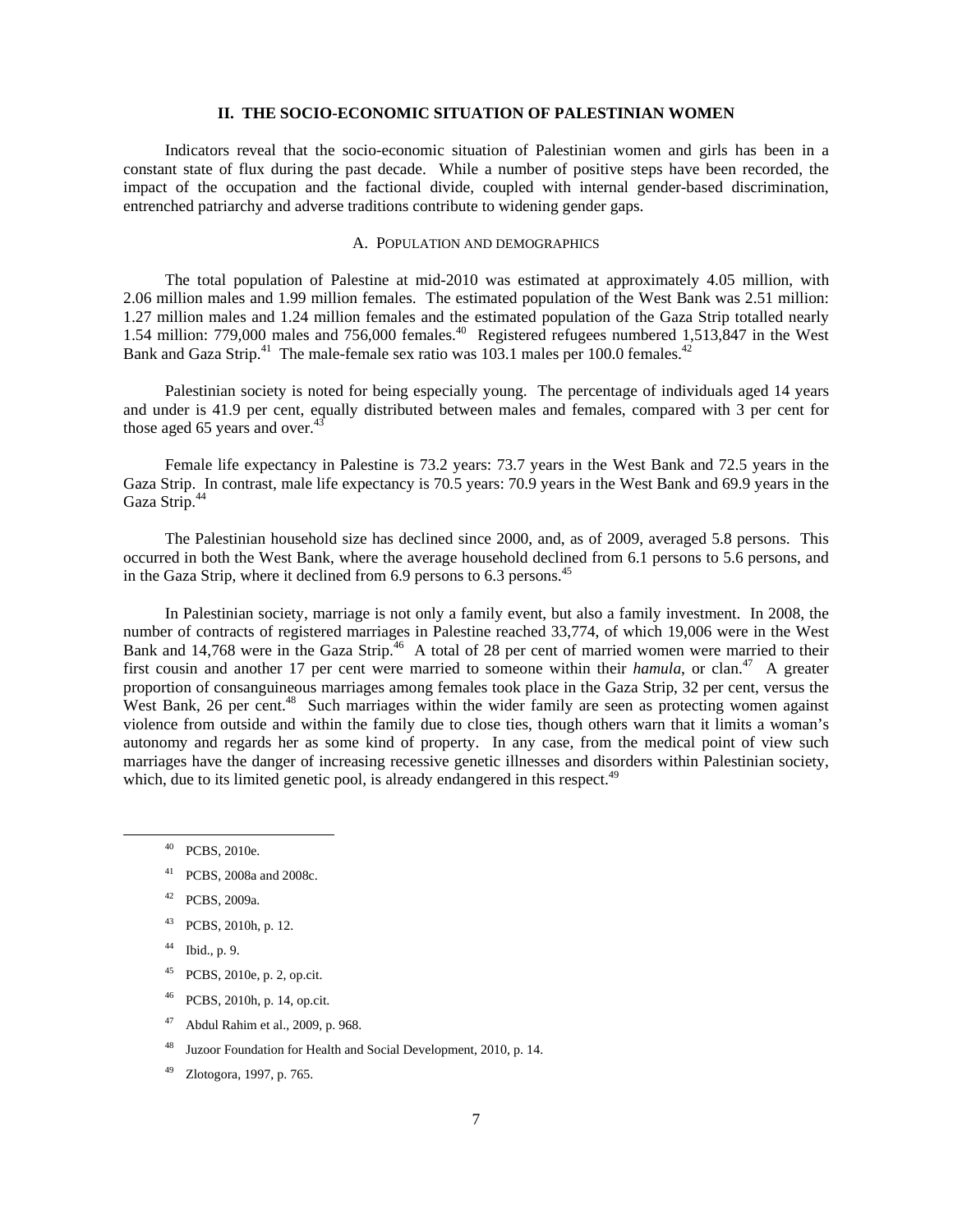The legal age of marriage in the West Bank is 15 years for females and 16 years for males; in the Gaza Strip it is 17 years and 18 years, respectively. However, in the case of females, a *qadi*, or Islamic judge, may permit a younger girl to marry if she is deemed 'mature' enough. While some may argue that early marriage is intended to protect young females and secure their future, early marriage limits the education and career options of an under-age female and potentially compromises her health should she become pregnant before her body has fully matured.

 There is a general tendency to get married rather young when compared with other societies. The mean age at first marriage for females is 19.5 years compared with 24.8 years for males.<sup>50</sup> Just over half of women aged 15 years and above were married, totalling 55.9 per cent.<sup>51</sup> The latest available statistics, from 2007, indicate that the percentage of females who were married under the age of 18 years was 29.2 per cent; this translated to 27.5 per cent of females in the West Bank, and 31.5 per cent of females in the Gaza Strip.<sup>52</sup>

 Registered divorces totalled 4,399, of which 2,803 were in the West Bank and 1,596 were in the Gaza Strip.<sup>53</sup> Proportionally, women comprise 81.8 per cent of all divorced persons in Palestine,<sup>54</sup> which shows that the vast majority of divorced women do not remarry while men usually get married again after divorce. However, when compared with other societies in the ESCWA region, very few Palestinian women, 1.2 per cent, are divorced at all, while even fewer, 0.2 per cent, are separated.<sup>55</sup> There is a great amount of stigma attached to divorce for women in Palestine. A divorced woman is subjected to a significant amount of judgement regarding her moral character and her ability to raise her children. Divorce may also result in a woman losing her children to her ex-husband or his family. Recent interviews indicate that women and girls would rather endure an abusive or polygamous marriage than face divorce.<sup>56</sup>

 Never-married women comprise a substantial percentage of the female population, equalling 43.3 per cent. The percentage of never-married women aged 30 years and over is 9 per cent.<sup>57</sup> While the roles of wife and mother are exalted in Palestinian society, research indicates that never-married women are creating their own niche in society with positive results, such as increased independence; if they have a supportive family, they often have more freedom to attend higher education and to chose their profession.<sup>58</sup>

 Though legal, polygamy does not persist in a significant way and, in the year 2000, was documented to take place amongst only 3.6 per cent of the population.<sup>59</sup> The few women who are in polygamous marriages have indicated that they feel neglected and vulnerable in these marriages, some noting that their needs are often ignored.<sup>60</sup>

- 52 PCBS, 2010a, p. 26-27.
- 53 PCBS, 2010h, p. 14, op.cit.
- 54 PCBS, 2009b.
- 55 PCBS, 2010j, p. 25.
- 56 Chaban, Daraghmeh and Stettler, 2010, p. 36-37, op.cit.
- 57 PCBS, 2010j, p. 25-26, op.cit.
- 58 Johnson, 2010.
- 59 Chaban, Daraghmeh and Stettler, 2010, p. 36-37, op.cit.
- $60$  Ibid.

 <sup>50</sup> PCBS, 2010l.

<sup>51</sup> PCBS, 2010g, p. 1.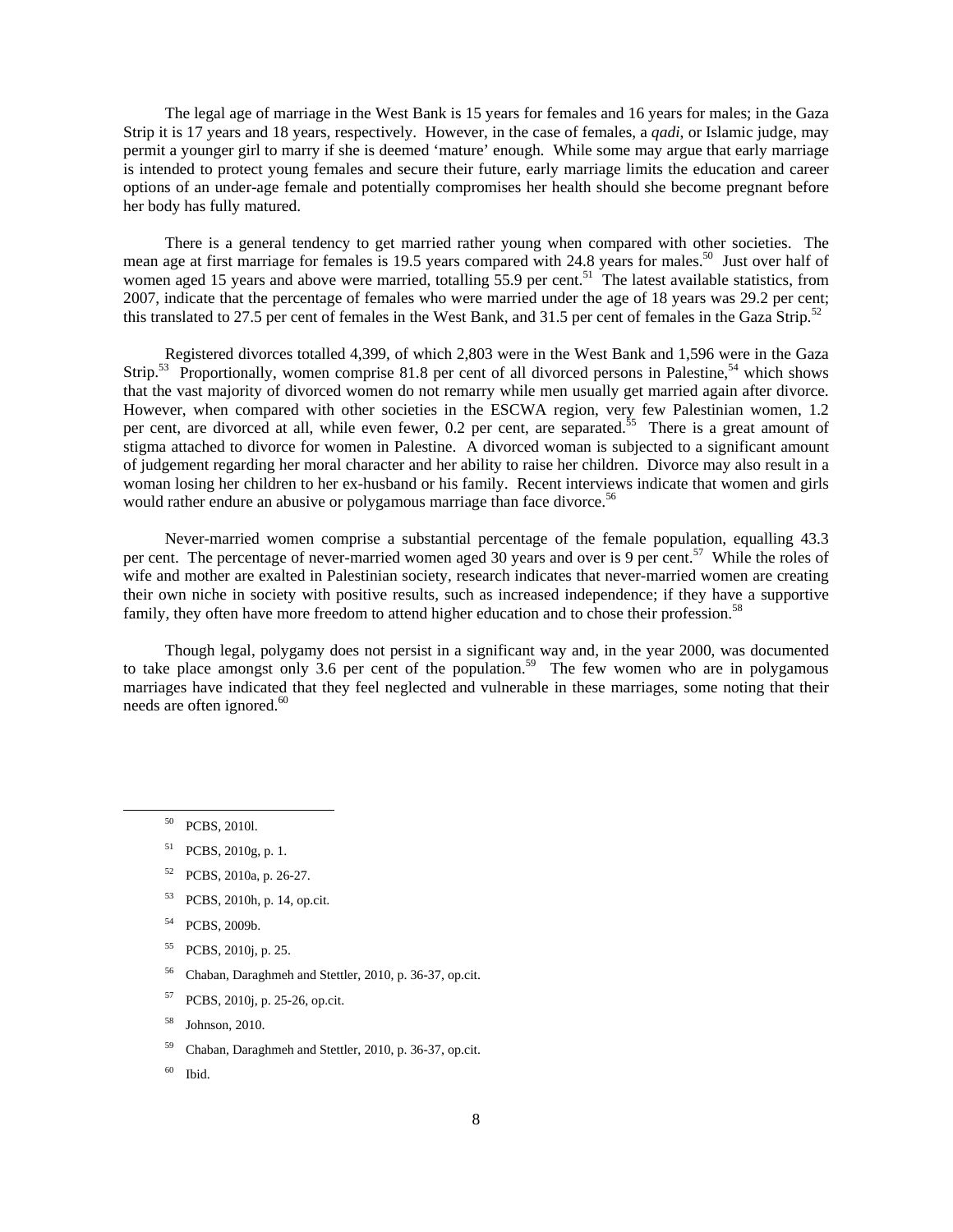The vast majority of individuals who have lost a spouse are female, equalling  $90.2$  per cent, <sup>61</sup> which reflects the high death rate among men. Widows comprise 5 per cent of the population.<sup>62</sup> Similar to their divorced counterparts, widows encounter a significant amount of stigma that makes remarriage and/or motherhood difficult.

 Movement and access restrictions imposed by the occupation impact all Palestinians, but women in particular must contend with social isolation and family strain as they are often less able to travel outside their communities. This is especially true for family members that have identification cards from different territories (West Bank, Gaza Strip, East Jerusalem and, occasionally, Israel) and wish to legally reside together. In a 2010 study by Birzeit University on family migration and unification, women, especially mothers, faced a number of hardships when families were fractured. In fact, 52 per cent of those in the study reported that women faced difficulties in looking after their children, 39 per cent were subjected to interference from their families, 29 per cent were subjected to interference from the families of their husbands and 38 per cent were subjected to harassment while attempting to rectify their unification situation.<sup>63</sup>

 Gender roles in Palestinian society are clearly outlined and often dictate status and legitimacy. Of the many roles that women assume, none are more privileged than that of wife and mother. Females that do not fall within these rigid social categories are often perceived as vulnerable because they have not fulfilled, or have yet to fulfil, their intended role within society. Thus, young women and girls find themselves in a subordinate position within the Palestinian social sphere, as do elderly women who may no longer be connected to their families. Females with disabilities, as well as rural and refugee females continue to be marginalized, are often denied appropriate services and are rarely provided a platform to advocate for their needs.

 Palestinian young women and girls face gender specific restrictions in their movements within the private and public spheres. In a 2010 study, young women and girls reported that they experienced harassment, both verbal and physical, by young men in the public sphere. With regard to the domestic sphere, they expressed concern over equal access to education, and over restrictions on their movements and dress by male family members, most often a brother.<sup>64</sup> Within the home, 98 per cent of girls undertake unpaid domestic work.<sup>65</sup>

 A 2009 youth survey revealed that 49 per cent of women attributed their insecurity to the Israeli occupation, 18 per cent to the factional divide, and 11 per cent to social restrictions. Overall, 51 per cent of young females compared with 56 per cent of men expressed such feelings of insecurity.<sup>66</sup>

 According to a study by Assaf in 2010, on the physical and mental health of elderly women, elderly women (65 years and over) comprise only 3.5 per cent of Palestinian society and are the most vulnerable.<sup>67</sup> Of those interviewed, 4.5 per cent were paid workers while 1.5 per cent were not paid for the work they performed, and 38.6 per cent were poor.<sup>68</sup> Seventy per cent of elderly women received financial support from their families. However, 38 per cent of these women claimed that what they received does not cover

- 63 Center for Development Studies, Birzeit University, 2010, p. 10.
- 64 Chaban, Daraghmeh and Stettler, 2010, p. 23-24 and 30-31, op.cit.
- 65 PCBS, 2010a, p. 60, op.cit.
- 66 Sharek Youth Forum, 2009, p. 9-10.
- 67 Assaf, 2010a, p. 4.
- 68 Ibid., p. 5.

 <sup>61</sup> PCBS, 2009b, op.cit.

<sup>62</sup> PCBS, 2010j, p. 25, op.cit.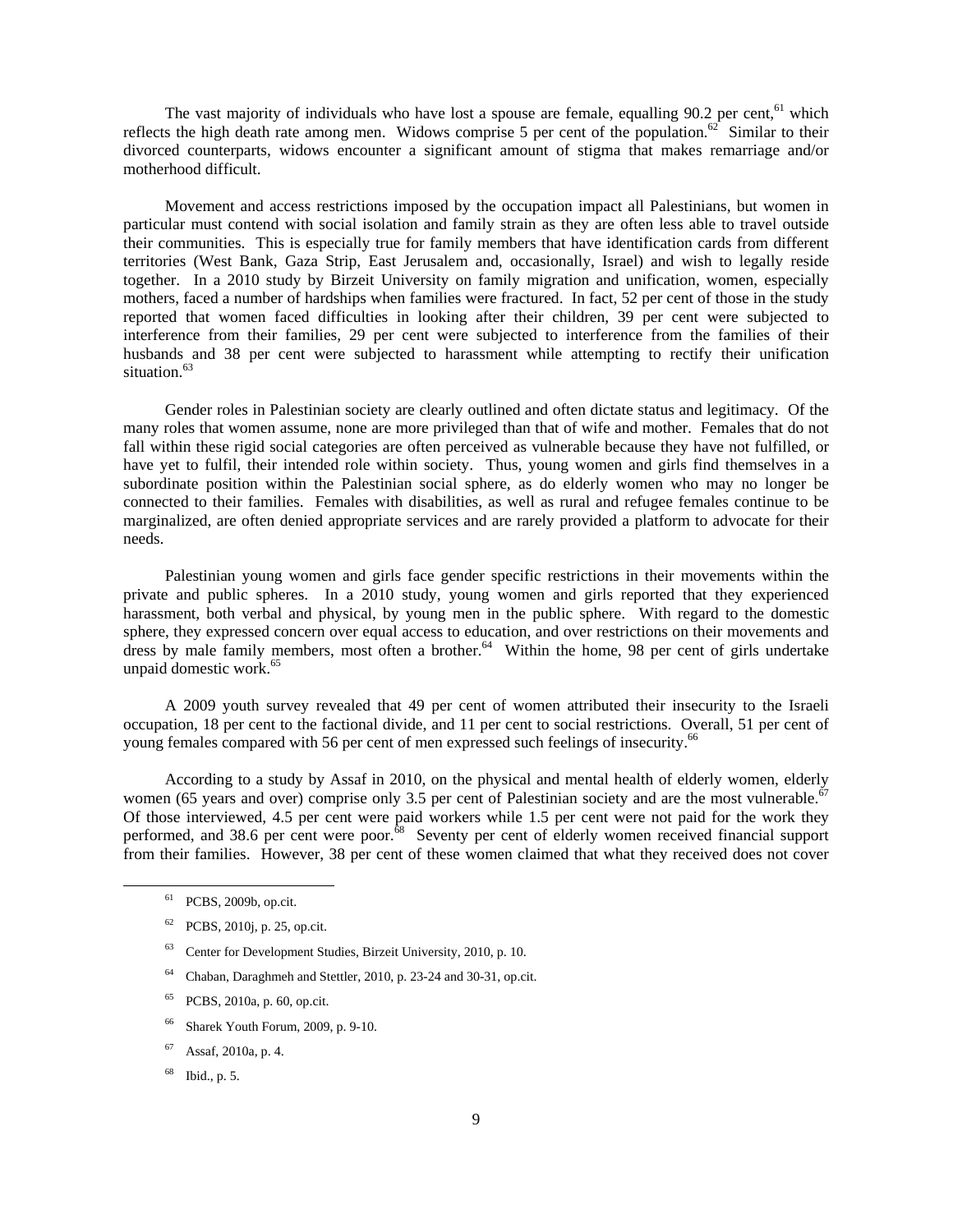their needs.<sup>69</sup> Moreover, 72.1 per cent of elderly women in Palestine suffer from at least one chronic disease compared with 55.1 per cent of males. $7$ 

 Rural women, especially younger women, face a number of obstacles due to their isolation and lack of mobility. The most vulnerable are never-married females with a high school education or less. This demographic group is more likely to face lesser prospects with regard to their physical mobility, work and marriage options, as well as social standing. According to the Food and Agriculture Organization of the United Nations (FAO), in 2010, the work of an estimated 40 per cent of rural Palestinian women of working age (15-64 years) was unpaid and unaccounted for in national accounts.<sup>71</sup> Many rural females live in Area C, an area completely controlled by Israel and often without services such as health care, decent housing and sanitation, further placing them at risk.<sup>72</sup>

 The number of registered female refugees equals 286,889 (25.6 per cent) in the West Bank and 460,854 (67.4 per cent) in the Gaza Strip.73 Refugee households are prone to falling below the national poverty line because of the dire situation under occupation. This increases the number of female-headed households and the risk that refugee women will be forced to take on this burden, resulting in what is commonly knows as the "feminization of poverty". Additionally, fertility rates are higher than average among the refugee population, reaching 4.9 births per woman.<sup>74</sup>

## B. HEALTH

 The attack on the Gaza Strip has prevented a number of Gazans from leaving the enclave in order to access life-saving medical care (box 4). Information collected by WHO revealed that 51 women and girls died between October 2007 and August 2009 while waiting to receive medical treatment that was only available outside the Gaza Strip.<sup>75</sup>

#### **Box 4. The death of Fidaa Talal Hijjy**

 Fidaa Talal Hijjy, 19 years old, was diagnosed with Hodgkin's disease in 2007 and was treated at Shifa Hospital in Gaza. Her health deteriorated and she was told she needed a bone marrow transplant. This procedure was not available in Gaza. Her doctors referred her to Tel HaShomer Hospital in Israel on 20 August 2009 and she obtained a hospital appointment for 23 September 2009 for a transplant.

 The District Liaison Office submitted an application for Fidaa to cross the Erez border crossing between the Gaza Strip and Israel on the date of her appointment but the Israeli Authorities did not respond to her application and she missed her appointment with Tel HaShomer Hospital. She secured a new appointment for 20 October 2009 and a new application was submitted to cross Erez. She had no response from the Israeli Authorities. Her health condition deteriorated further. She was given a new appointment at Shneider Hospital in Israel for 9 November 2009 and submitted an urgent application to cross Erez. No response was received.

 Fidaa died on 11 November 2009. The Israeli Authorities approved her request on 12 November 2009, three days after her hospital appointment and one day after her death.

 *Source*: World Health Organization (WHO), 2010a, p. 1-2.

\_\_\_\_\_\_\_\_\_\_\_\_\_\_\_\_\_\_

- 71 Food and Agriculture Organization (FAO), 2010, p. 13.
- WCLAC, 2010a, p. 39-50, op.cit.
- 73 PCBS, 2008c, p. 68, op.cit and PCBS, 2008a, p. 61, op.cit.
- 74 PCBS, 2010d.
- 75 United Nations Economic and Social Council Commission on the Status of Women (CSW), 2010, p. 9-10.

Assaf, 2010a, p. 5, op.cit.

<sup>70</sup> PCBS, 2007, p. 22.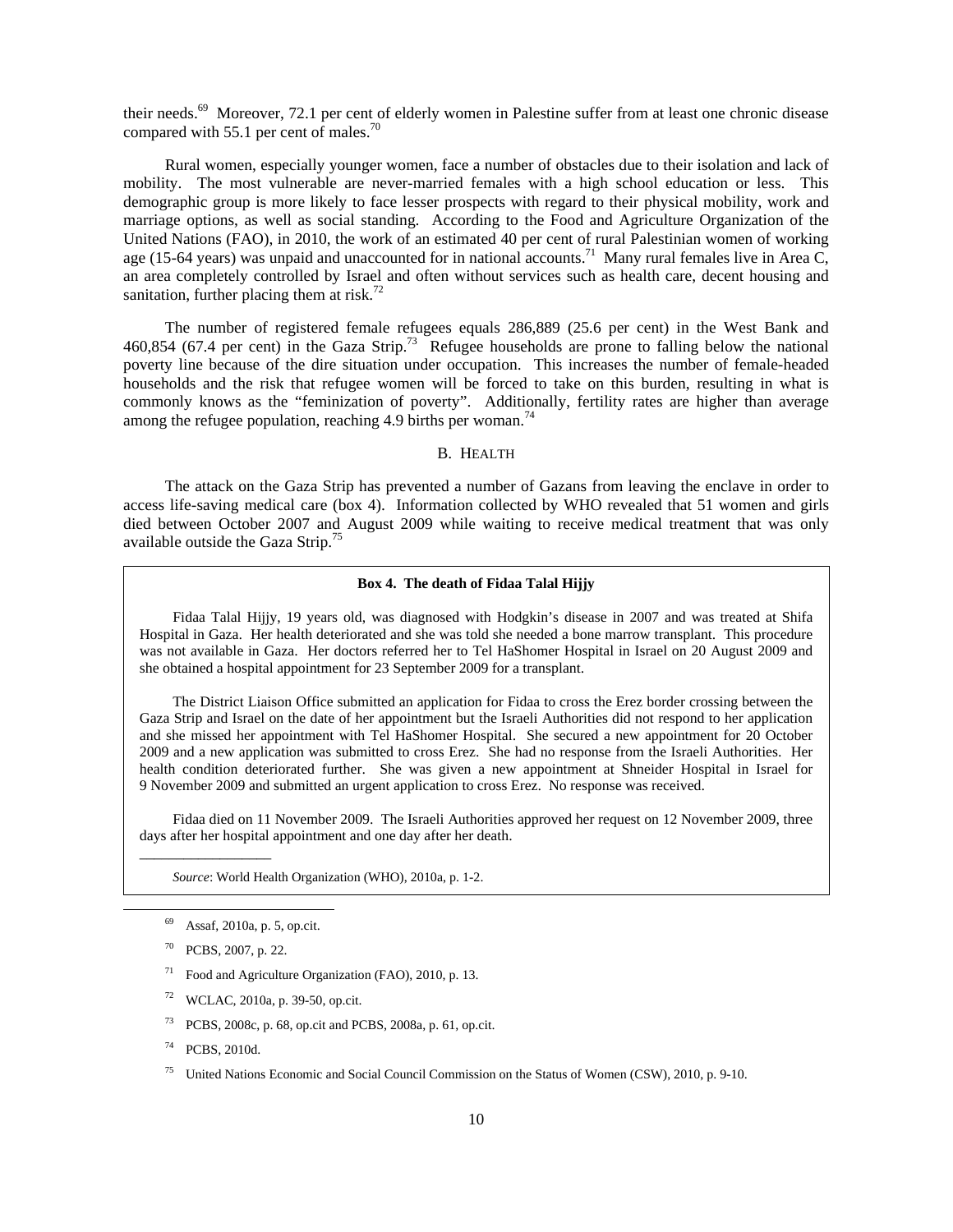The persistence of disease and illness is exacerbated, both directly and indirectly, by the political situation. Access to proper and timely health care can mean the difference between life and death. Palestinian women contend with higher incidences of diseases; which often go unchecked and untreated due to the Israeli-imposed blockade and control over movement, the limited number of highly skilled health-care providers and institutions, limited knowledge of disease prevention and monitoring, and/or the stigma attached to certain ailments.

 Cancer is one of the greatest threats to the health of women in Palestine. More women than men are diagnosed with the disease; 45 per cent of all new cancer cases are in men while 55 per cent are in women.<sup>76</sup> Among all cancers, the leading cause of death in women is breast cancer, at 31 per cent.<sup>77</sup> The disease especially impacts women in the Gaza Strip. Sixty per cent of diagnoses of breast cancer in the Strip take place after the disease has metastasized. Due to the delay in diagnosis, the survival rate for women is very low, equalling some 30-40 per cent or lower.<sup>78</sup> Equipment to detect the disease is often not available. For example, a representative from the International Committee of the Red Cross (ICRC) in the Gaza Strip claimed that, "It took the ICRC eight months to bring spare parts for a mammography machine into Gaza".<sup>79</sup>

 Strokes are the second leading cause of death among Palestinian women; the number of deaths resulting from stroke was documented at 35 per 100,000 women. The rate of heart failure in women was  $32$  per  $100,000$  women.<sup>80</sup> Other diseases of note include hypertension and diabetes. Based on a 2003 survey, the Ministry of Health documented 55 reported cases of HIV/AIDS in Palestine, nine of whom were  $f$ emale. $81$ 

 Palestine has the highest fertility rates in the ESCWA region with the exception of Yemen, though fertility rates are on the decline. The total fertility rate dropped to 4.6 births in 2007 compared with 6.0 births in 1997. The fertility rate in the Gaza Strip is higher than in the West Bank at 5.2 births and 4.1 births, respectively.<sup>82</sup> Contrary to other ESCWA countries, in the Palestinian context it is difficult to link high fertility rates with female disempowerment as high rates of fertility are often considered a political act, particularly among refugee families. However, there is evidence that fertility is in decline due to delays in marriage and the increase of singlehood among females, which is less prevalent in the Gaza Strip; contraception and family planning services have also had an impact.<sup>83</sup>

 Maternal and child health continue to be severely impacted by the occupation. Women in the Gaza Strip face higher rates of miscarriage, severe levels of anaemia and limited post-natal care, whereas mothersto-be in the West Bank encounter checkpoints and other barriers that place them and their pregnancies at risk. Indicators also reveal that while infant mortality rates are on the decline, maternal mortality rates have increased, highlighting the instability of health care services and women's access to them.

 Women of reproductive age (15-49 years) and children younger than 5 years comprise 40 per cent of the Palestinian population.<sup>84</sup> There is high prevalence of under-age pregnancy, with almost 34 per cent of

- 78 Physicians for Human Rights-Israel, 2005, p. 6-7.
- 79 WCLAC, 2010a, p. 37-38, op.cit.
- 80 Husseini et al., 2009, p. 1042, op.cit.
- 81 PCBS, 2008b, p. 39, op.cit.
- 82 PCBS, 2010f.
- 83 Khawaja, 2003.
- 84 Abdul Rahim et al., 2009, p. 967, op.cit.

 <sup>76</sup> Husseini et al., 2009, p. 1043.

 $77$  Juzoor, 2010, p. 30, op.cit.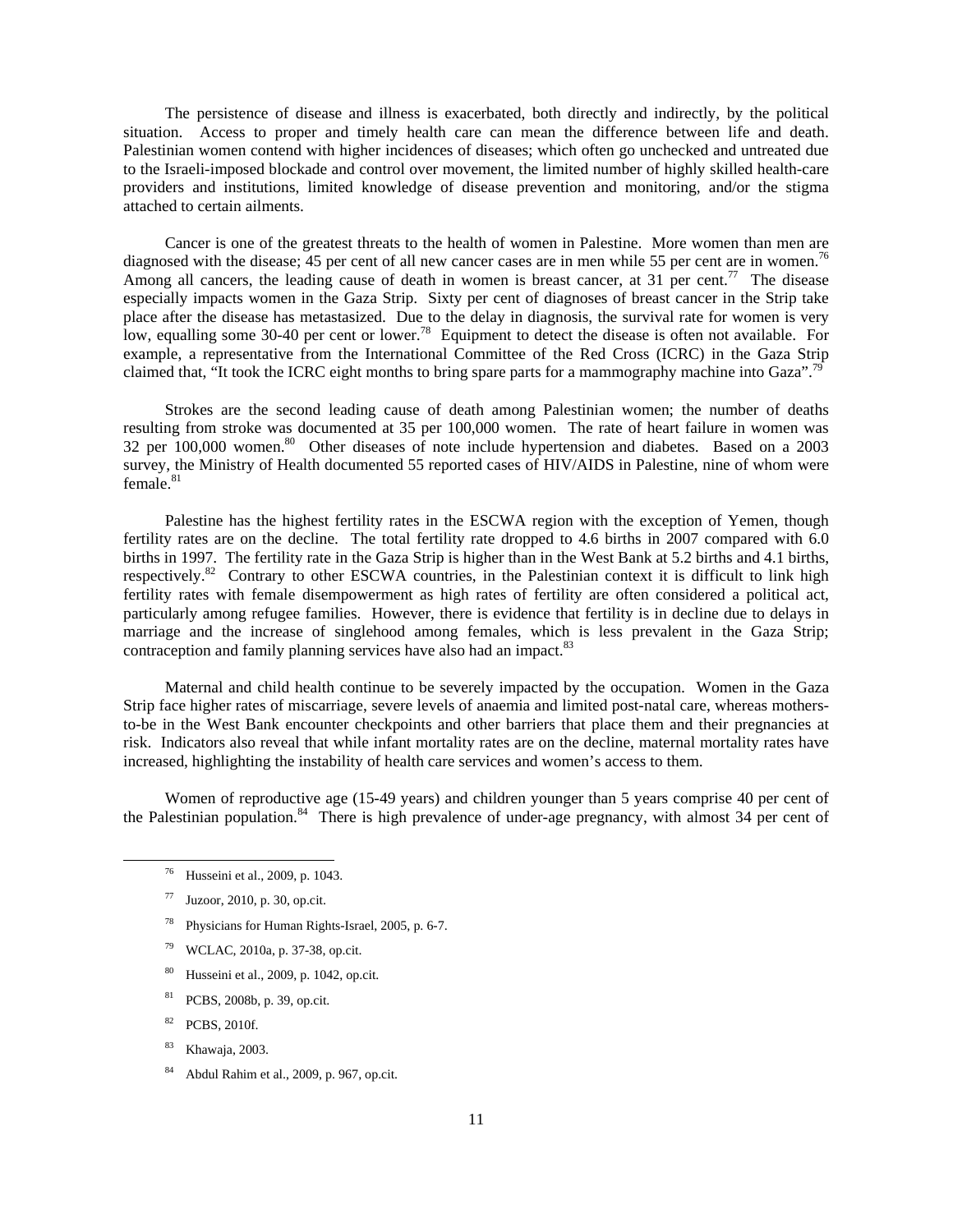women being younger than 18 years when they become pregnant with their first child.<sup>85</sup> In 2005, the adolescent birth rate per 1,000 women was less than 60 births in the West Bank and 67.4 births in the Gaza Strip.<sup>86</sup> According to the most recent data, miscarriages reached 7.1 per cent on average for Palestine: 6.4 per cent in the West Bank and 8.1 per cent in the Gaza Strip.<sup>87</sup> Two-fifths of higher-order pregnancies (women who already had three or four children) reported that their current pregnancy was unintended.<sup>88</sup>

 Anaemia has increased among pregnant women in recent years, which suggests increasing levels of malnutrition. The proportion of pregnant women suffering from anaemia was 37.5 per cent in February 2009, higher than in 2007 (33.3 per cent).<sup>89</sup> Rates of anaemia were higher in the Gaza Strip (severe) versus the West Bank (moderate).<sup>90</sup> The percentage of children suffering from anaemia decreased to 65.5 per cent during the same time period in which the percentage of mothers suffering from it increased.<sup>91</sup>

 Pregnant Palestinian women continue to experience difficulties in accessing maternal health care facilities, including delays at Israeli checkpoints. Full closure of checkpoints was the second most frequent obstacle, experienced by 4.3 per cent of West Bank women and 7.9 per cent of women in the Jerusalem area.<sup>92</sup> Although the rate of checkpoint births has slightly waned over the years, they continue with detrimental effects. While no single organization is tasked with documenting the phenomenon, cases do emerge (box 5). It is estimated that 2,500 births per year face difficulties en route to a delivery facility to ensure assistance of a medical professional. Thus, there has been an increase of 8.2 per cent in the number of home deliveries<sup>93</sup> and caesarean section rates have reached 15 per cent,<sup>94</sup> with the highest rate in the Jericho Governorate.<sup>95</sup> Caesarean section deliveries were significantly associated with increased maternal age (35 years or more), women giving birth for the first time, low birth weight and residence area.<sup>96</sup>

## **Box 5. The persistence of checkpoint births**

 "In January 2009, a 25-year-old pregnant woman from Al A'sawiya (Jerusalem) was delayed by soldiers at Zayem checkpoint, which controls access to East Jerusalem through the Barrier. The woman, who held a Jerusalem ID and was travelling in a car with Israeli plates, informed the soldiers upon arrival that she was in labour. According to the woman, she was delayed for two hours, during which her water broke. After being allowed through, she delivered in the car while en route to the hospital, where she was rushed into the emergency room".

 *Source*: United Nations Human Rights Council, 2009a, p. 3.

\_\_\_\_\_\_\_\_\_\_\_\_\_\_\_\_\_\_

- 88 Roudi-Fahimi and Abdul Monem, 2010, p. 3.
- 89 WHO, 2010b, p. 9, op.cit.
- 90 Khader, Madi, Riccardo and Sabatinelli, 2009, p. 2418.
- 91 WHO, 2010b, p. 9, op.cit.
- 92 PCBS, 2010a, p. 38.
- 93 HRC, 2009a, p. 4.
- 94 PCBS, 2008b, p. 30, op.cit.
- PCBS, 2007, p. 18.
- 96 Abdul-Rahim, Abu-Rmeileh and Wick, 2009, p. 151-153.

MIFTAH, 2009, p. 10, op.cit.

<sup>86</sup> PCBS, 2009e, p. 39.

<sup>87</sup> PCBS, 2009f.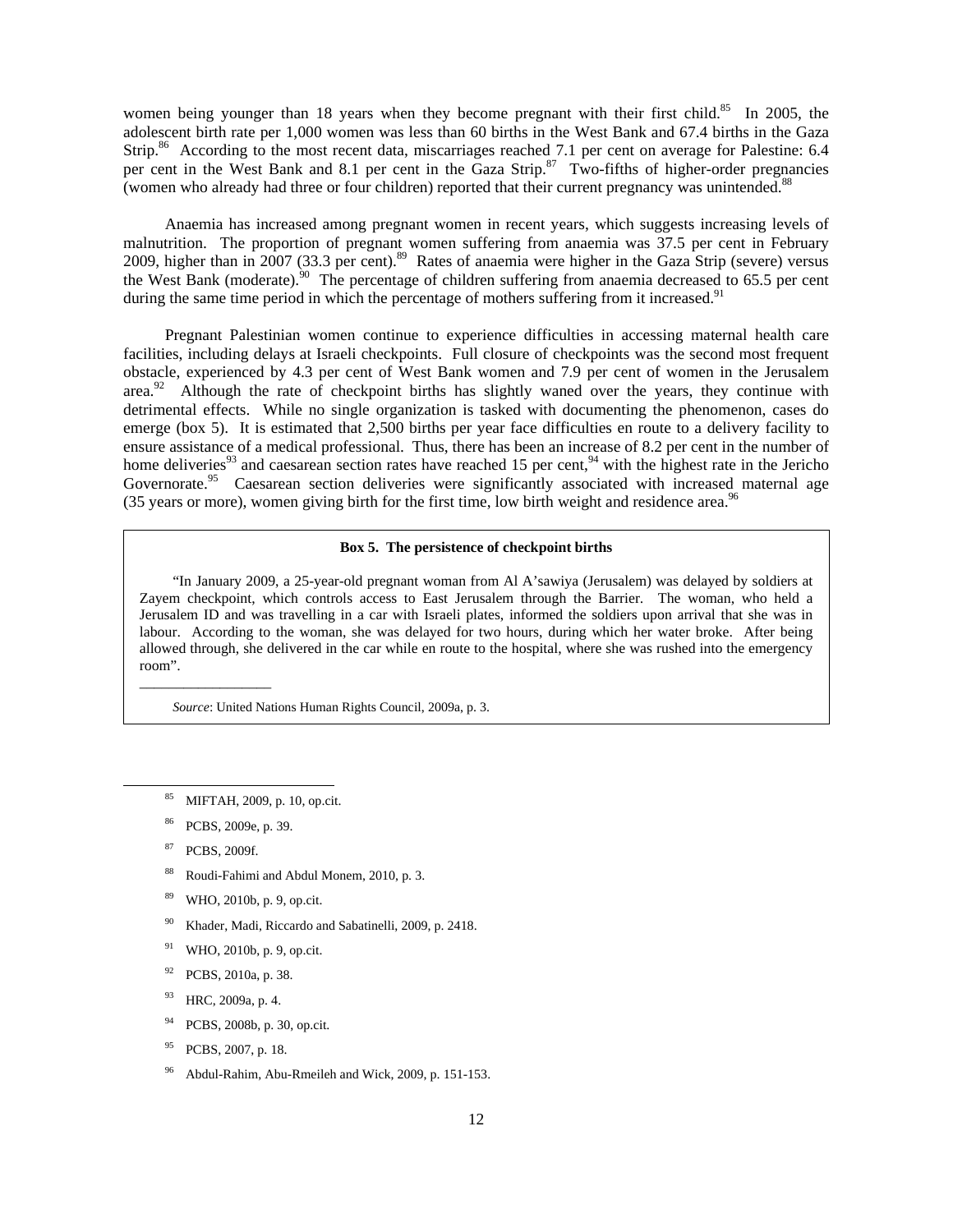In 2009, the Qalqilya Governorate in the north-western West Bank had the highest percentage of unsafe deliveries at 11.3 per cent, closely followed by Jenin, in the northern part of the West Bank, at 10.9 per cent and Tubas, in the north-eastern part, at  $10.4$  per cent,<sup>97</sup> even though the vast majority of births in Palestine, 98.6 per cent, are attended by a health professional.<sup>98</sup> The number of registered midwives for every 1,000 people in the West Bank is 0.16, while the number is 0.10 for the Gaza Strip.<sup>99</sup> Only 0.3 per cent of pregnant women choose to deliver with the assistance of a *daya,* or traditional birth attendant. A midwife is responsible for about 11 per cent of prenatal care visits in the West Bank, compared with 60 per cent in the Gaza Strip.<sup>100</sup> Only 16 per cent of obstetricians registered in the West Bank are female and very few actually practice in maternity hospitals.<sup>101</sup>

 The Palestinian maternal mortality rate (MMR) is difficult to estimate. In 1995, MMR was estimated at 70 maternal deaths per 100,000 live births. This had risen to 100 deaths per 100,000 by 2005.<sup>102</sup>

 Infant mortality rates (IMR) decreased from 27.3 deaths per 1,000 live births in 1990 to 25.3 in 2006, and the under-five mortality rate fell from 33.2 deaths per 1,000 live births in 1999 to 31.3 in 2006.<sup>103</sup>

 According to a recent survey, 11 per cent of urban children under the age of five years were stunted, 1.3 per cent was wasted, and 2.7 per cent were underweight. Among children in rural areas, 8.6 per cent were stunted, 1.3 per cent was wasted and 3.5 per cent were underweight; in camps, 10 per cent were stunted, 2.1 per cent were wasted and 2.5 per cent were underweight.<sup>104</sup> All these numbers point to serious malnutrition among children.

 Breastfeeding is common among Palestinian mothers with 97.5 per cent of all children born in the five-year period prior to a 2006 survey having been breastfed. The mean duration of breastfeeding was 13 months. $105$ 

While in 2006 the vast majority, 90 per cent, of pregnant women had four or more prenatal visits<sup>106</sup> a lesser number, 70 per cent, did not receive any post-natal care, $107$  38.6 per cent of whom could not access health-care services. This was true primarily in the Gaza Strip, 44 per cent, and to a lesser extent in the West Bank,  $10.8$  per cent.<sup>108</sup>

 Contraception is used by just over half, 50.2 per cent, of Palestinian women between the ages of 15 and 49, with higher usage in the West Bank, 54.9 per cent, compared with the Gaza Strip, 41.7 per cent.<sup>109</sup> The most common form of contraception among married women is the intrauterine device (IUD) at 24.8 per cent of all women using contraception, followed by the contraceptive pill at 7 per cent and, finally,

- 97 PCBS, 2010a, p. 38, op.cit.
- 98 PCBS, 2009e, p. 37, op.cit.
- 99 PCBS, 2009f, p. 1, op.cit.
- 100 Juzoor, 2010, p. 35, op.cit.
- $101$  Wick, L., 2010, p. 19.
- $102$  World Bank, 2010a, p. 91, op.cit.
- 103 PCBS, 2008b, p. 21-22, op.cit.
- 104 MIFTAH, 2009, p. 9, op.cit.
- 105 PCBS, 2007, p. 18, op.cit.
- 106 MIFTAH, 2009, p. 10, op.cit.
- 107 PCBS, 2009f, p. 2, op.cit.
- $108$  Ibid., p. 3.
- 109 PCBS, 2007, p. 17, op.cit.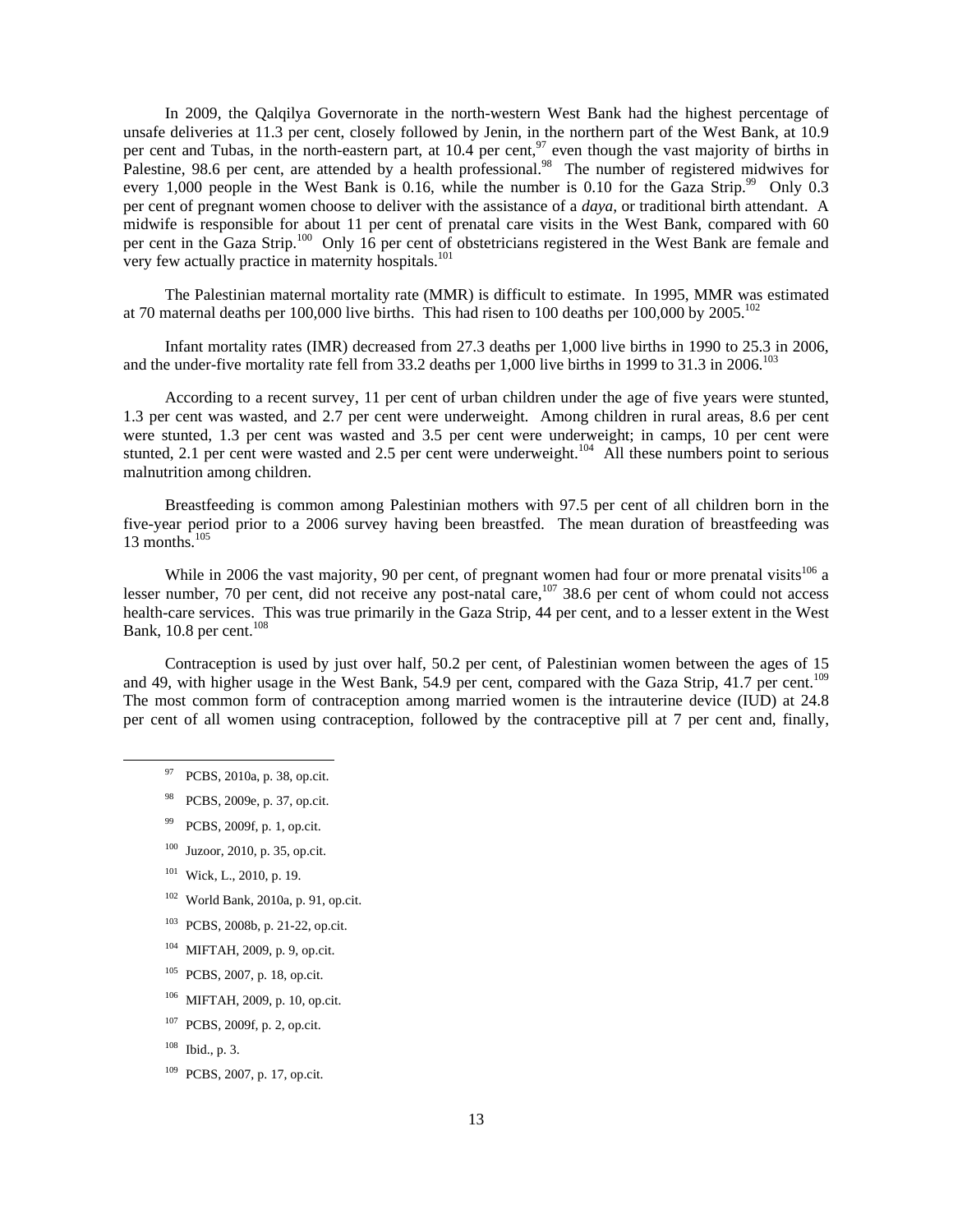condoms.<sup>110</sup> Use of contraception has been associated with the decrease in fertility rates over the previous decade. It is asserted that 12.4 per cent of females cannot access family planning facilities, with negligible difference among urban and rural areas and refugee camps.<sup>111</sup> For Palestinian mothers with more than one child, 27 per cent had an average spacing of less than 18 months between pregnancies.<sup>112</sup>

 Abortion is a criminal offence in Palestine unless the physical health of the mother is threatened. There are no exceptions for instances of rape or incest, seriously compromising an already difficult situation for women or girls. Despite this prohibition, women's non-governmental organizations (NGOs) assist victims of rape and incest to end unwanted pregnancies. A 2006 Bethlehem University survey among female students at a West Bank university on abortion revealed that many female students view abortion as permissible within a certain set of circumstances, including when the pregnancy threatens the physical health of the woman or if the foetus is compromised. Interviewees also stated that abortion should be allowed if the woman engages in extra-marital sex, viewing it as a protective measure to combat so-called "honour crimes".<sup>113</sup>

 In 2010, out of 160,620 Palestinians with special needs, 80,593, or approximately 50 per cent were women. These women need visual, physical, audio, intellectual and communication assistance.<sup>114</sup> This group of women is often more vulnerable than their male counterparts and is subject to greater discrimination in terms of freedom of movement. They also face higher incidences of sexual and domestic gender-based violence.

 The psychological toll that militarization and conflict has inflicted upon Palestinian women and girls, particularly those in the Gaza Strip, has been assessed. Gazan women and girls report having suffered from sleeping and eating disorders as a result of the recent barrage of attacks;<sup>115</sup> others fear that their homes could be destroyed without notice.<sup>116</sup> Forty-four per cent of Gazan women express feelings of insecurity related to the Israeli-Palestinian conflict, compared with 39 per cent of men. Yet, women were less likely than men to cite fears of insecurity related to the factional divide, with 7 per cent compared with 14 per cent respectively.<sup>117</sup> Women and girls in the West Bank have expressed frustration over the presence of Israeli settlers who harass and assault them.<sup>118</sup> The Women's Centre for Legal Aid and Counselling (WCLAC) documented 58 cases where women were affected by violence from Israeli settlers and Israeli State actors, causing them severe anxiety and fear.<sup>119</sup>

## C. LITERACY AND VOCATIONAL EDUCATION

 Over the last few decades, the Israeli occupation authorities have sought to cripple the Palestinian educational system by closing schools, imposing barricades and impassable barriers and demolishing school buildings. In recent years, students from the Gaza Strip have been denied their right to pursue studies in the West Bank or abroad. However, for Palestinians, the education of women and girls has been a priority, often viewed as a form of 'portable capital' for a population that contends with ongoing statelessness and displacement.

- 110 PCBS, 2008b, p. 36. op.cit.
- 111 PCBS, 2009e, p. 41, op.cit.
- 112 MIFTAH, 2009, p. 10, op.cit.
- 113 Foster et al., 2006.
- 114 PCBS, 2010b, p. 49.
- 115 CFTA, 2009, p. 4, op.cit.
- 116 Chaban, Daraghmeh and Stettler, 2010, p. 18-19, op.cit.
- 117 UNDP, 2009b, p. 25, op.cit.
- 118 Chaban, Daraghmeh and Stettler, 2010, p. 19-20, op.cit.
- 119 WCLAC, 2010a, p. 72, op.cit.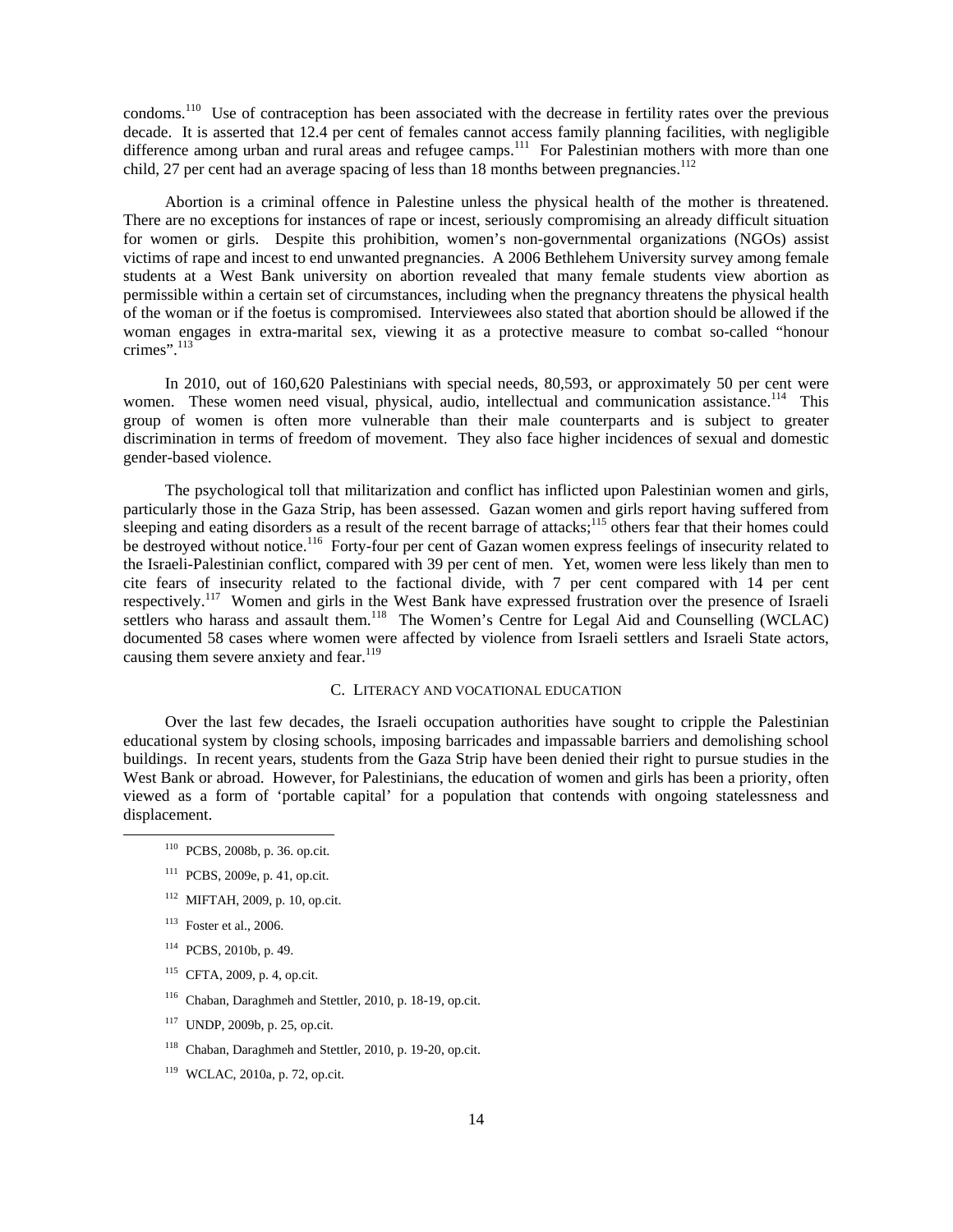Thus, the Palestinian commitment to education has resulted in one of the consistently highest female literacy rates in the Arab region. The overall literacy rate in 2009 among Palestinians (15 years and over) was 94 per cent: 91.7 per cent for females and 97.4 per cent for males.<sup>120</sup> These numbers, especially for females, are expected to further increase as the younger generation ages. While the overall literacy rate among Palestinian women is high, 76 per cent of elderly and older women are illiterate and 90.3 per cent of elderly women have not completed any stage of education.<sup>121</sup>

 While education is highly prized in the Gaza Strip, options to study beyond the secondary level are severely limited. Thus, studying abroad, or even in the West Bank, becomes a necessity. This necessity is difficult to achieve given the travel restrictions imposed upon Gazans by Israel. In 2008, seven Fulbright students from the Gaza Strip seeking to study in the United States faced travel restrictions; two were ultimately turned back. Travel prohibitions continue to deny students their right to an education (box 6).

#### **Box 6. Access to education in the Gaza Strip**

 "Fatma Sharif, a 29-year-old lawyer from Gaza, was accepted for a Masters' course on human rights and democracy at a West Bank university and was set to begin her studies in August 2010. However, her request for a permit to travel to the West Bank for her studies was rejected by the Israeli authorities.

 Israel has imposed a general ban on the passage of people from Gaza to the West Bank, including students, since 2000. Israel is only permitting the exit of students with scholarships at universities in selected 'friendly' countries, but not students enrolled at universities without scholarships or in other countries. Since the 'easing' and as the new academic year began, no change to that policy has been observed".

 *Source*: Amnesty International UK et al., 2010, p. 8.

 The education of women and girls is just as important in the Gaza Strip as it is in other parts of Palestine. Female education is viewed as providing a better opportunity for marriage and, on occasion, employment. However, early marriage does occur and is often viewed as protective in a climate of increasing conflict and poverty. In order to offer an incentive to marry, group weddings sponsored by political parties or charitable organizations have become common occurrences. Sponsors cover the costs of the festivities, often including the contract, some furniture and, occasionally, some start up money. The gender imbalance of people of marriageable age has meant that polygamy is encouraged at these events.<sup>122</sup>

 In basic education, the number of children in kindergarten during the academic year 2007-2008 stood at 84,289; with girls constituting 48.2 per cent and boys 51.8 per cent. In the West Bank, 67.1 per cent of eligible girls were in kindergarten compared with 32.9 per cent in the Gaza Strip.<sup>123</sup>

 The number of students enrolled in primary education during the academic year 2008-2009 reached 963,991, with girls comprising 49.5 per cent and boys 50.5 per cent.<sup>124</sup> At the same time, 145,135 students were enrolled in secondary level education, with girls constituting 53.2 per cent of the total.

 The school dropout rate at the primary level was 1.3 per cent for boys and 0.5 per cent for girls, while the corresponding rates at the secondary level were 3 per cent and 3.8 per cent, respectively.<sup>125</sup> Overall, the

\_\_\_\_\_\_\_\_\_\_\_\_\_\_\_\_\_\_

122 Jad, 2009, p. 36-53.

 <sup>120</sup> PCBS, 2010j, p. 37, op.cit.

 $121$  Imam, 2010, p. 37.

<sup>123</sup> PCBS, 2010a, p. 42, op.cit.

 $124$  Ibid., p. 43.

 $125$  Ibid., p. 45.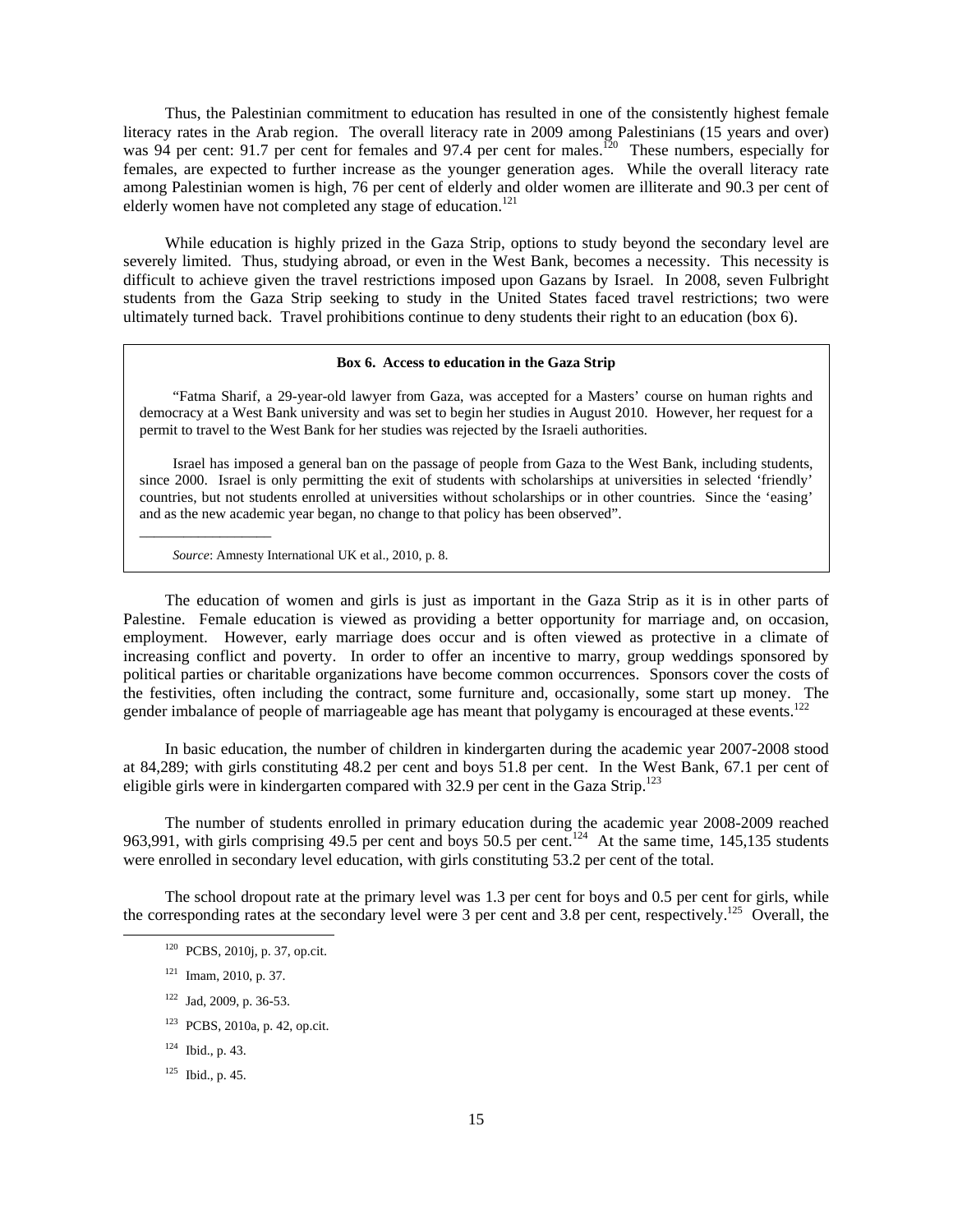school dropout rate for youth (aged 15-29 years) was 29.4 per cent for males and 12.6 per cent for females. The dropout rate in the northern West Bank for urban females (18 years and older) was 40 per cent, compared with 36 per cent in the central West Bank and 46 per cent in the southern West Bank.<sup>126</sup> According to PCBS, 29.5 per cent of the males who dropped out performed poorly in school, while 25.1 per cent of the females dropped out because their families could not afford to pay the tuition fees. However, further in-depth research may shed more light on factors leading to these high drop-out rates.

 At the tertiary level, 55.2 per cent of university students were female, while the proportion of females at community colleges was 37 per cent during the  $2007-2008$  academic year.<sup>127</sup> The number of females holding Bachelor's or higher university level degrees increased to 8.6 per cent, compared with 10.4 per cent for males.<sup>128</sup> The number of females with PhD degrees constituted 11.1 per cent.<sup>129</sup> Females are often advised (by universities and families) to take up traditional and gendered specializations.<sup>130</sup> For instance, the majority of females in the West Bank studied education science and teacher rehabilitation, humanities and business administration, with a much smaller proportion of females specializing in security services and veterinary sciences.<sup>131</sup>

 In general, gender bias and gender stereotyping in Palestinian school curricula has been a major concern. The findings of a United Nations Educational, Scientific and Cultural Organization (UNESCO) study on education in Palestine showed that educators were committed to improving gender equality in the curricula as early as 1999.<sup>132</sup> Yet, another study on how school-age children are taught gender roles, explicitly or implicitly, revealed that schools still have much work to do in order to promote gender equality. Spontaneous utterances by children indicated that messages promoting traditional gender roles are deeply embedded in textbooks and other school curricula.<sup>133</sup>

 The Ministry of Education and Higher Education accords high priority to females' vocational education. 8,303 students were enrolled in vocational high schools of which one-third were women.<sup>134</sup> This indicates that vocational training is being considered an option for women. Females constitute 30 per cent of the graduates of the technical and vocational education training (TVET) system.<sup>135</sup> However, evidence shows that vocational training is highly segregated by gender and along traditional lines since conservative families often do not allow their daughters to travel outside their hometowns or villages to attend the training courses.<sup>136</sup>

## D. LABOUR AND EMPLOYMENT

 Mitchell argues that the current employment situation in Palestine has been characterized as "women advance/men retreat",<sup>137</sup> referring to the increasing alienation of men from the formal labour market and the increasing integration of women into the informal sector. According to the 2010 United Nations Human

- 130 Riyada, 2009, p. 27.
- 131 PCBS, 2010b, p. 44, op.cit.
- 132 Nicolai, 2007, p. 75-76.
- 133 Sfeir, 2006.
- 134 PCBS, 2010a, p. 42-43, op.cit.
- 135 ILO, 2008, p. 4.
- 136 Sultana, 2010, p. 14-16, op.cit.
- 137 Mitchell, 2010, p. 27.

 <sup>126</sup> World Bank, 2010a, p. 75, op.cit.

<sup>127</sup> PCBS, 2010h, p. 24, op.cit.

<sup>128</sup> PCBS, 2010e, p. 4, op.cit.

<sup>129</sup> PCBS, 2010b, p. 43, op.cit.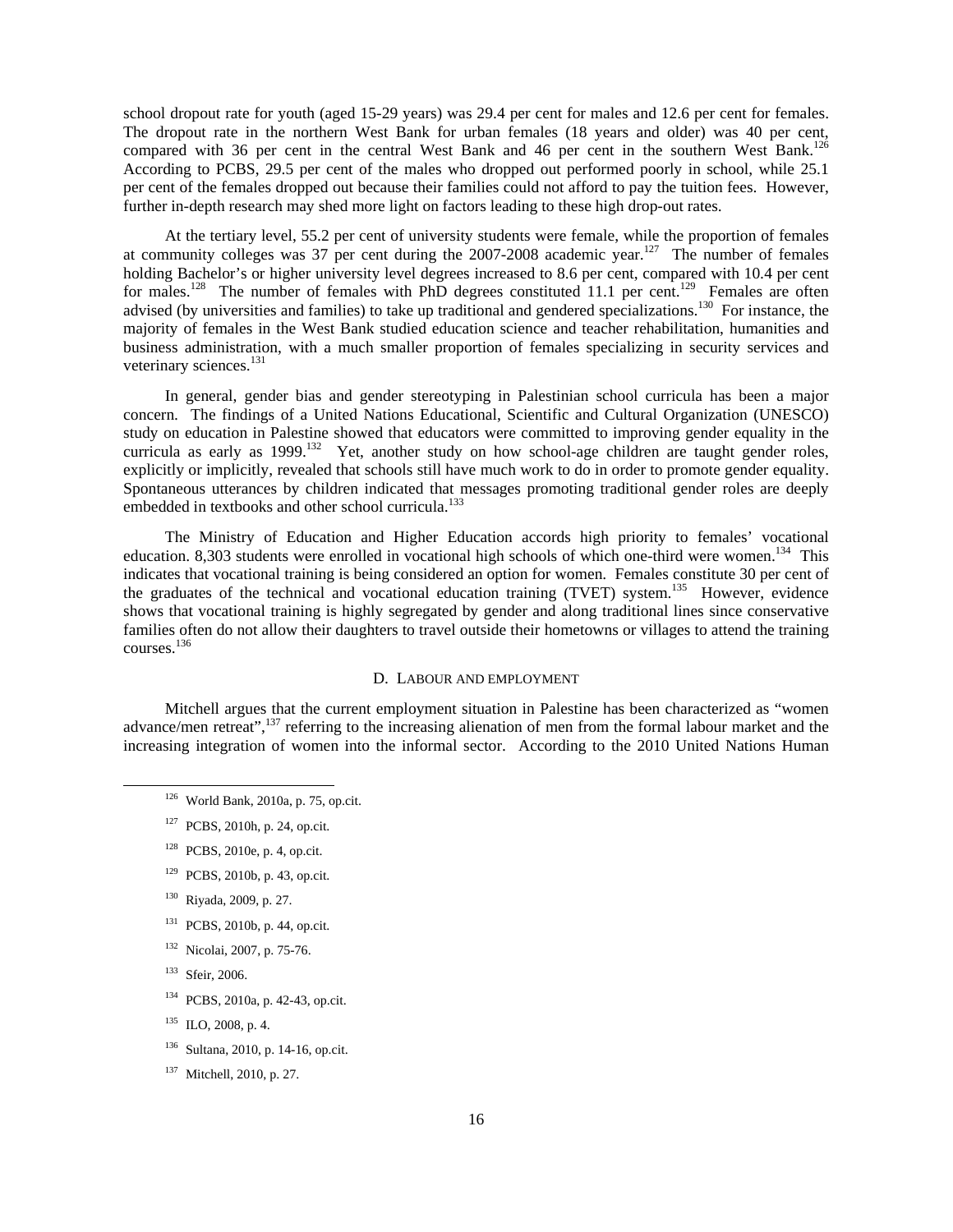Development Report by UNDP, the nominal GDP per capita in Palestine is \$2,243.<sup>138</sup> A significant number of Palestinian households receive financial and in-kind assistance from multilateral donors, bilateral donors or national sources (the Ministry of Social Affairs or other public entities) as well as from local religious and charitable organizations.

During the second quarter of 2011, the female unemployment rate was 28.6 per cent.<sup>139</sup> In the third quarter of 2010 it was greatest among young females aged 20-29 years; within this age group, females aged 20-24 years had the highest unemployment rate at 62.3 per cent, followed by females aged 25-29 years at 51.8 per cent. The unemployment rate among women who had completed one to six years of schooling was 5.2 per cent, whereas is increased to 39.2 per cent for those who had completed 13 years of schooling.<sup>140</sup> This leads to the conclusion that an increased level of education does not guarantee employment among Palestinian women.

 Palestinian female labour participation is one of the lowest in the Arab region which is a puzzle given the high female literacy rates and educational attainments.<sup>141</sup> During the second quarter of 2011, female workforce participation reached 16.2 per cent,<sup>142</sup> slightly increasing from 15.2 per cent one year earlier.<sup>143</sup> The sectoral distribution of the female labour force follows the general pattern perceived in most other Arab countries. The participation of women in the labour force is highest in the educational sector at 34.7 per cent, followed by the agricultural sector, at 20.5 per cent, and in the health-care sector at 9.4 per cent. Moreover, 90 per cent of women working in the health-care sector are employed under informal working conditions.<sup>144</sup> Within the health-care sector, 14 per cent of physicians, 56 per cent of nurses, 25 per cent of dentists and 52 per cent of pharmacists are women.<sup>145</sup> Employment in the informal sector increases the vulnerability of women, often resulting in a lack of social protection, low or no wages and the potential for exploitation.<sup>146</sup> Only 7 per cent of labour union members are women,<sup>147</sup> which compounds their vulnerability as they remain unprotected.

 Moreover, coupled with the difficulties in finding gainful employment, the gender wage gap lingers. For instance, Palestinian women continue to earn less than men with an average daily wage rate of 72.8 New Israeli Shekels (NIS) compared to 80.7 NIS for men.<sup>148</sup> About 66.4 per cent of women in the labour force are paid for work compared with 67.1 per cent of men; while work of women in the informal sector and at home remains underestimated and unremunerated or accounted for in the system of national accounts.<sup>149</sup>

 The courts are often a last resort for women seeking justice for family issues and abuse. This is partially due to a dysfunctional legal system, but also due to limited awareness among women of how the legal system can help them, and inadequate legal services for women. Additionally, the low numbers of female judges in civil courts (12 per cent) has inhibited women from seeking redress through the court

- 141 UNDP, 2006, p. 88.
- <sup>142</sup> PCBS, 2011, op.cit.
- 143 PCBS, 2010i, p. 5, op.cit.
- <sup>144</sup> Commission on the Status of Women (CSW), 2010, p. 5, op.cit.
- 145 PCBS, 2010j, p. 65-68, op.cit.
- <sup>146</sup> Hilal, Al Kafri and Kuttab, 2008.
- 147 PCBS, 2010j, p. 69, op.cit.
- 148 Riyada, 2009, p. 18, op.cit.
- 149 PCBS, 2010k, p. 43.

 <sup>138</sup> UNDP, 2010a, p.34, op.cit.

<sup>&</sup>lt;sup>139</sup> PCBS, 2011.

<sup>140</sup> PCBS, 2010i, p. 5.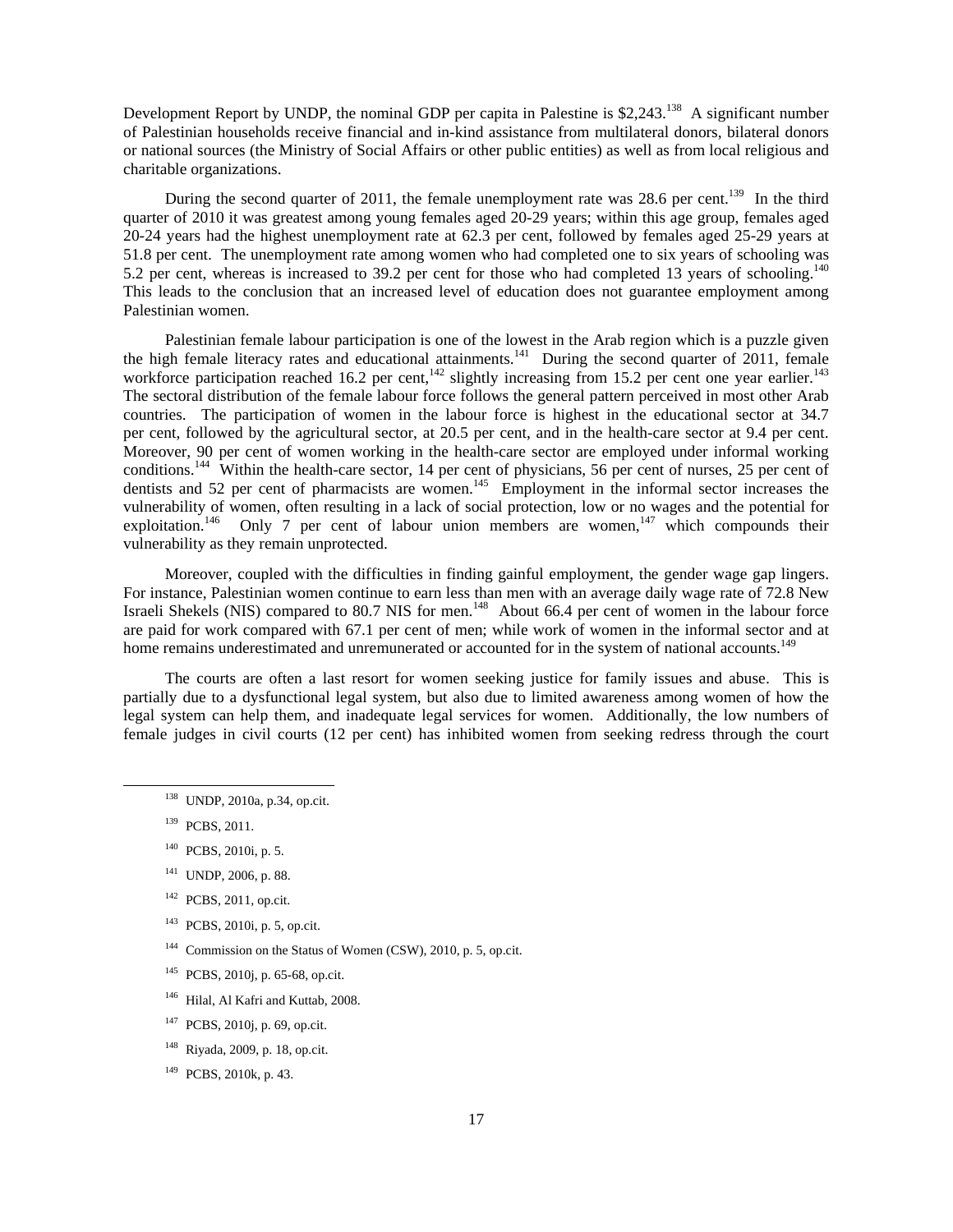system.<sup>150</sup> Women comprise 12 per cent of judges in civil courts in the West Bank, and 11 per cent in the Gaza Strip. They also comprise 5 per cent of all prosecutors and 15 per cent of lawyers.<sup>151</sup>

 In 2009, the Palestinian Authority followed the Sudan in the Arab region by allowing female judges to preside over sharia, or Islamic courts.<sup>152</sup> The Hanafi School of Islamic jurisprudence allows for the appointment of women to such positions. Of the 45 candidates who took the test, only nine passed and two were women. It is too soon to measure the impact of women judges in sharia courts. However, increasing the number of women in the judiciary will have positive results, especially for women, given that family laws and personal status codes are dealt with by the sharia court system.

 Turning to law enforcement, there were 500 women who served as police and law enforcement officers in the combined West Bank and Gaza Strip prior to 2007. In late 2007, a handful of officiallytrained female police officers were added to the ranks of the West Bank police force. Currently, out of a total of 8,000 police officers in the West Bank, only 2 per cent are women.<sup>153</sup> The number of policewomen in the Gaza Strip is unknown. Without doubt, a stronger female presence in the police and security forces increases women's confidence in those forces, especially given the prevalence of violence against women, which remains a cause of concern among women and girls.<sup>1</sup>

While the presence of women in the police force remains limited, their role in leadership is growing. The current Head of the Family Defence Unit, the unit tasked with addressing violence against women and children in the West Bank, is the first female to head such a unit within the police force. The Head of the Juvenile Department and the Head of the Beit Sahour Police Departments are both women.

 Furthermore, the number of women joining the security forces is also increasing. In the 2008 inaugural class of the Palestinian Academy of Security Sciences, 3 women out of 90 students enrolled, while 16 women enrolled in 2009. In 2010, 32 women out of 125 students enrolled in the Bachelor's degree programme and 10 out of 152 students enrolled in the diploma programme.<sup>155</sup>

 More than half of Palestinians listen to the radio, 55.9 per cent (box 7). As for newspapers, 34.9 per cent of males read newspapers compared with 28 per cent of females and 58 per cent of males read books compared with 64.2 per cent of females.<sup>156</sup>

#### **Box 7. Palestinian women on the radio: raising gender awareness**

 In late June 2010, a new radio station specifically for women joined the airwaves of Palestine. Radio Nisaa' (Women) FM committed itself to empowering Palestinian women through dialogue and communication and to engaging men in discussions on the rights of women. Radio Nisaa' is the first radio station that is solely dedicated to discussing the status of Palestinian women. At the end of 2010, Radio Nisaa' was airing two daily live shows, "Qahwa Mazbout" (coffee that is just right) and "Tarweeha" (pausing). Since its launch, the radio station has interviewed four female Palestinian ministers, covered the rights of women workers, and raised awareness on breast cancer and disability rights. The broadcast currently reaches the northern and central portions of the West Bank and is seeking to reach the south and the Gaza Strip in the near future.

 *Source*: Radio Nisaa'.

\_\_\_\_\_\_\_\_\_\_\_\_\_\_\_\_\_\_

- <sup>155</sup> Personal correspondence with the Palestinian Academy of Security Sciences, 2010.
- 156 PCBS, 2010j, p. 35, op.cit.

 <sup>150</sup> Chaban, Daraghmeh and Stettler, 2010, p. 43, op.cit.

<sup>151</sup> PCBS, 2010j, p. 62-64, op.cit.

<sup>&</sup>lt;sup>152</sup> In 1970, Nagwa Kamal Farid was appointed to the sharia court in the Sudan.

<sup>&</sup>lt;sup>153</sup> Personal correspondence with the police, 2010.

<sup>154</sup> Chaban, Daraghmeh and Stettler, 2010, p. 51, op.cit.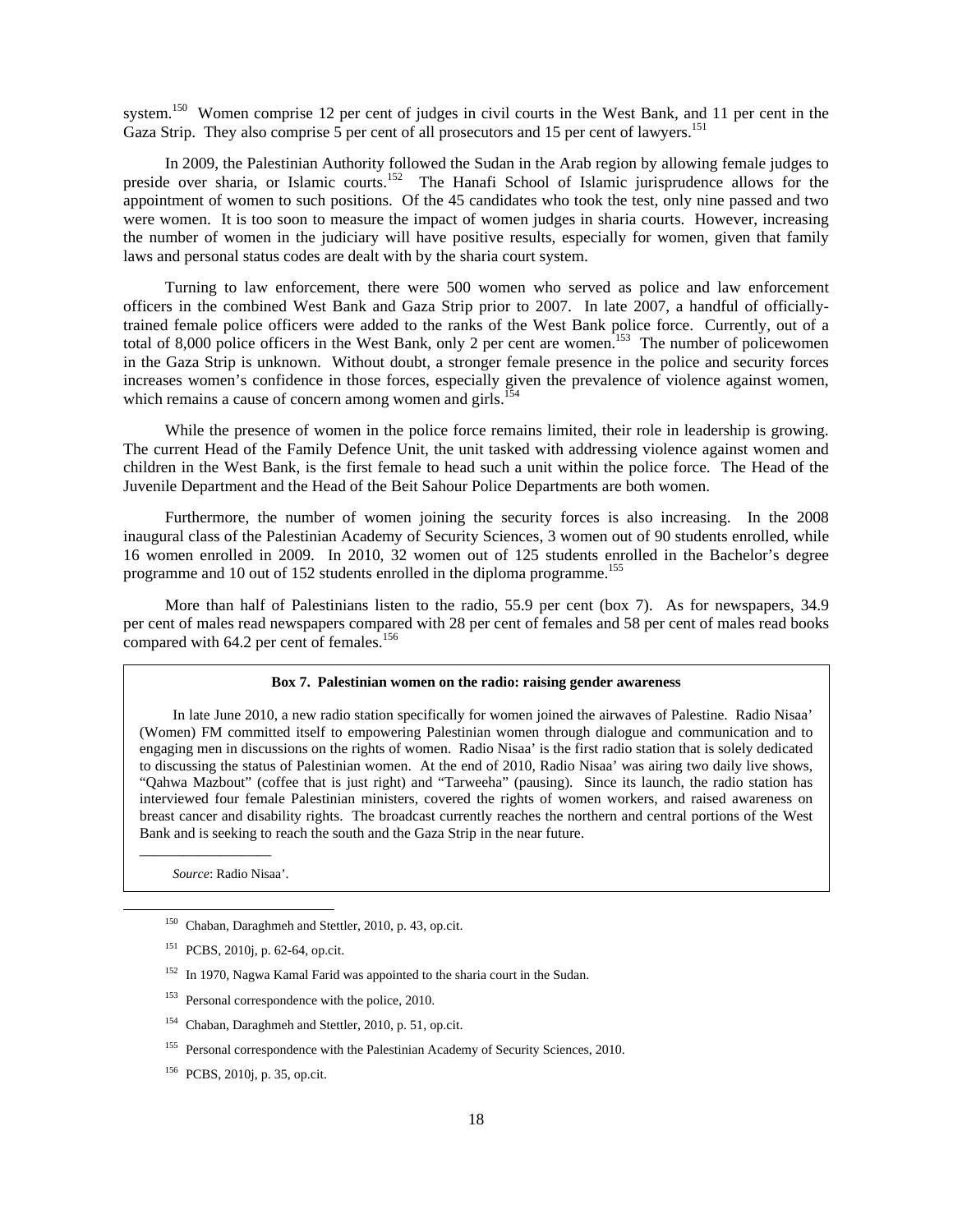Only 14 per cent of information and communications technology (ICT) professionals are female.<sup>157</sup> However, female graduates in that sector are growing and a number of rural women are benefiting from courses provided by international development organizations. An initiative to promote socio-economic development of rural women through ICT revealed that more women in rural than urban areas sought such training so as to increase their income-generation potential, enhance their employment opportunities and to improve the quality of their lives through knowledge acquisition. Nonetheless, more awareness of the importance of using ICT as a tool for social and community development is needed.<sup>158</sup> The percentage of women who worked as journalists in 2010 was 15.8 per cent.<sup>159</sup> Moreover, the Israeli occupation has greatly hampered the use of ICTs by preventing imports of equipment and materials into the West Bank and Gaza Strip. Notwithstanding this situation, some breakthroughs are reported in research and practice levels (box 8).

#### **Box 8. Palestinian girls and science**

 In mid-2010, Aseel Abul Lail, Noor Al-Arada and Aseel Al-Shaar, aged 14 years, from Al-Askar Camp near Nablus were invited to attend the Intel Science and Engineering Fair in the United States. The three UNRWA high school students invented a cane with a sensor for visually impaired persons. One of the girls came up with the idea after observing the difficult conditions her family members encountered while navigating the uneven terrain of the refugee camp. For their invention, the girls earned a special award out of 1,500 finalists in the field of Applied Electronics and securing their place in history as the first Palestinians to ever win at the competition.

 *Source*: Al-Arabiya, 7 October 2010.

\_\_\_\_\_\_\_\_\_\_\_\_\_\_\_\_\_\_

 The gender gap in the use of ICTs is wide, although women are increasingly using this tool to improve their knowledge. The most comprehensive survey by PCBS in 2006 on ICTs in Palestine found that 32.8 per cent of households possessed a computer, while only 15.9 per cent had access to the Internet. When asked what purpose the computer served, 43.8 per cent of males stated for entertainment, 29.6 per cent for learning and studying, 12.7 per cent for the Internet and 11 per cent for work. In contrast, 50.7 per cent of females responded that they used computers mainly for learning and studying, and 34.3 per cent for entertainment. A greater number of females than males expressed unfamiliarity with the Internet (55.8 per cent, compared with males, 44.5 per cent). Similarly, 20 per cent of men responded that they used the Internet for entertainment, while 31.2 per cent of females used it for educational purposes. The location of computer use varied between males and females. Females were more likely to use the Internet at home and at school or university, whereas males preferred the home or an Internet café. More males claimed to use e-mail, 63 per cent, compared with females, 49.6 per cent. Just over one third, 37.7 per cent, of Palestinians own a mobile phone and ownership is more than double among males, 52.7 per cent, than females, 22.4 per cent.<sup>160</sup>

 In the face of growing economic uncertainty and limited job opportunities, entrepreneurship has become an attractive option for many women in Palestine. Women who have not studied past secondaryschool level are likely to run home-based businesses. In contrast, women with post-secondary education tend to run more formal businesses.<sup>161</sup>

160 PCBS, 2006b.

 <sup>157</sup> Totah, 2009.

<sup>158</sup> Rabayah, 2010.

<sup>159</sup> PCBS, 2010g, p. 3, op.cit.

<sup>161</sup> ILO, 2008, p. 2, op.cit.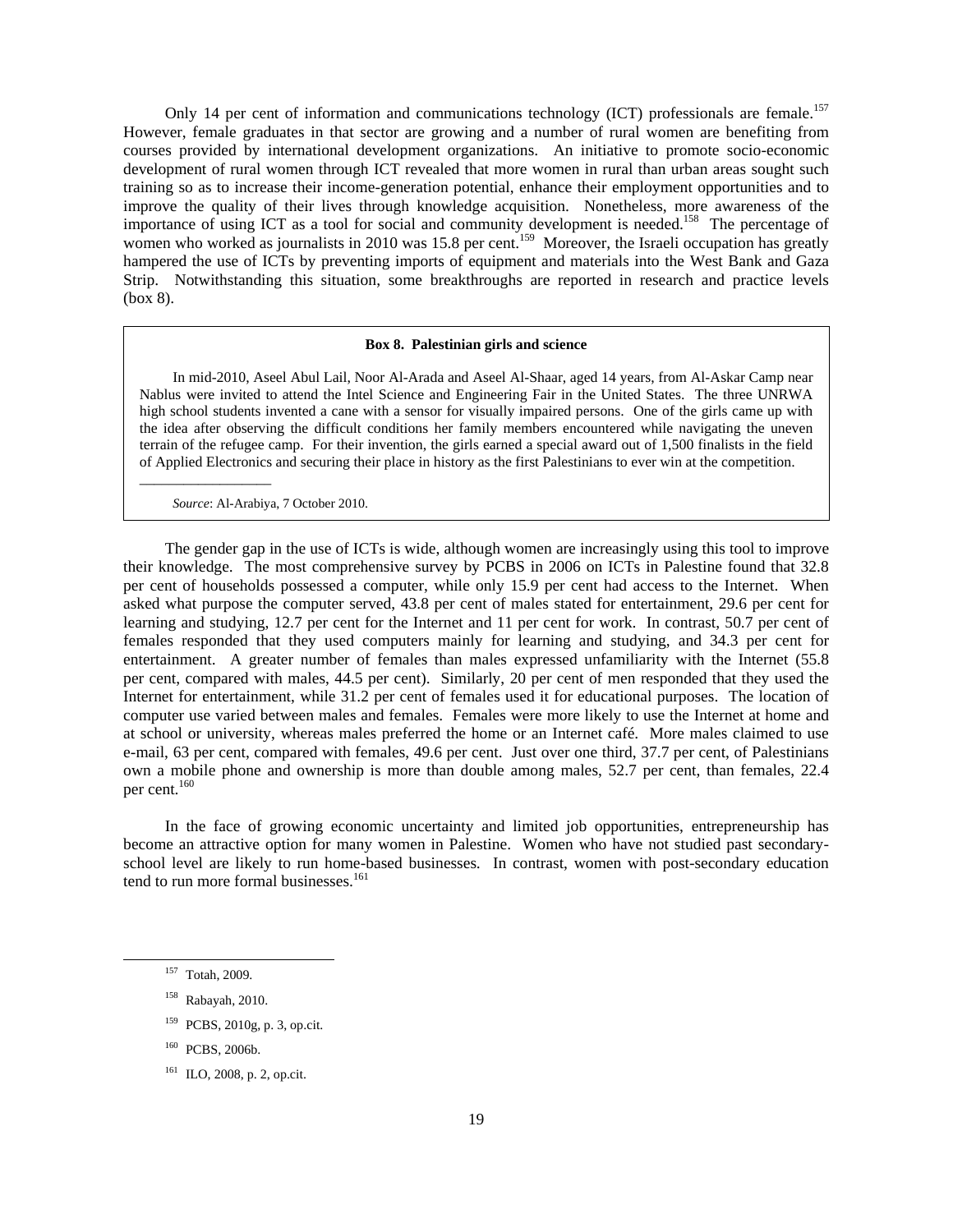Women who choose to run their own businesses often face gender-based and financial challenges compared with men, unless they work in a family-run business.<sup>162</sup> The Businesswomen Forum was founded in 2006 (box 9) to support Palestinian entrepreneurs, who comprise 5 per cent of business owners.<sup>163</sup> Businesswomen constituted 1.5 per cent of members of the Palestinian Chambers of Commerce, Industry and Agriculture in 2007.<sup>164</sup> However, these female entrepreneurs are not represented on the Chambers' boards of directors.<sup>165</sup> Only two Palestinian businesswomen, compared with 800 businessmen, have been issued a "Businessman Card" by Israel, which allows for special privileges related to travel and commerce within the West Bank and Israel.<sup>166</sup>

#### **Box 9. The Businesswomen Forum**

 "In 2006, eight businesswomen founded a women-only association in Ramallah, Businesswomen Forum-Palestine, with the core belief that women's economic participation plays an essential role in the development of the Palestinian economy. The Forum targets self-employed women who do not belong to professional syndicates or unions. A part of the MENA Businesswomen's Network, the Forum currently runs four programs in collaboration with various international organizations. The services it provides include one-on-one consulting for members, organizing workshops and conferences, and networking".

 *Source*: International Labour Organization (ILO), 2008, p. 4.

## E. FEMINIZATION OF POVERTY: FEMALE-HEADED HOUSEHOLDS

 The poverty line in Palestine is approximately \$581 per month for a family of two adults and four children. In 2008, the number of individuals living in poverty, or below that line, was 477,360 people in the West Bank and 729,880 people in the Gaza Strip.<sup>167</sup> According to UNDP, the poverty rate in the Gaza Strip is 56 per cent, while in the West Bank it is 31 per cent of the population. More than half of Palestinian households, 54 per cent, fall below the poverty line, and 22 per cent of these households endure conditions of extreme and abject poverty. The Gaza Strip has a higher level of extreme poverty, 26 per cent, when compared with the West Bank, 9 per cent.<sup>168</sup>

 Females constitute 5 per cent of the main breadwinners in Gazan households, an increase over previous years,<sup>169</sup> yet they struggle more than their male counterparts to obtain employment and support their families. Among Gazan women with higher education, the employment rate is roughly at the same level as for men without higher education. $170$ 

 Poverty rates impact females, particularly female-headed households, in significant ways. Femaleheaded households are some of the most compromised households in Palestine and their food insecurity is on the rise, especially in the Gaza Strip where the 2009-2010 attack left a number of households without a male

\_\_\_\_\_\_\_\_\_\_\_\_\_\_\_\_\_\_

- 164 ILO, 2008, p. 2, op.cit.
- 165 Riyada, 2008, p. iv, op.cit.
- 166 World Bank, 2010a, p. 52.
- 167 Ibid., p. 40.
- 168 Ibid., p. 161.

169 UNDP, 2009b, p. 17, op. cit.

<sup>&</sup>lt;sup>162</sup> Mitchell, 2009, p. 46.

 $163$  Riyada, 2008, p. iii, op.cit.

<sup>170</sup> Fafo and UNFPA, 2009b, p. 7.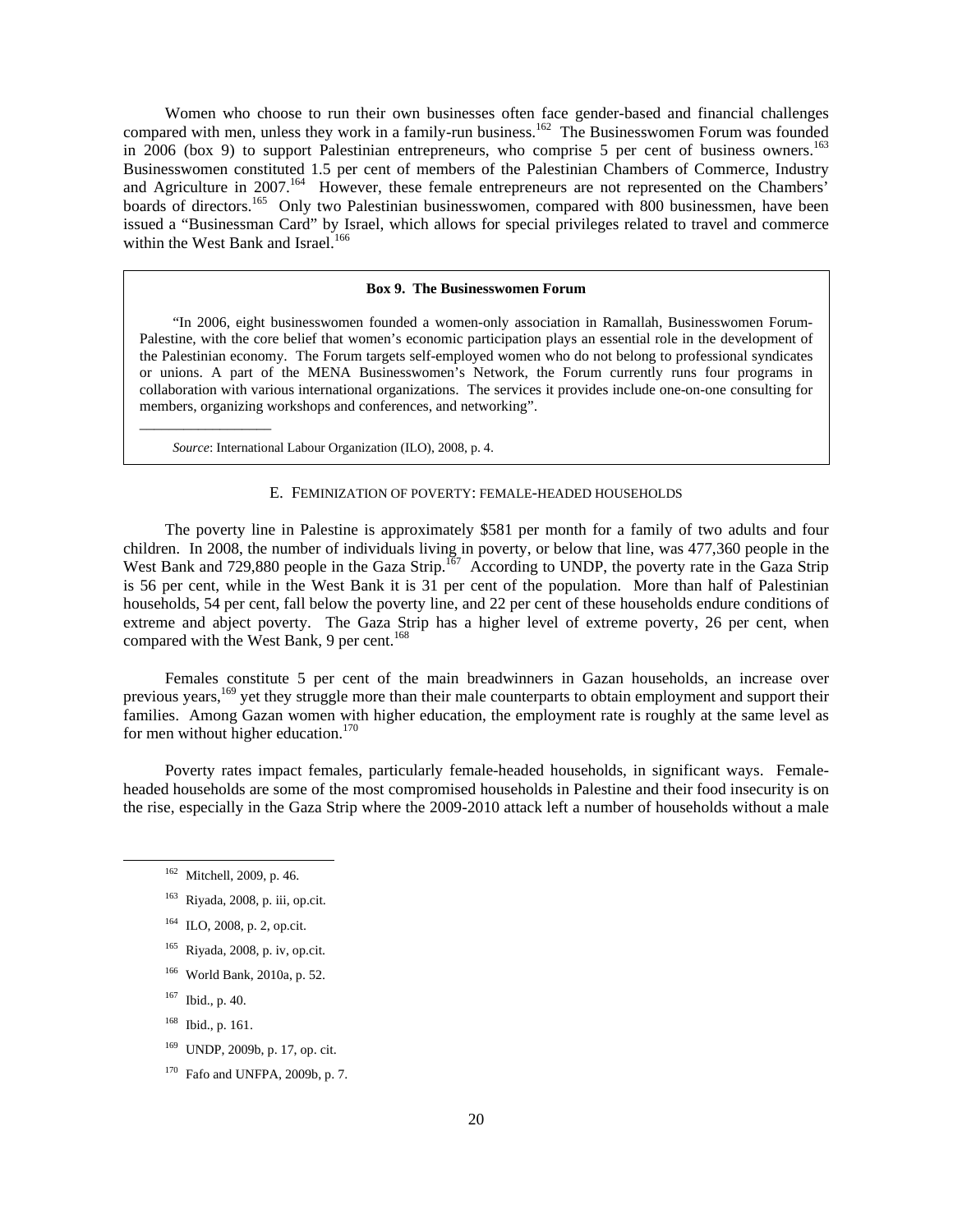breadwinner.<sup>171</sup> A recent PCBS survey revealed that 9 per cent of households are female-headed: 9.9 per cent in the West Bank and 7.2 per cent in the Gaza Strip. More than half are comprised of women 60 years of age or older.<sup>172</sup> The average size of a female-headed household is 3.4 persons compared with 6.1 persons for a male-headed household.<sup>173</sup> The poverty rate among female-headed households with seven or more children is 79.7 per cent, compared with 68.6 per cent for households with five or six children.<sup>174</sup> It is estimated that 60 per cent of female-headed households receive assistance compared with 27 per cent of male headed-households,<sup>175</sup> increasing their dependency on an already overburdened system.

 While poverty and unemployment have been on the increase, so too has food insecurity. Monthly food spending in Palestinian households above the poverty line equalled nearly \$2.60 per person/per day while in poor households it equalled nearly \$2.10.<sup>176</sup> Before the attack in late 2008, the overall proportion of food-insecure households in the Gaza Strip stood at 56 per cent.<sup>177</sup> Female-headed households are especially susceptible to food insecurity, especially the women and girls; empirical evidence from the World Food Programme (WFP) and the Food and Agriculture Organization of the United Nations (FAO) shows that 20 per cent of households have reported that, during food shortages at home, boys are given priority over girls.178 This leads to greater health problems, including malnutrition, vitamin deficiencies and anaemia as well as complications among pregnant and lactating women.

 In the West Bank, 31 per cent of female-headed households are food insecure compared with 24 per cent of male-headed households. In Gaza, 17 per cent compared with 14 per cent have 'poor' food consumption and 26 per cent compared with 23 per cent have 'borderline' food consumption.<sup>179</sup> Additionally, a higher proportion of females and/or children in a household increases its food insecurity; the food insecurity prevalence among households with more than 50 per cent women is 29 per cent more food insecure.180 In the Gaza Strip, there is a low level of employment among women within food insecure households that constrains their contribution to the household and increases their dependency on a male breadwinner.<sup>181</sup>

#### F. WATER AND SANITATION

 Women bear the brunt of water management in the Palestinian household as their tasks involve water collection, cooking and cleaning, as well as supporting household hygiene. Depending on the water source, some women are more susceptible to water borne diseases if they are responsible for its collection. In the Gaza Strip, an assessment in 2010 by Linda Pennells, related to a gender marker mission, revealed that female-headed households were not able to afford drinking water or a domestic desalination unit.

- 174 CSW, 2010, p. 5, op.cit.
- <sup>175</sup> WFP and Food and Agriculture Organization (FAO), 2009b, p. 8.
- 176 UNDP, 2010a, p. 167, op.cit.
- 177 WHO, 2009, p. 17, op.cit.
- 178 CSW, 2010, p. 6, op.cit.
- $179$  WFP and FAO, 2010.
- $180$  WFP and FAO, 2009b, p. 24, op.cit.
- 181 WFP and FAO, 2009a, p. 3.

 $171$  CSW, 2010, p. 6, op.cit.

<sup>172</sup> PCBS, 2010e, p. 2, op.cit.

 $173$  Ibid., p. 2.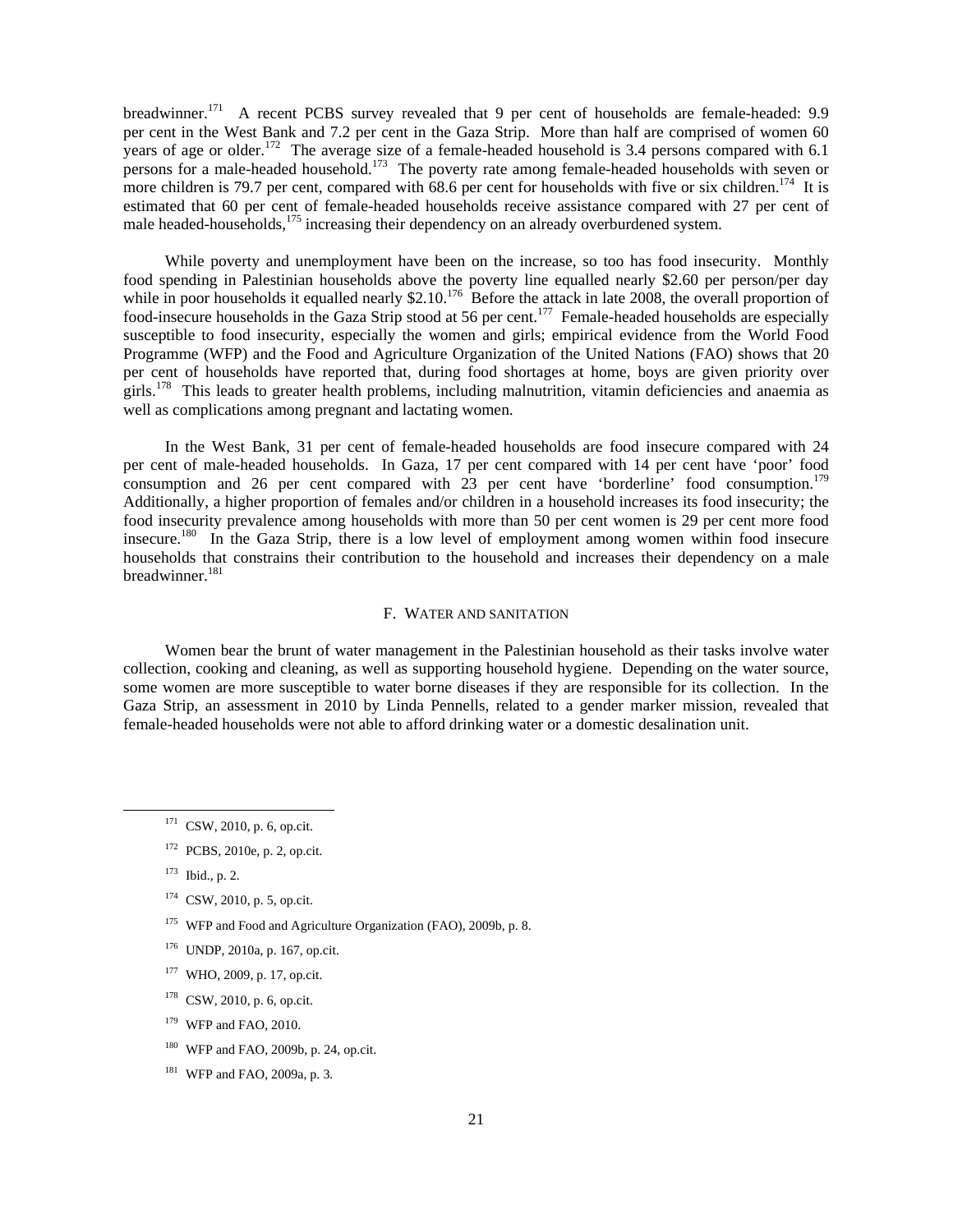The percentage of households connected to a public sewage network in Palestine during 2009 was 52.1 per cent: 35.5 per cent in the West Bank and 83.8 per cent in the Gaza Strip.<sup>182</sup> Nearly half of households, 49.8 per cent, own a toilet that is connected to a public sewerage system.<sup>183</sup> In Area C, women Bedouins are more vulnerable to disease because of a lack of sanitary areas and facilities in encampments that are often in close proximity to animals and their waste.<sup>184</sup> In 2010, only 33.7 per cent of household units were connected to all three basic services, namely water, electricity and sewage, and 46.7 per cent are only connected to water and electricity.<sup>185</sup>

## **III. POLITICAL REPRESENTATION AND RIGHTS OF PALESTINIAN WOMEN**

 Political representation of women in the Palestinian National Authority continues to be influenced by the Israeli occupation and the factional divide. Israel administers 60 per cent of the West Bank, notably portions of Area B and all of Area C. This is especially evident when the assistance of the police or security services is needed. Furthermore, the paralysis of the Palestinian Legislative Council (PLC) and the division between the West Bank and the Gaza Strip means that the ability of the Palestinian Authority to enforce the rule of law is weakened. This affects all Palestinians, but particularly adds to the insecurity of women and girls, who also suffer from gender and cultural biases as well as structural barriers.

 Within such a compromised justice system, increasing militarization, an unfavourable overall political setting and with factionalism plaguing society, Palestinian women continue to struggle. While much of their involvement has been at the informal grassroots level, women have played much more of an active role in the political struggle than a supporting role. In 2010, for instance, Israeli forces arrested 20 Palestinian women for political activism. At the same time, there were 36 Palestinian women in Israeli prisons, of whom 26 had been sentenced to life imprisonment or 10 months to multiple life sentences. In addition, six were awaiting trial and four were in administrative detention. Seven of the women were mothers, with 27 children between them.<sup>186</sup> Palestinian female prisoners, the majority of whom are young, are subjected to a host of abuses including beatings, insults, threats, sexual harassment and humiliation. Moreover, pregnant women do not receive preferential treatment, such as special diets and living space or medical care. Additionally, they suffer from poor diets and inadequate hygiene. During 2007 and 2008, 56 per cent of female prisoners were aged 20-30 years and 13 per cent were under 18 years.<sup>187</sup> Former female detainees face serious challenges and social constraints once released, including restrictions on their mobility and social isolation.<sup>188</sup> From the start of the second Intifada until the end of 2008, the proportion of women killed as a result of occupation-related activities was 5.6 per cent: 5.7 per cent in the West Bank and 5.6 per cent in the Gaza Strip.<sup>18</sup>

 With such deep involvement in the political struggles of their country, one would expect commensurate representation of women in the Palestinian Legislative Council and judiciary. Political participation of women in the local and national legislative and executive bodies has increased pursuant to the introduction of a hard-earned quota for women for the 2006 elections. The Minister of Women's Affairs supported women's NGOs in lobbying the Cabinet and the PLC to impose a quota, as an interim positive discrimination affirmative measure, to promote the best interests of the Palestinian people. The introduction

- 182 PCBS, 2010h, p. 57, op.cit.
- 183 PCBS, 2007, p. 15, op.cit.
- 184 Pennells, 2010, p. 34-37.
- 185 PCBS, 2010b, p. 18, p. 40, op.cit.
- 186 WCLAC, 2010a, p. 52, op.cit.
- 187 Addameer, 2008, p. 6-7.
- <sup>188</sup> Save the Children, p. 1.
- 189 PCBS, 2010k, p. 56, op.cit.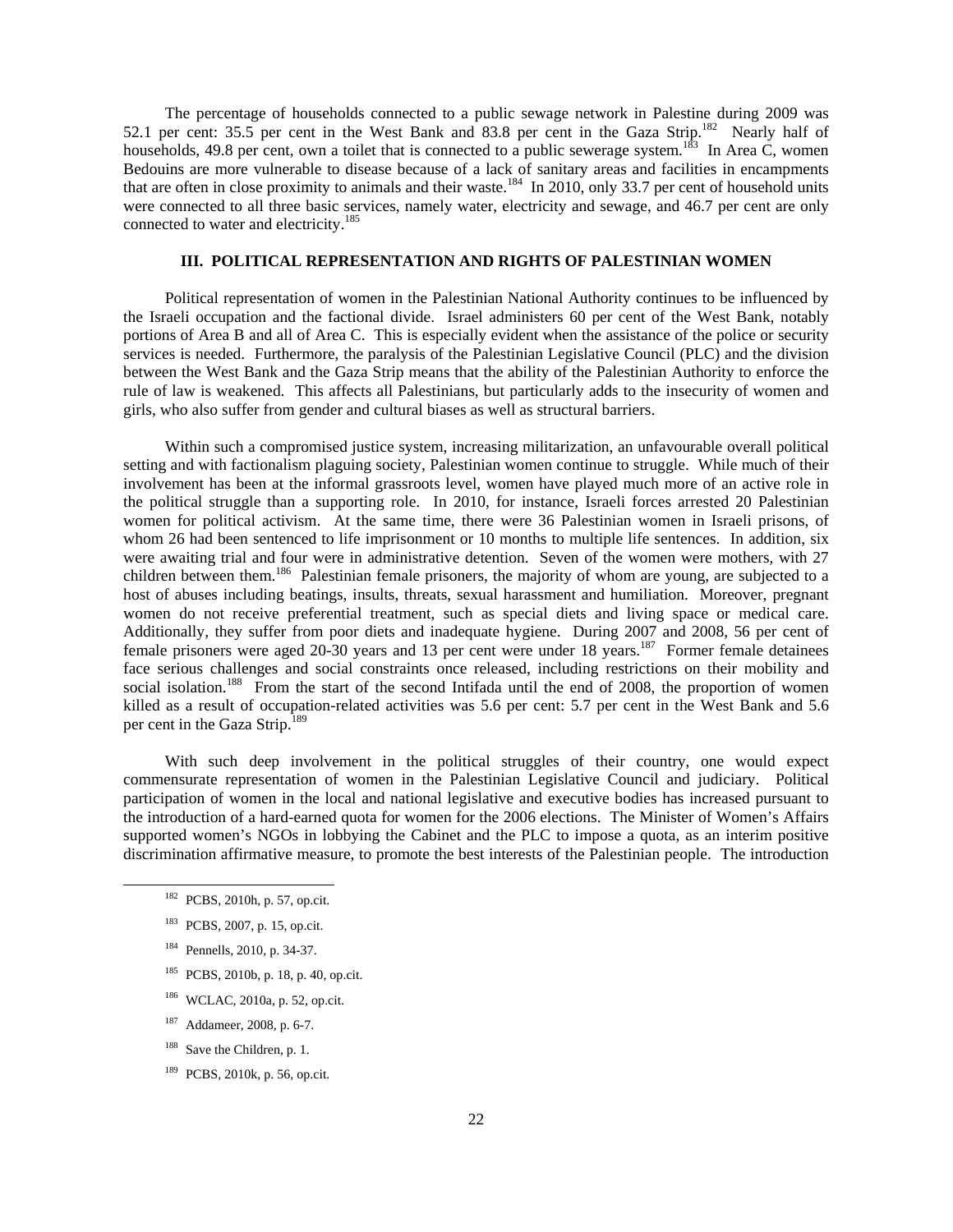of a quota for women improved their political representation, raised gender-awareness and reduced genderbias in elections.

 During the first PLC elections of the Palestinian Authority in 1996, women won five out of 88 seats, only 5.7 per cent of the seats in the Council. The 2006 elections saw that share rise to 12.9 per cent (17 out of 132 seats).<sup>190</sup> In municipal councils, women have fared better, securing 18 per cent of the seats in 2007.<sup>191</sup> Women comprise 37 per cent of staff members and employees working for the Palestinian Authority and 15 per cent of senior employees in Authority departments.<sup>192</sup>

 Arguably, at the Cabinet level, a trickledown effect of the women's quota resulted in an increase in the share and number of females with ministerial portfolios, albeit mostly holding traditional social, education or women's affairs. According to a 2010 poll, 55 per cent of the Palestinian Legislative Council (PLC) members agreed that there should be a higher number of women in the Cabinet and 90.6 per cent believed that women should be appointed in decision-making positions within the public administration.<sup>193</sup>

 However, these results do not guarantee better representation of women in political decision-making. Five out of the 22-member 2009 Cabinet (i.e. 23 per cent) are women holding the portfolios of the Ministries of Education and Higher Education, Culture, Tourism, Women's Affairs and Social Affairs.<sup>194</sup> Women constituted 4.3 per cent of deputy ministers.<sup>195</sup> As of 2008, there were five female ambassadors.<sup>196</sup>

 A woman has been appointed to the Executive Committee of the Palestinian Liberation Organization (PLO), a first since 1964, while 11 women were elected to the 120-member Revolutionary Council of Fatah. Women are also present in other decision-making governmental positions. For instance, in 2009, the first female chief of the Palestine Stock Market Committee was appointed and, in 2010, the first female governor for Ramallah/Al-Bireh took office. The current President of the Palestinian Central Bureau for Statistics (PCBS) is also female. Women's membership in political parties is limited and very few are in leadership positions. Nonetheless, there is a light at the end of the tunnel, since, in 2010, the first female president of a political party was elected (Fida').

 Palestinian instruments clearly provide for gender equality within the legal and judicial systems. The Palestinian Declaration of Independence (1988) affirms equality between men and women and the Amended Basic Law (2003) states that all Palestinians are equal under the law without discrimination. Other laws seek to mitigate gender-based discrimination within specific sectors, such as the Palestinian Labour Law (2000) and the Election Law (2005, amended in 2007).

## A. INTERNATIONAL INSTRUMENTS AND CONVENTIONS ADDRESSING WOMEN

 The Convention on the Elimination of All Forms of Discrimination against Women of 1979 addresses the multiple forms of discrimination that women and girls face. On 8 March 2009, Presidential Decree No. (19) was issued, ratifying the Convention. Women's rights advocates view this signing as a commitment by the Palestinian Authority to the Convention once statehood is achieved. Subsequently, the Palestinian Women's Bill of Rights, also viewed as the 'Palestinian CEDAW Convention', was adopted.

- 191 World Bank, 2010a, p. 5-6, op.cit.
- 192 CSW, 2010, p. 8, op.cit.
- 193 Assaf, 2010b, p. 7.
- 194 PCBS, 2010g, p. 3, op.cit.
- 195 CSW, 2010, p. 8, op.cit.
- 196 PCBS, 2010g, p. 3, op.cit.

 <sup>190</sup> PCBS, 2009e, p. 27, op.cit.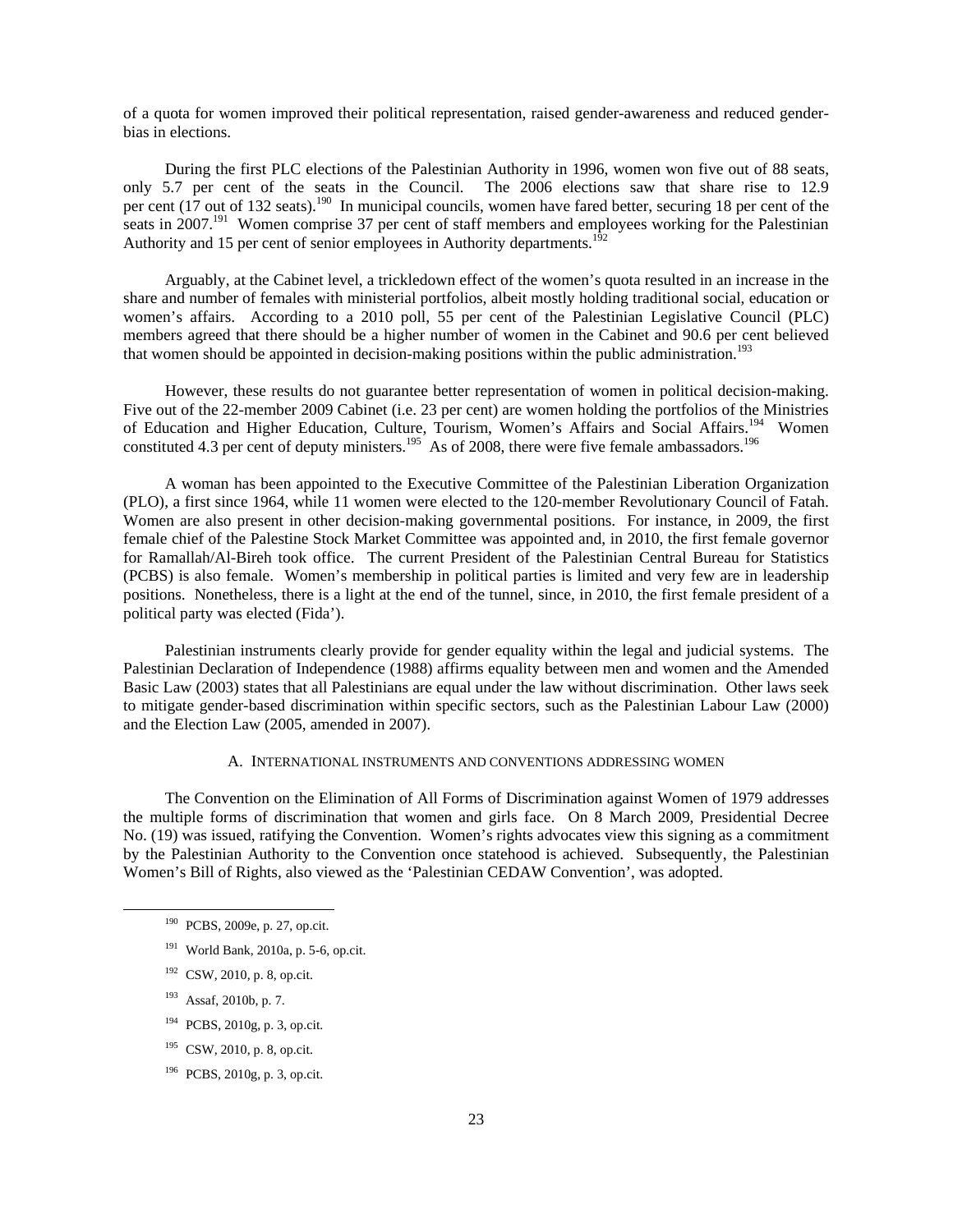In a similar vein, the Beijing Platform for Action (BPFA, 1995) explicitly calls for the empowerment of women and girls. The BPFA believes that acknowledging and respecting the human rights of women and girls as "an inalienable, integral and indivisible part of universal human rights", is a prerequisite for political, social and economic development. Furthermore, paragraphs 131-149 of the BPFA address women and armed conflict, condemning violence against them and demanding that women have a greater decisionmaking presence in resolving conflicts and promoting a culture of peace.

 As a conflict-stricken population living under occupation, Palestinian women and girls must be protected according to international standards. They also have a significant role to play in security matters and as decision-makers in preventing, managing and resolving conflicts. United Nations Security Council Resolution 1325 (2000) urges Member States "to ensure increased representation of women at all decisionmaking levels in national, regional and international institutions and mechanisms for the prevention, management, and resolution of conflict". During the 2009-2010 reporting period, there appear to be few opportunities for Palestinian women to take part in these processes. Women were significantly involved in the peace process in the 1990s. However, since the signing of the Oslo Accords, their participation has not been evident and their activism has been marginalized.

 Progress in the implementation of the Millennium Development Goals (MDGs), especially Goal 3 on gender and women, remains slow (table 2). While achieving universal education is nearing reality, statistics show that child and maternal health are seriously compromised by the mechanisms of the occupation, particularly when the lives of women and children in the Gaza Strip are examined. Much work is still required to achieve gender equality and the empowerment of women. Serious efforts are being exerted to combat gender-based violence and to increase women's political representation in decision-making positions. Poverty continues to be an issue of concern and indicators point to female-headed households as being the most impoverished and women and girls more prone to food insecurity and malnutrition.

| Millennium Development Goal (MDG)               | MDG achievement status  |  |
|-------------------------------------------------|-------------------------|--|
| 1. Eradicate extreme poverty and hunger         | Highly unlikely         |  |
| 2. Achieve universal primary education          | Highly likely           |  |
| 3. Promote gender equality and empower women    | Likely                  |  |
| 4. Reduce child mortality                       | Unlikely                |  |
| 5. Improve maternal health                      | Likely                  |  |
| 6. Ensure environmental sustainability          | Highly unlikely         |  |
| 7. Combat HIV/AIDS, malaria, and other diseases | No information provided |  |
| 8. Develop a global partnership for development | Unlikely                |  |

TABLE 2. PALESTINE AND THE MILLENNIUM DEVELOPMENT GOALS

*Source*: MIFTAH, 2009, p. 7-8.

#### B. NATIONAL MACHINERIES FOR WOMEN: THE MINISTRY OF WOMEN'S AFFAIRS

 The Ministry of Women's Affairs (MOWA) was created in 2003 and since then has had five different ministers. During these power shifts, the Ministry encountered difficulties in fulfilling its mandate, particularly after the 2006 elections.<sup>197</sup> Subsequently, MOWA received technical support from international organizations, including ESCWA and UNIFEM, to build its institutional capacity in order to:

- 1. Improve the situation of women and girls.
- 2. Empower women to assume policy- and decision-making positions.
- 3. Cooperate with governmental and non-governmental institutions to alleviate poverty among women.
- 4. Monitor and assess the Government's commitment to gender issues.
- 5. Combat violence against women.

 <sup>197</sup> ESCWA, 2009, p. 16.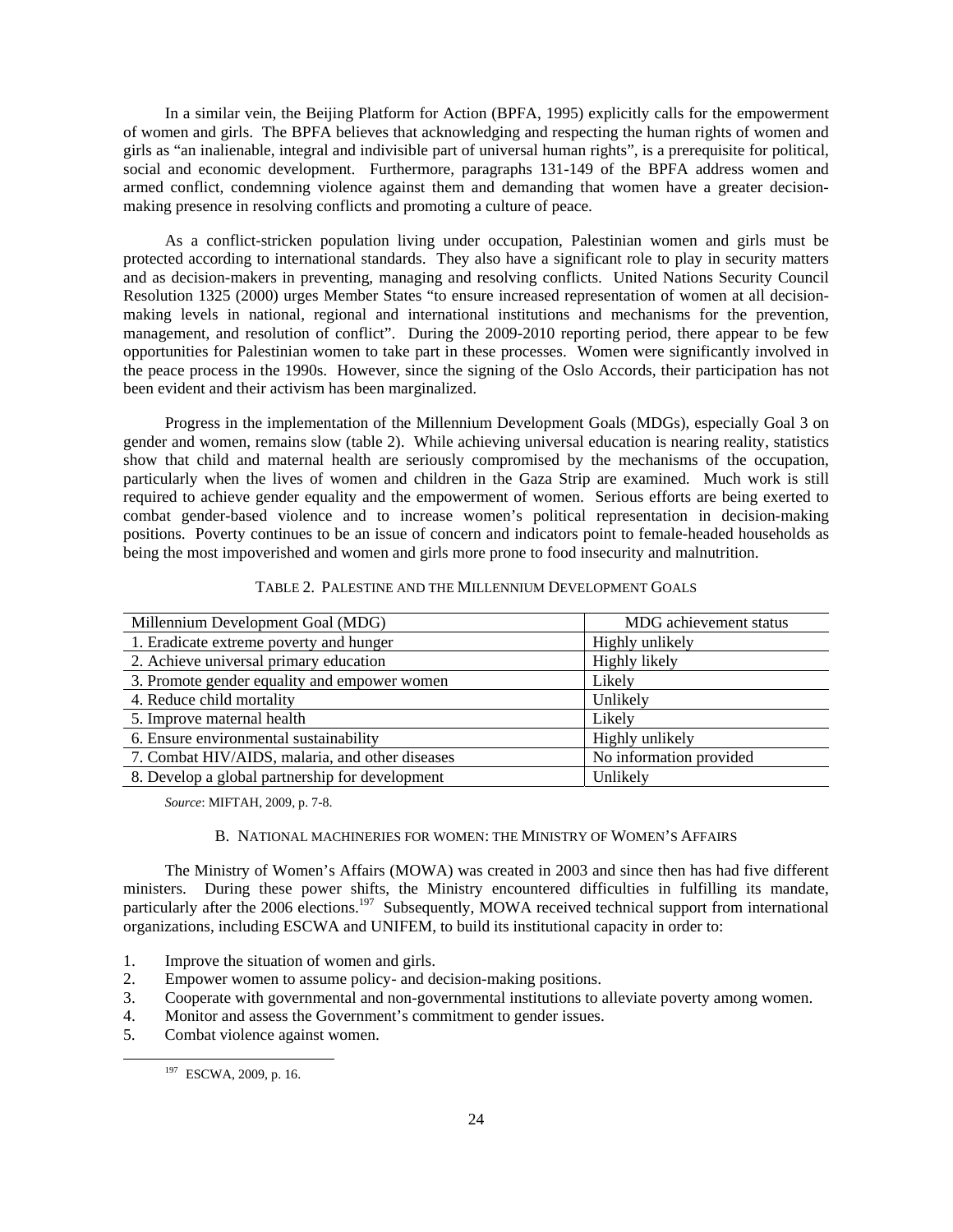Towards this end, MOWA has developed an eight-year National Strategy to Combat Violence against Women (2011-2019), the first of its kind in the Arab region. Moreover, a National Committee for Combating Violence against Women (VAW) was set up in 2008 to follow up on implementation of a plan that aims to:

"Combat violence against …women by promoting the principle of the rule of law based on women's rights and improving institutional mechanisms in Palestinian society in order to protect and support abused women to live in a society free from all forms of discrimination based on equality, dignity, and respect for human rights".<sup>198</sup>

 The PCBS collects data on domestic violence as well as from women's and human rights organizations that conduct surveys for that purpose. However, this remains a taboo area in Palestinian society, especially in the case of sexual violence against never-married women, and insufficient data is available to assess the extent of the problem.

 Other forms of violence exist. Data collected following operation Cast Lead highlighted the difficult situation of women and girls living in the Gaza Strip. However, it is important to remember that such hardships existed before and have continued since that attack. The presence of women in the public sphere has been significantly curbed since the takeover of the Gaza Strip by Hamas. Girls are required to cover their heads at school; female lawyers are obliged to cover their heads while practicing their profession; women are prohibited from smoking *argilah* in public, swimming in the sea or going to male hairdressers. However, many women report that the greatest threats to their safety and freedom are the occupation, the economic blockade and the resulting poverty.

Clark found a correlation between violence and the occupation.<sup>199</sup> For instance, the findings of a 2005 survey in Palestine show that 61.7 per cent of ever-married women were subjected to psychological violence, 23.3 per cent to physical violence and 10.9 per cent to sexual abuse at least once by their husbands in 2005. In the same year, 25 per cent of unmarried females (18 years and over) suffered from physical violence and 52.7 per cent from psychological abuse, that was inflicted, at least once, by a household member. Data on sexual violence are not available. $200$ 

 Because domestic violence is a taboo subject, only 1.2 per cent of women subjected to this form of violence reported that they had sought assistance from the police.<sup>201</sup> Furthermore, 1.7 per cent of women sought assistance from relevant organizations while 3 per cent made phone calls to organizations to seek counselling.<sup>202</sup>

 Women's and human rights organizations have noted a surge in so-called "honour killings" since the start of the second Intifada in 2000. However, there are no reliable data, largely due to the failure of law enforcement authorities to investigate such crimes and the fact that few families called for such crimes to be investigated. From January to August 2009, it was reported that at least 10 women had been killed in 'honour-related crimes'203 and, in 2010 the murder of nine women was documented in the Gaza Strip and the West Bank for various reasons.<sup>204</sup> In a survey conducted in 2009, when asked how respondents would deal

- 201 UNDP, 2010a, p. 48, op.cit.
- $202$  WCLAC, 2009, p. 12.
- $203$  CSW, 2010, p. 8, op.cit.
- 204 Palestinian Centre for Human Rights (PCHR), 2010.

 <sup>198</sup> Ministry of Women's Affairs of the Palestinian National Authority, 2011, p. 2.

<sup>199</sup> Clark et al., 2010, p. 310-316.

<sup>200</sup> PCBS (2006a), p. 6-7.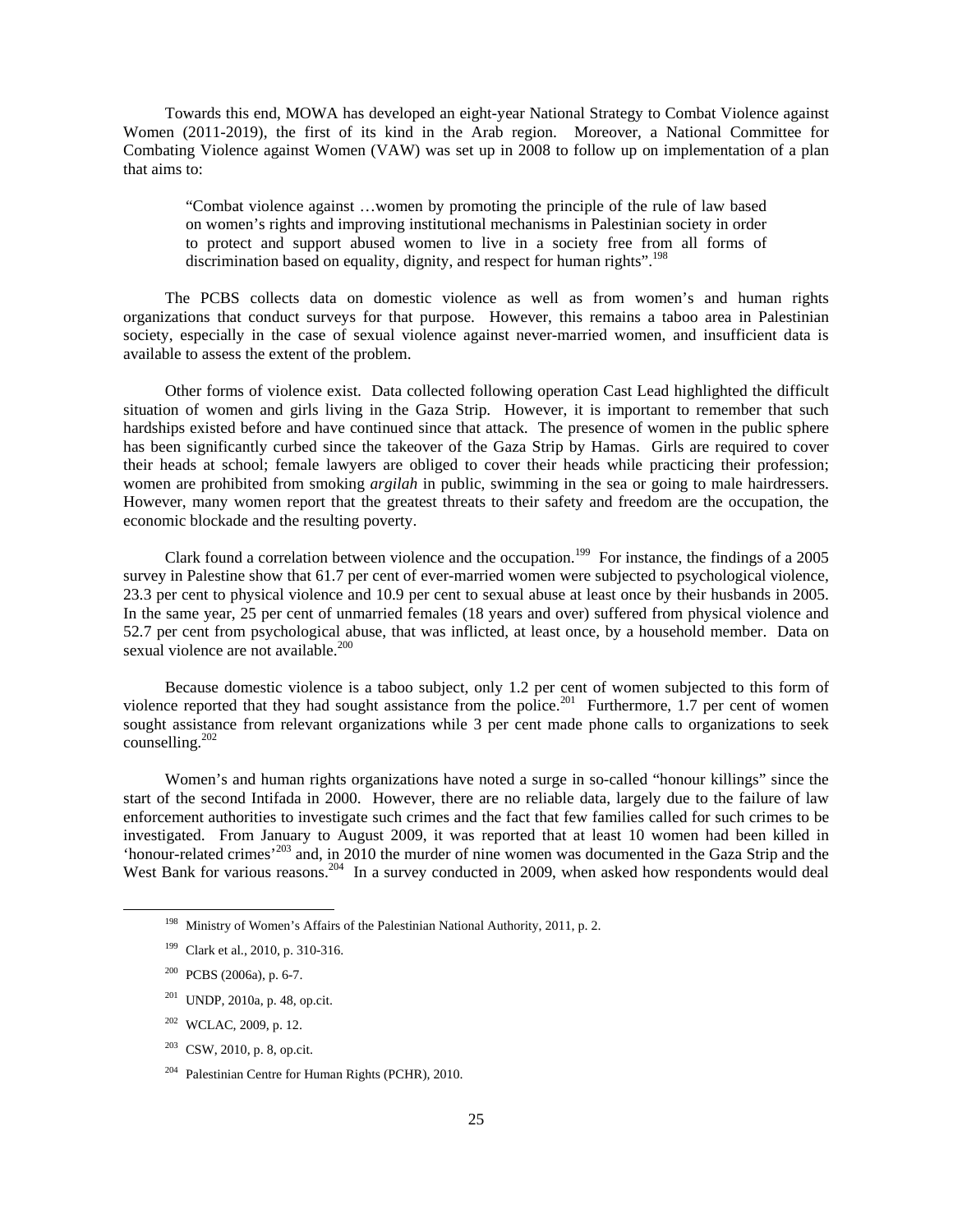with a 'wayward' female, the vast majority chose 'check her story', 'advise her' and 'punish her financially'; while nearly 10 per cent of respondents chose the option 'kill her'.<sup>205</sup>

 Palestinian women have a legal right to own and exercise control over their land, yet very few do. Justifications for this practice revolve around the tradition of male retention of property within families. Similarly, females also have a legal right to an inheritance, albeit to a disproportionately lesser share than their male family members. Yet, custom dictates that women surrender their share to a male family member for 'safe keeping', to avoid shaming the family in the eyes of the community.<sup>206</sup> Women and girls assert that a number of females have been killed in recent years due to inheritance issues rather than for the sake of honour (box  $10$ ).<sup>207</sup>

#### **Box 10. A gender perspective on the Criminal Code**

 "Some women are beaten or divorced and they get nothing of their rights. They are forced to give up their rights. We are in the twenty-first century and we are still talking about basic rights like alimony and financial security. We still demand that the Palestinian Legislation Council [sic] amend these laws. They are delayed due to paralysis. It has never been normal to practice violence, but I feel that violence against women is normally practiced against the backdrop of family honour. This issue is very sensitive in our society. We, as an association were involved in an issue that should be discussed from a legal, religious and social point of view. I was really moved by the regrettable incident in Qalqiliya when two sisters were killed. People claimed they were killed for family honour. I discovered later, or someone told me, that they were killed for inheritance issues. So, the law is used to escape a severe penalty".

 *Source*: Chaban, Daraghmeh and Stettler, 2010, p. 38.

\_\_\_\_\_\_\_\_\_\_\_\_\_\_\_\_\_\_

 Prostitution and trafficking exist in Palestinian society and while data and public discussion are limited on these topics, a recent report reveals that prostitution appears to thrive in Ramallah and Jerusalem, while Palestinian women and girls are trafficked between the West Bank, the Gaza Strip, East Jerusalem and Israel. The stigma surrounding prostitution and trafficking makes it difficult to provide assistance to those women involved. The majority of traffickers were said to be older Palestinian women who had previously been prostitutes.<sup>208</sup>

 In 2009, the Ministry of Women's Affairs succeeded in convincing the Palestinian Authority to sign the Convention on the Elimination of All Forms of Discrimination Against Women. In 2010, the Ministry also succeeded in the annulment, in the West Bank, of article 340 of the Criminal Code that allowed mitigating circumstances for so-called "honour crimes" and of article 98 that allowed for special consideration if the perpetrator of the crime acts in a fit of passion or rage.

#### C. NON-GOVERNMENTAL ORGANIZATIONS (NGOS)

 Women's organizations in Palestine work in a number of capacities and serve women and girls from all walks of life. Some organizations empower women through livelihoods projects, while others may serve as charitable organizations. Some train the police and security forces to be more victim-sensitive, while others provide direct services. Others focus on research and documentation, or work on advocacy and legal reform.

 <sup>205</sup> UNDP, 2009a, p. 85.

<sup>206</sup> Azzouni, 2010, p. 15-16.

 $207$  Chaban, Daraghmeh and Stettler, 2010, p. 37-38, op.cit.

<sup>208</sup> SAWA-All the Women Together Today and Tomorrow, 2008, p.16.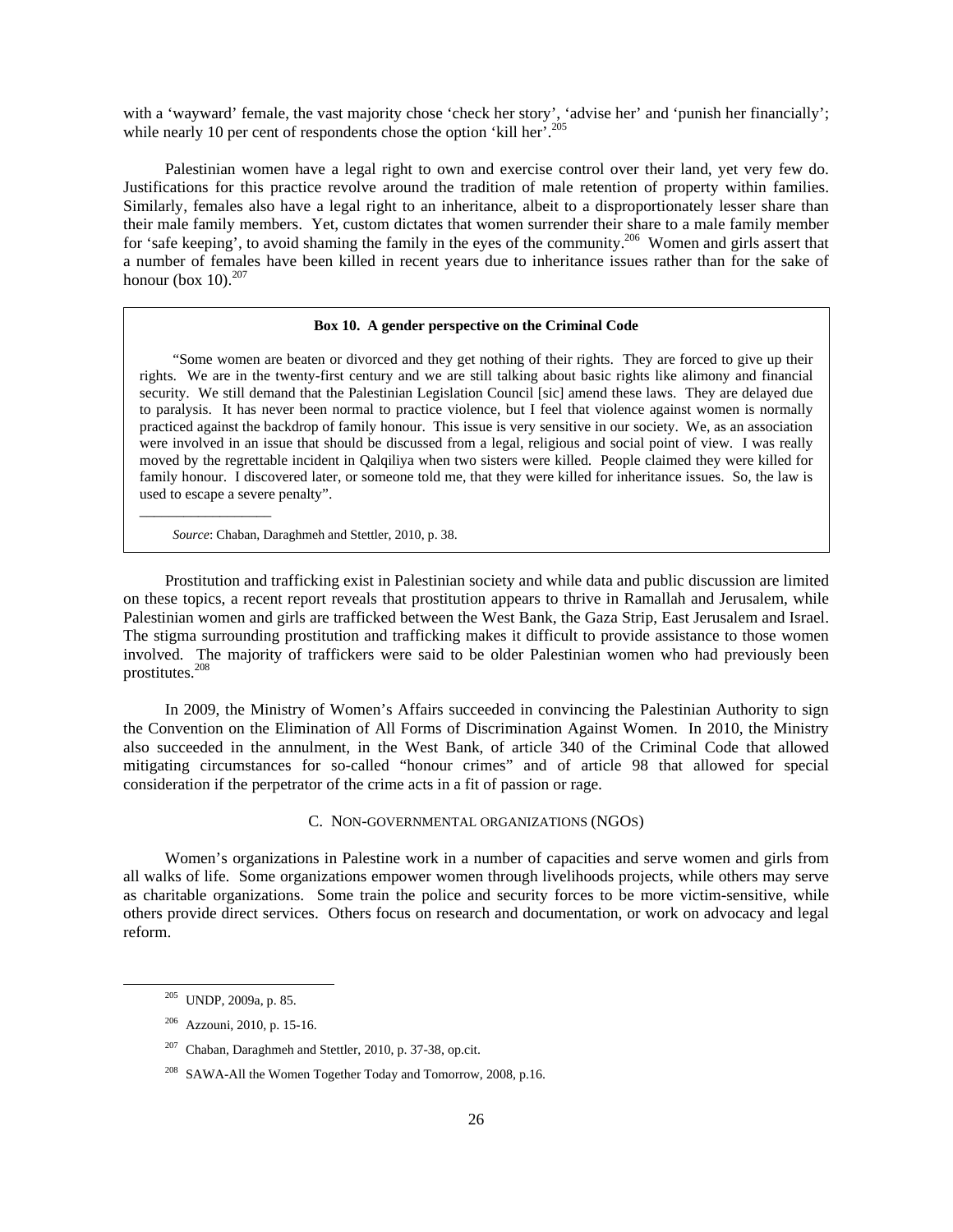The 2009 West Bank-based Government continues to express its commitment to empowering women and securing their rights, and has called upon Governmental and non-governmental institutions to assist in building an independent Palestinian State that ensures gender equality.<sup>209</sup> To that end, in June 2009, the Council of Ministers requested that all Governmental departments prepare gender-sensitive annual budgets.<sup>210</sup> Palestinian women are able to obtain passports, open bank accounts without the permission of a male guardian, and pass on their nationality to their children.

 Proposals are submitted by women's NGOs with regard to amending the Criminal Code and the Personal Status Law in order to address gender inequities, while also ensuring that women's rights are safeguarded and respected. To compliment this process, a first-ever Family Protection Law has also been proposed. $^{211}$ 

 The Women's Centre for Legal Aid and Counselling (WCLAC) together with other civil society organizations and Governmental institutions, have taken steps to create the first comprehensive family violence referral system in Palestine. The system will involve a range of service providers, including core security and justice providers, in addition to medical and social services.

 Al Muntada (the Forum) is a Palestinian NGO that deals with violence against women which was established in 2000 by a coalition of women's organizations in the West Bank, East Jerusalem and the Gaza Strip. The Forum aims to raise awareness of violence against women (VAW) and to work towards its prevention and eradication throughout Palestine. Leadership rotates every other year among the various members in the coalition. Each year, a specific form of violence is addressed through campaigns. It should be noted that there are only two functioning shelters for women and girls fleeing violence, and that both are located in the West Bank.<sup>212</sup> One serves as a transitional shelter, while the other, called Mehwar (the core), functions on a long-term basis. Established in 2007, Mehwar operates under the auspices of the Ministry of Social Affairs and is capable of housing an average of 30 women and their children.<sup>213</sup> It provides multiple services to survivors of gender-based violence, including counselling and psychological and legal support, in addition to vocational training and educational opportunities.

 The Palestinian Declaration of Independence (1988) explicitly states that, "The State of Palestine proclaims its commitment to the principles and purposes of the United Nations and to the Universal Declaration of Human Rights". Likewise, Article 10 of the Amended Basic Law (2003) states that, "The Palestinian National Authority shall work without delay to become a party to regional and international declarations and covenants that protect human rights". These passages indicate to many human rights advocates, especially women's rights advocates, that the Palestinian Government is committed to implementing all international instruments and conventions that promote the human rights of women and girls.

 A review of the Criminal Code (Jordanian Criminal Code, No. 16 (1960) in the West Bank and Egyptian Criminal Code, No. 74 (1936) in the Gaza Strip) or the Personal Status Law (Jordanian Personal Status Law, No. 61 (1976) in the West Bank and Egyptian Family Law (1954) in the Gaza Strip) will reveal that there are no laws that address gender-based violence, whether physical or sexual and that there are no provisions against the harassment of women in the public sphere or in the work place. Similarly, murder in

 <sup>209</sup> Palestinian National Authority, 2009, p. 12.

<sup>210</sup> CSW, 2010, p. 8, op.cit.

<sup>&</sup>lt;sup>211</sup> The momentum in the region for such reform is tangible. It is worth noting that in 2008, the Jordanian Parliament enacted a Family Protection Law that was supported by both Government and civil society, one of the first in the region.

<sup>&</sup>lt;sup>212</sup> A third shelter, in Nablus, is currently closed, but is hoped to reopen with assistance from the Palestinian Government and international supporters.

<sup>213</sup> United Nations Economic and Social Council, 2010, p. 12-13.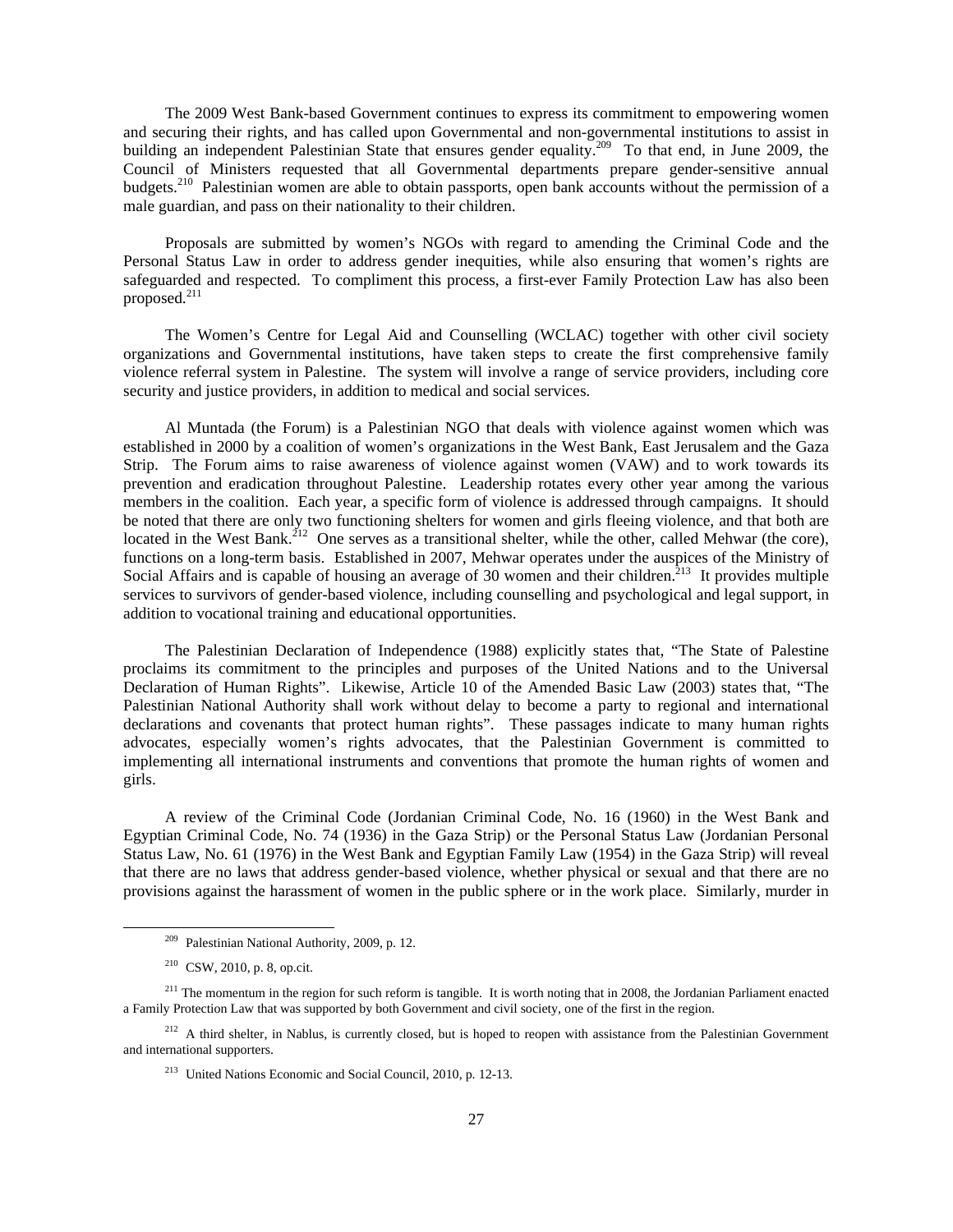the name of honour is perpetrated with impunity. The Ministry of Women's Affairs and a number of civil society organizations have supported a decree which proposes to amend existing legislation that allows crimes of honour to occur with impunity. There also appears to be wide support in the PLC for gendersensitive reform. A PCBS poll revealed that 74.3 per cent of PLC members do not support reduced punishment for perpetrators of so-called "honour crimes". Likewise, 66.5 per cent of PLC members support, or support to some extent, revising the Personal Status Law and 57.4 per cent support revising the Criminal Code. Additionally, 85 per cent of PLC members would support a law to punish those who commit violence against women.<sup>214</sup>

 <sup>214</sup> Assaf, 2010b, p. 6, op.cit.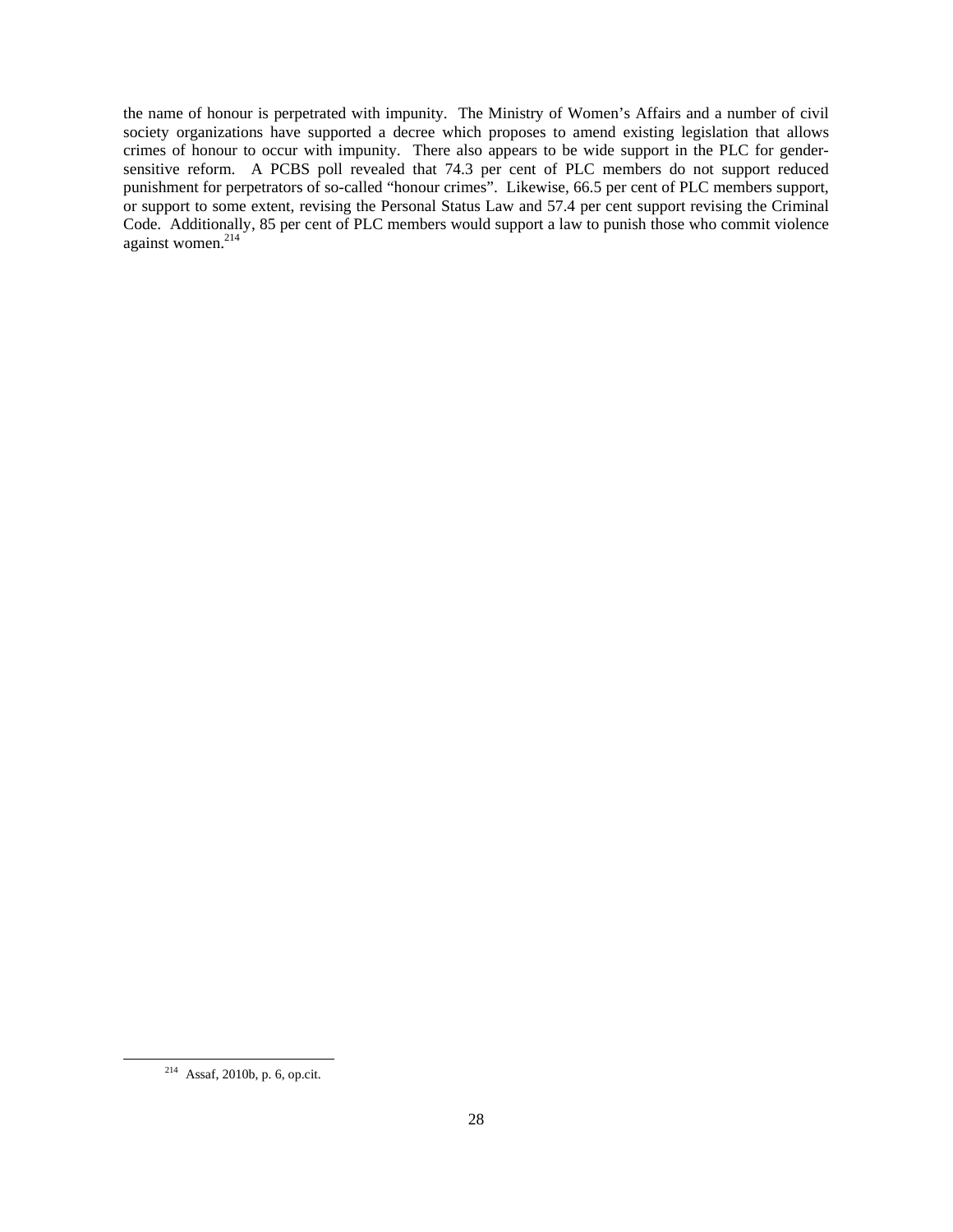## **RECOMMENDATIONS**

 The following recommendations build upon previous ESCWA reports. These recommendations seek to advance the status of Palestinian women and girls through gender-sensitive economic and social policy, as well as judicial and legal reform. They also seek to utilize international standards and conventions such as the Beijing Declaration and Platform for Action, United Nations Security Council Resolution 1325 (2000), the Convention on the Elimination of All Forms of Discrimination against Women and the MDGs as a framework for promoting human rights and ensuring the security of Palestinian women and girls.

1. Ensure a commitment on behalf of the Palestinian Authority to develop an economic and social policy that is inclusive and gender-sensitive and utilizes international documents and conventions as a framework for change. Set clear interim targets for achieving the MDGs, develop a strategy to ensure that the tenets of the Convention on the Elimination of All Forms of Discrimination against Women are respected and ensure that the participation of women is viable and visible in peace and security matters, in accordance with United Nations Security Resolution 1325 (2000).

2. Strengthen the rule of law by criminalizing violence against women and girls, including so-called "honour killings" and undertake comprehensive awareness-raising campaigns in this context in order to change the public mindset. Undertake legislative reform for a unified Personal Status Law and Criminal Code. Adopt the Palestinian Women's Bill of Rights and sign all international instruments promoting the human rights of women and girls. Develop indicators to monitor crimes against women, including rape and so-called "honour killings".

3. Ensure gender-sensitive budgeting within all Governmental policies with a special emphasis on vulnerable female populations, such as female-headed households and women in the Gaza Strip, in order to ensure that sufficient public funds are provided for eliminating inequalities between men and women.

4. Empower the Ministry of Women's Affairs to implement greater gender-sensitive reform and increase the capacity and profile of ministerial gender units. Integrate a gender perspective into the programmes of all ministries and institutions.

5. Apply a quota system to all areas of politics in order to attain a target of a minimum of 30 per cent female representation.

6. Increase female representation and participation in core security and justice sectors such as the judicial system, the security forces and the civilian police.

7. Set targets for improving access to and the quality of services within the health sector, including reproductive health services. Reduce maternal mortality and infant mortality rates, address the rates of noncommunicable disease most affecting females, especially breast cancer, and ensure mental health services are available for those in need.

8. Support the efforts of civil society, religious organizations and the media to empower women and girls and create a network to prevent and combat gender-based violence. It is especially important that services extend to the Gaza Strip, as well as to rural areas and refugee camps.

9. Review and amend basic and secondary school curricula to ensure that a gender-sensitive perspective is present. At the tertiary level, encourage female participation in non-traditional specializations, including science and technology.

10. Develop opportunities to increase female labour-force participation. Encourage economic growth through the empowerment of female entrepreneurs, with a particular focus on training and vocational education, and building their capacity in business, economic development and ICT for socio-economic development. Additionally, create a programme of action for women in the field of business with an emphasis on entrepreneurship and women-owned small and medium-sized enterprises.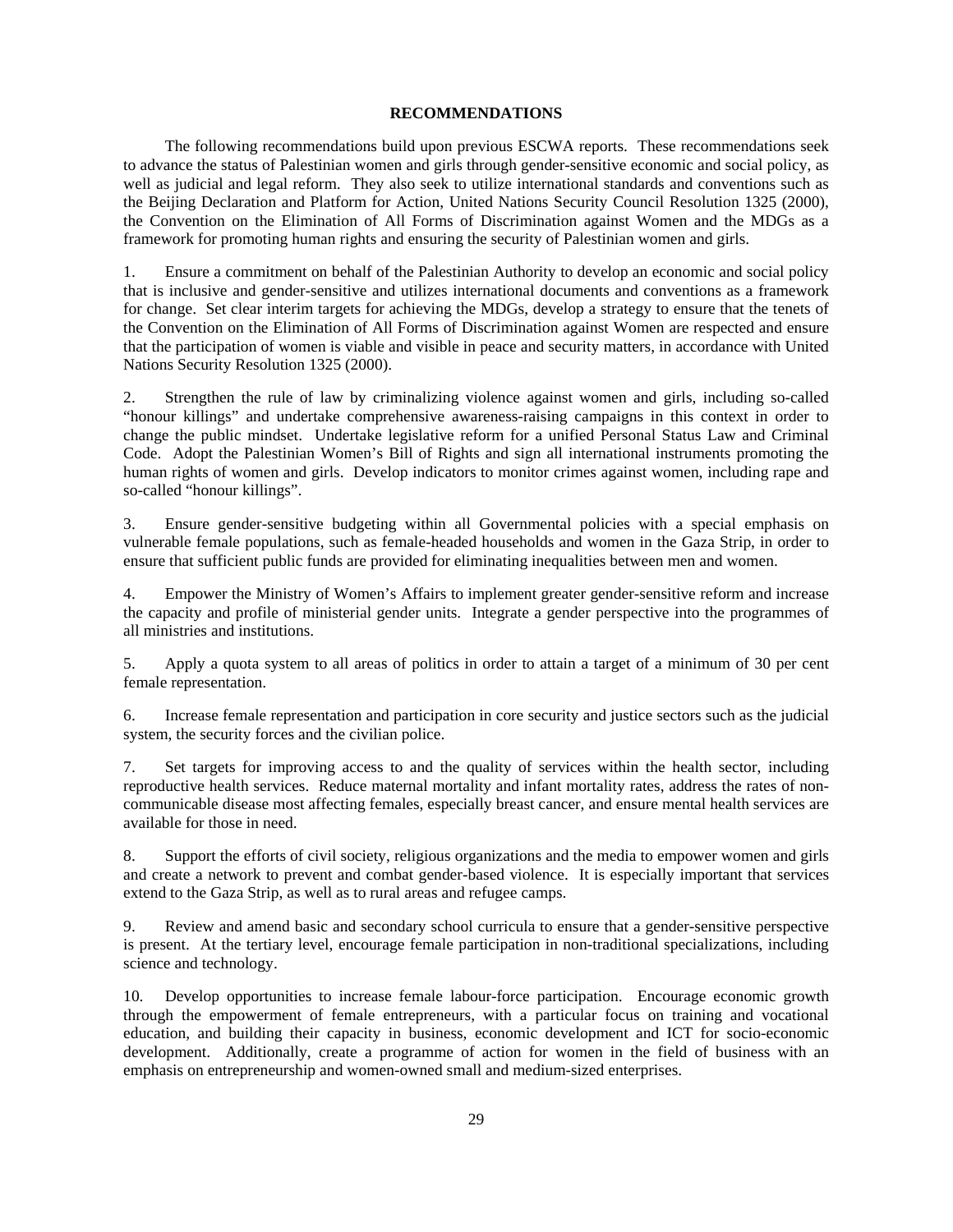11. Develop policies that address the needs of all vulnerable female populations with a view of promoting empowerment, sustainability and participation.

12. Develop policies that acknowledge the unique situation of women and girls in the Gaza Strip, bearing in mind the requirements of United Nations Security Council Resolution 1325 (2000). Ensure that females in the Gaza Strip have access to educational and economic opportunities, as well as to decent and timely health care and reproductive health services.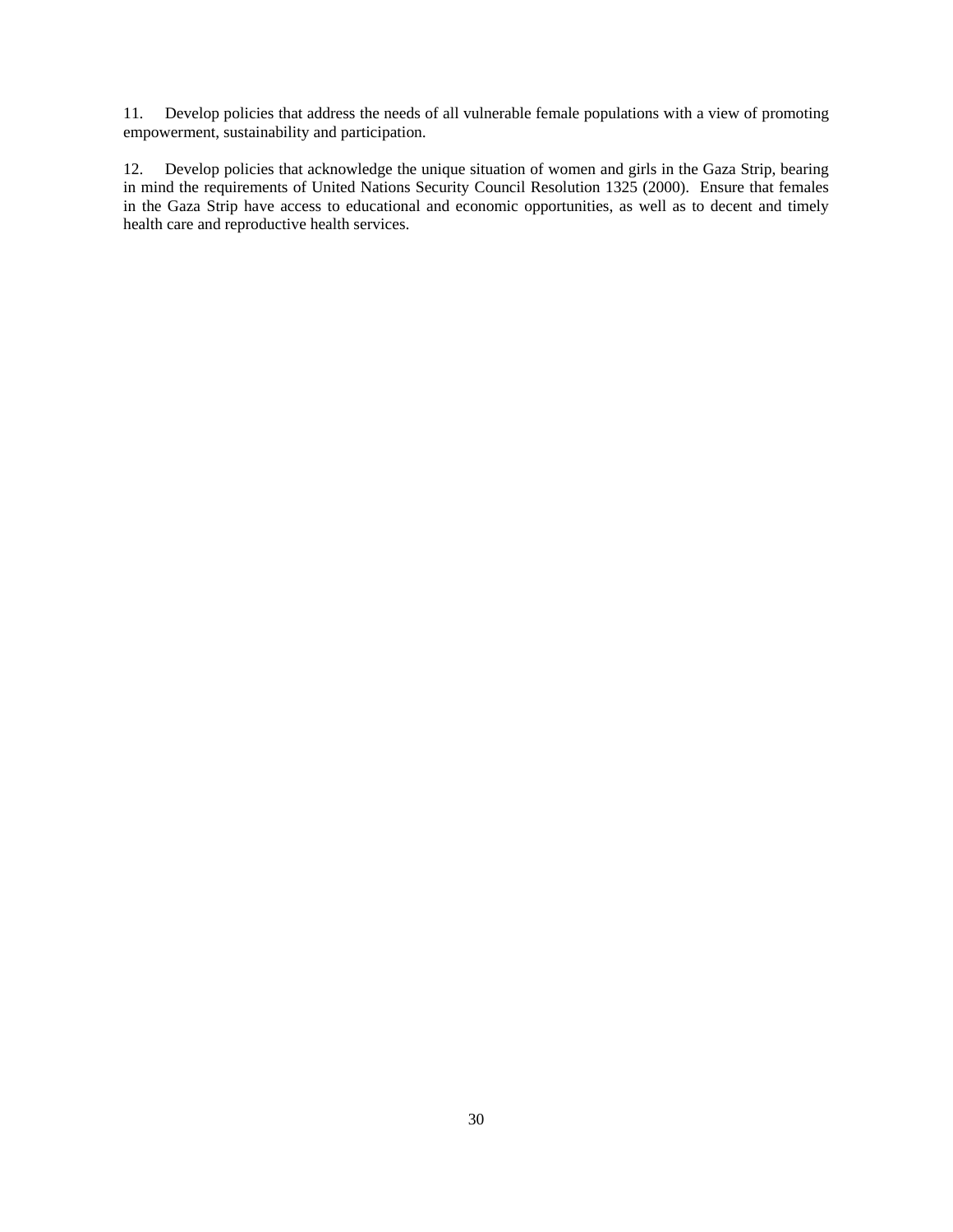#### **BIBLIOGRAPHY**

- Abdul-Rahim, H., Abu-Rmeileh, N., and Wick, L. 2009. Cesarean Section Deliveries in the Occupied Palestinian Territory: An Analysis of the 2006 Palestinian Family Health Survey. *Health Policy*. 93: 151-156.
- Abdul Rahim, H., Wick, L., Halileh, S., Hassan-Bitar, S., Chekir, H., Watt, G., and Khawaja, M. 2009. Maternal and Child Health in the Occupied Palestinian Territory. *The Lancet.* 373(9667): 967-977.
- Addameer. 2008. *"In Need of Protection": Palestinian Female Prisoners in Israeli Detention*. Jerusalem: Addameer.
- Al-Haq. 2009. *'Operation Cast Lead': A Statistical Analysis*. Ramallah: Al-Haq.
- Amnesty International. 2010. *Suffocating: The Gaza Strip under Israeli Blockade.* London: Amnesty International.
- Amnesty International UK, et al. 2010. *Dashed Hopes: Continuation of the Gaza Blockade*.
- Assaf, S. 2010a. *Policy Paper: Older Adults in the Palestinian Territory: Situation and Needs*. Al-Bireh: Palestinian Women's Research and Documentation Center (PWRDC) and United Nations Educational, Scientific and Cultural Organization (UNESCO).
- Assaf, S. 2010b. *Suggested Policy Interventions for PLC Members for Decreasing Gender-based Discrimination in the Palestinian Territory.* Al-Bireh: PWRDC-UNESCO.
- Azzouni, S. 2010. Palestine. In Kelly, S. and Breslin, J. (eds), *Women's Rights in the Middle East and North Africa: Progress Amid Resistance.* New York: Freedom House.
- Center for Development Studies, Birzeit University. 2010. *Impacts and Challenges Facing Palestinian Families Regarding Residency in the Palestinian Territory: An Exploratory Study with a Gender Perspective*. Al-Bireh: PWRDC-UNESCO.
- Chaban, S., Daraghmeh, R. and Stettler, G. 2010. *Palestinian Women and Security: Why Palestinian Women and Girls Do Not Feel Secure.* Geneva: Geneva Centre for the Democratic Control of Armed Forces (DCAF).
- Clark, C., Everson-Rose, S., Suglia, S., Btoush, R., Alonso, A. and Haj-Yahia, M. 2010. Association between Exposure to Political Violence and Intimate-Partner Violence in the Occupied Palestinian Territory: A Cross-Sectional Study. *The Lancet*. 375: 310-16.
- Culture and Free Thought Association (CFTA). 2009. *Gaza Crisis: Psycho-social Consequences for Women*. Jerusalem: United Nations Population Fund (UNFPA).
- Fafo Institute for Applied International Studies (Fafo) and UNFPA. 2009a. *Life in the Gaza Strip Six Weeks after the Armed Conflict 27 Dec 2008 - 17 Jan 2009. Evidence from a Household Sample Survey: A Summary.* Oslo and Jerusalem: Fafo and UNFPA.
- Fafo and UNFPA. 2009b. *Living Conditions in the Gaza Strip During and After Israel's Military Campaign in the Winter of 2008-2009: Evidence from Interviews with 2,000 Households.* Oslo and Jerusalem: Fafo and UNFPA.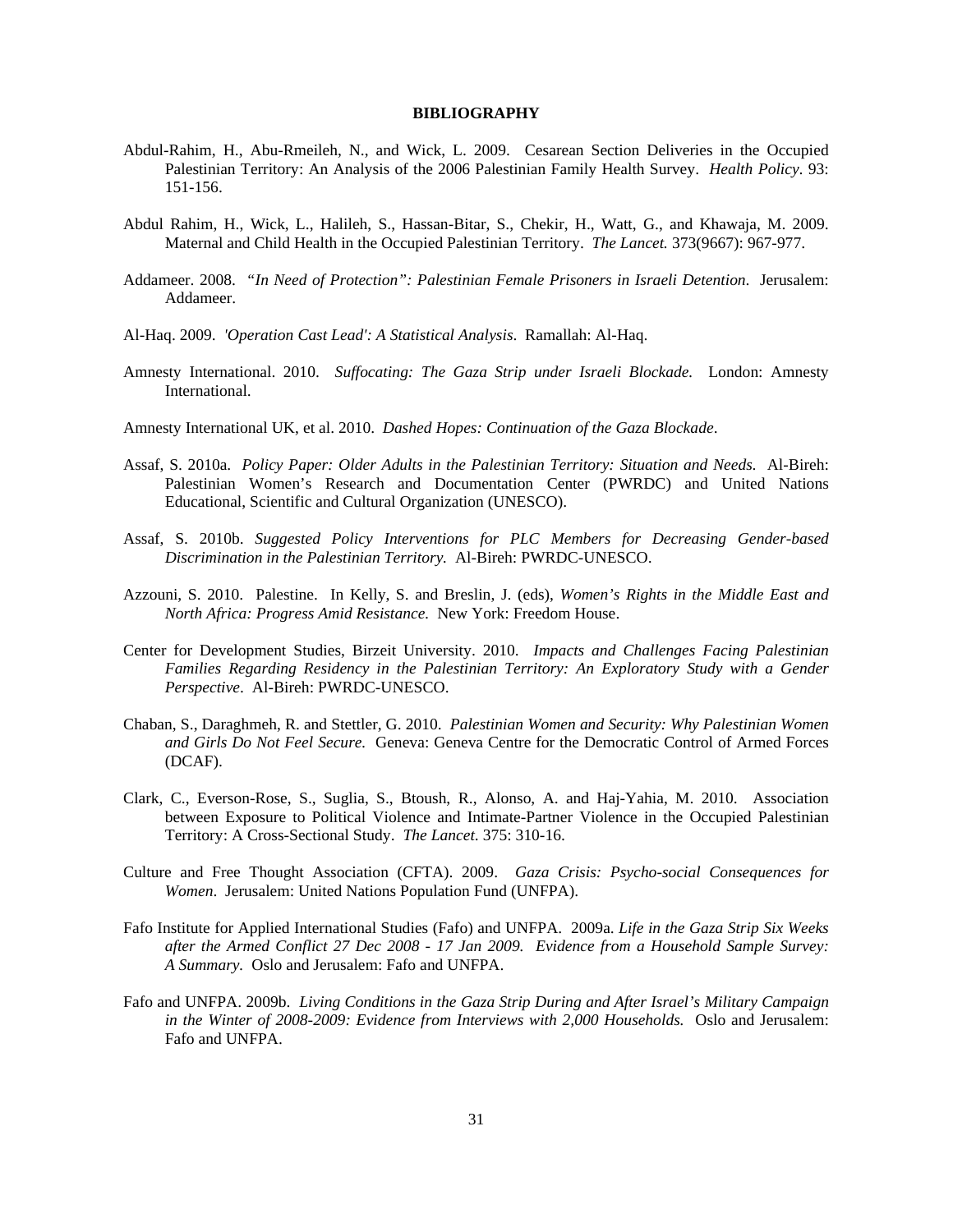- Food and Agriculture Organization (FAO). 2010. *Palestinian Women's Associations and Agricultural Value Chains*. Rome: FAO.
- Foster, A., Daoud, F., Abed, S., Abu Sa'da, K. and Al-Ayasah, H. 2006. *Illicit Sex, Abortion and So-called "Honor Killings": Attitudes and Opinions of Female University Students in Palestine*. Cambridge: IBIS Reproductive Health. [Poster].
- Giacaman, R., Khatib, R., Shabaneh, L., Ramlawi, A., Sabri, B., Sabatinelli, G., Khawaja, M. and Laurance, T. 2009. Health Status and Health Services in the Occupied Palestinian Territory. *The Lancet*. 373: 837-849.
- Hilal, J., Al Kafri, S. and Kuttab, E. 2008. *Unprotected Employment in the West Bank and Gaza Strip: A Gender Equality and Workers' Rights Perspective*. Beirut: International Labour Organization/Regional Office for Arab States and Center for Arab Women Training Center.
- Husseini, A., Abu-Rmeileh, N., Mikki, N., Ramahi, T., Abu Ghosh, H., Barghuthi, N., Khalili, M., Bjertness, E., Holmboe-Ottesen, G. and Jervell, J. 2009. Cardiovascular Diseases, Diabetes Mellitus, and Cancer in the Occupied Palestinian Territory. *The Lancet.* 373*:* 1041-1049.
- Imam, A. 2010. *Palestinian Elderly Women's Needs and Their Physical and Mental Health.* Al-Bireh: PWRDC-UNESCO.
- International Labour Organization (ILO). 2008. *Situation of and Assistance to Businesswomen in the West Bank, Policy Brief 3.* Beirut: ILO.
- International Women's Commission (IWC). 2005. *Charter of Principles*. Istanbul: IWC. Available at: http://www.iwc-peace.org/.
- Jad, I. 2009. The Politics of Group Weddings in Palestine: Political and Gender Tensions. *Journal of Middle East Women's Studies*, 5(3): 36-53.
- Johnson, P. 2010. Unmarried in Palestine: Embodiment and (dis)Empowerment in the Lives of Single Palestinian Women*. IDS Bulletin.* 41(2): 106-115.
- Juzoor Foundation for Health and Social Development (Juzoor). 2010. *Women's Health Surveillance Report: Towards a Multi-dimensional Look at the Health of Palestinian Women*. Al-Bireh: PWRDC and UNESCO.
- Khader, A., Madi, H., Riccardo, F. and Sabatinelli, G. 2009. Anaemia among Pregnant Palestinian Women in the Occupied Palestinian Territory. *Public Health Nutrition*. 12(12): 2416-2420.
- Khawaja, M. 2003. The Fertility of Palestinian Women in Gaza, the West Bank, Jordan and Lebanon. *Population*. 58(3): 273-302.
- Mitchell, L. 2010. *Coping, Closure, and Gendered Life Transitions: Palestinians' Responses to the Erosion of Male Breadwinning Work*. Oslo: Fafo.
- Mitchell, L. 2009. *Making Ends Meet: Gender and Household Coping Strategies in the West Bank*. Oslo: Fafo.
- Ministry of Women's Affairs of the Palestinian National Authority. 2011. *Strategic Plan for Combating Violence against Women (VAW), 2011-2019.*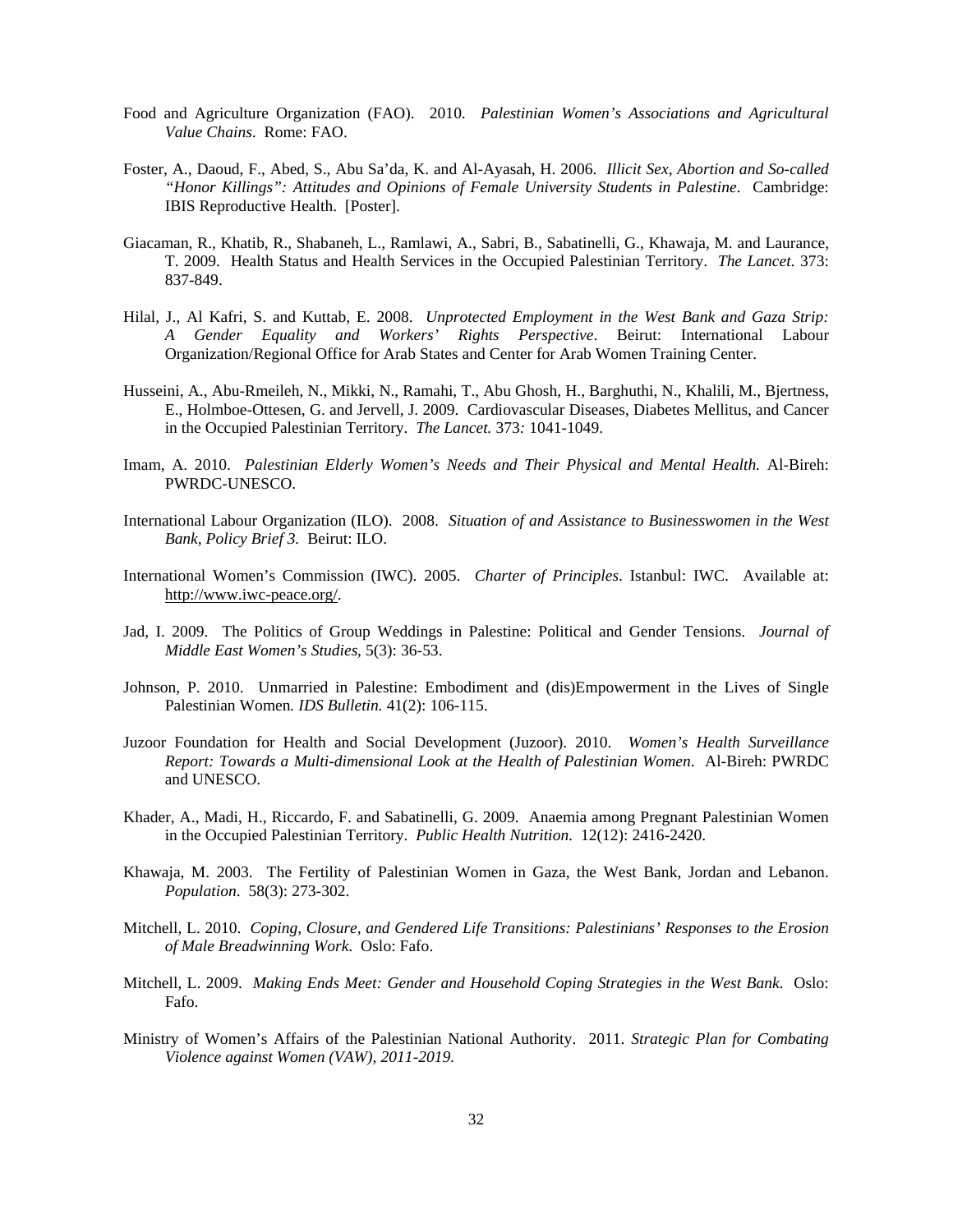- Nicolai, S. 2007. *Fragmented Foundations: Education and Chronic Crisis in the Occupied Palestinian Territory*. Paris: International Institute for Educational Planning-UNESCO.
- Office for the Coordination of Humanitarian Affairs (OCHA) and World Food Programme (WFP). 2010a. *Between the Fence and a Hard Place*. Jerusalem and Rome: OCHA and WFP.
- OCHA. 2010b. *West Bank Movement and Access*. Jerusalem: OCHA.
- OCHA. 2009. *Field Update on Gaza from the Humanitarian Coordinator*. Available at: http://unispal.un.org/unispal.nsf/85255db800470aa485255d8b004e349a/50a7789ce959e0c285257554 006d3e56?OpenDocument.
- Palestinian Central Bureau of Statistics (PCBS). 2011, Press release on the results of the Labour Force Survey. Ramallah: PCBS.
- PCBS, 2010a. *Child Statistics Series (No. 13). Palestine Children-Issues and Statistics. Annual Report.*  Ramallah: PCBS.
- PCBS. 2010b. *Gender Gaps in the West Bank According to the Data of the Population, Housing and Establishment Census, 2007*. Ramallah: PCBS.
- PCBS. 2010c. *Israeli Settlements in the Palestinian Territory: Annual Statistical Report 2009*. Ramallah: PCBS.
- PCBS. 2010d. *On the Eve of International Day of Refugees*. Ramallah: PCBS.
- PCBS. 2010e. *On the Eve of the International Population Day*. Ramallah: PCBS.
- PCBS. 2010f. *On the Eve of International Youth Day*. Ramallah: PCBS.
- PCBS. 2010g. *On the Occasion of the Eighth of March, The International Woman Day*. Ramallah: PCBS.
- PCBS. 2010h. *Palestine in Figures 2009*. Ramallah: PCBS.
- PCBS. 2010i. *Press Release on Labour Force Survey Results (July-September, 2010) Round.* Ramallah: PCBS.
- PCBS. 2010j. *Women and Men in Palestine: Issues and Statistics, 2010*. Ramallah: PCBS.
- PCBS. 2010k. *Women and Men in Palestine: Issues and Statistics, 2009*. Ramallah: PCBS.
- PCBS. 2010l. *Press Release about Child Statistics on the Occasion of International Children's Day*. Ramallah: PCBS.
- PCBS. 2009a. *Census Final Results Population Report West Bank*. Ramallah: PCBS.
- PCBS. 2009b. *A Comparative Study on the Social, Familial, Marital, Educational and Economic Characteristics of the Households in the Palestinian Territory (1997-2007).* Ramallah: PCBS.
- PCBS. 2009c. *Main Results Survey on the Impact of War and Siege on Gaza Strip.* Ramallah: PCBS.
- PCBS. 2009d. Martyrs and Injured in Gaza Strip. Available at: http://www.pcbs.gov.ps/DesktopModules/ Articles/ArticlesView.aspx?tabID=0&lang=ar-JO&ItemID=1411&mid=12059.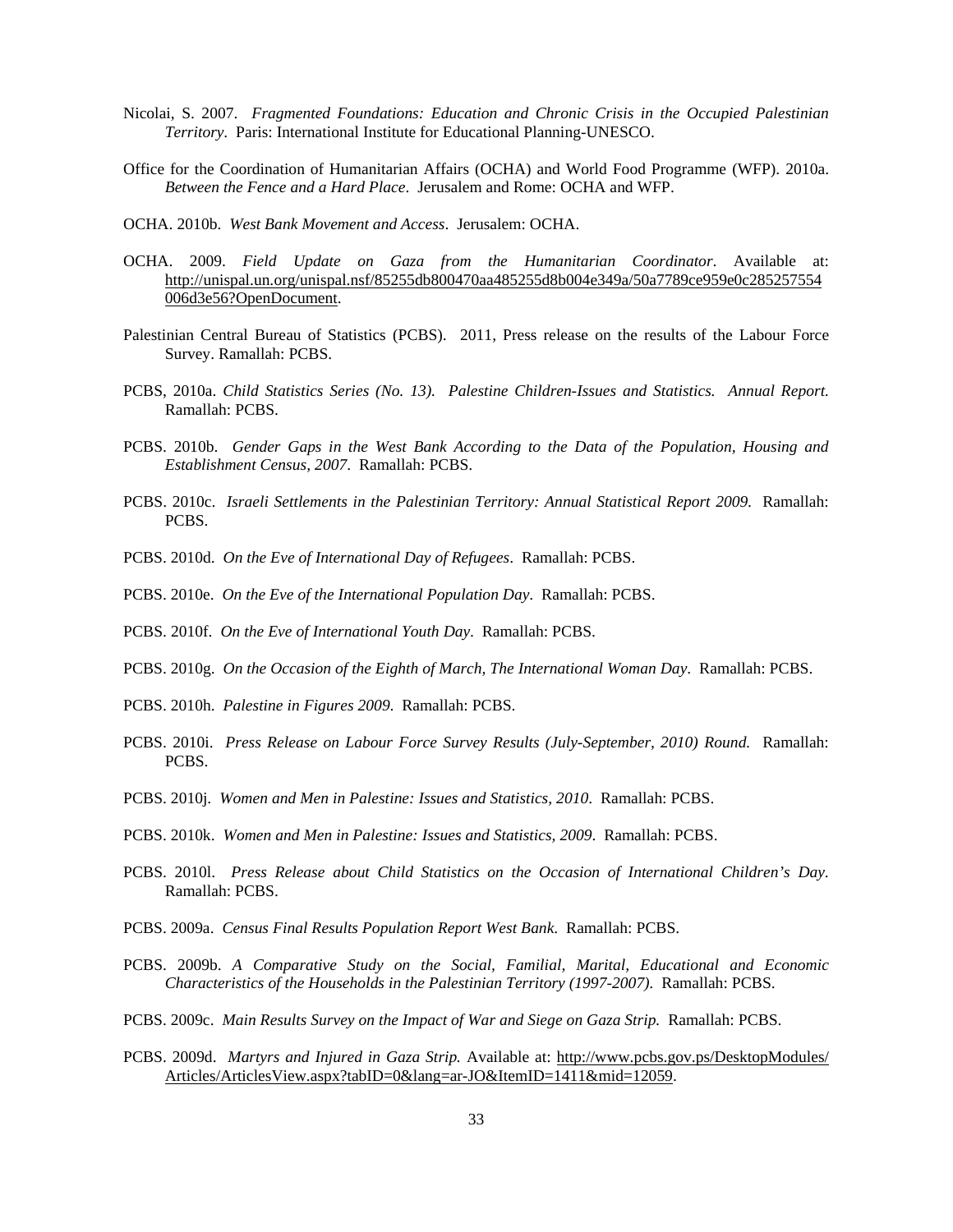PCBS. 2009e. *Millennium Development Goals: Statistical Report*. Ramallah: PCBS.

- PCBS. 2009f. *The Palestinian Central Bureau of Statistics Issues a Press Release on the Eve of the World Health Day*. Ramallah: PCBS.
- PCBS. 2008a. *Population, Housing and Establishment Census 2007: Census Semi Final Results in Gaza Strip – Summary (Population and Housing)*. Ramallah: PCBS.
- PCBS. 2008b. *The Millennium Development Goals in Palestine According to the Data of the Palestinian Family Health Survey 2006*. Ramallah: PCBS.
- PCBS. 2008c. *Population, Housing and Establishment Census 2007: Census Final Results in the West Bank – Summary (Population and Housing).* Ramallah: PCBS.
- PCBS. 2007. *Palestinian Family Health Survey, 2006: Preliminary Report*. Ramallah: PCBS.
- PCBS. 2006a. *Domestic Violence Survey (December, 2005 January, 2006). Main Findings: Summary of Findings*. Ramallah: PCBS.
- PCBS. 2006b. *Households Survey on Information and Communications Technology, 2006: Main Findings.* Ramallah: PCBS.
- PCBS. 2006c. *Socio-Health Status of Palestinian Women*. Ramallah: PCBS. [Poster].
- PCBS. 1997. *The Census*. Ramallah: PCBS.
- Palestinian Centre for Human Rights. (PCHR). 2010. *On the International Day for the Elimination of Violence against Women, Let Our Motto Be: No to Silence on Violence against Palestinian Women.* Available at: http://www.pchrgaza.org/portal/en/index.php?option=com\_content&view=article&id= 7124:on-the-international-day-for-the-elimination-of-violence-against-women-let-our-motto-be-no-tosilence-on-violence-against-palestinian-women&catid=36:pchrpressreleases&Itemid=194.
- PCHR. 2009a. *23 Days of War, 928 Days of Closure: Life One Year after Israel's Latest Offensive on the Gaza Strip, 27 December 2008 - 18 January 2009*. Gaza Strip: PCHR.
- PCHR. 2009b. *Through Women's Eyes: A PCHR Report on the Gender-Specific Impact and Consequences of Operation Cast Lead.* Gaza Strip: PCHR.
- The Palestinian Initiative for the Promotion of Global Dialogue and Democracy (MIFTAH). 2009. *The MDG – ICPD Palestine Report in Preparation for ICPD @ 15*. Ramallah: MIFTAH.
- Palestinian National Authority. 2009. *Palestine: Ending the Occupation, Establishing the State, Program of the Thirteenth Government*. [English version].
- Pennells, L. 2010. *Report 2011 Gender Marker Implementation oPt.*
- Physicians for Human Rights-Israel (PHR-Israel). 2005. *Breast Cancer in the Gaza Strip: A Death Foretold*. PHR-Israel. Jaffa-Tel Aviv: PHR-Israel.
- Rabayah, K. 2010. Economic and Social Empowerment of Women through Information and Communication Technology: A Case Study of Palestine*. The Journal of Community Informatics, Gender in Community Informatics (Special Double Issue),* 6(2). Available at: http://ci-journal.net/ index.php/ciej/article/view/500/508.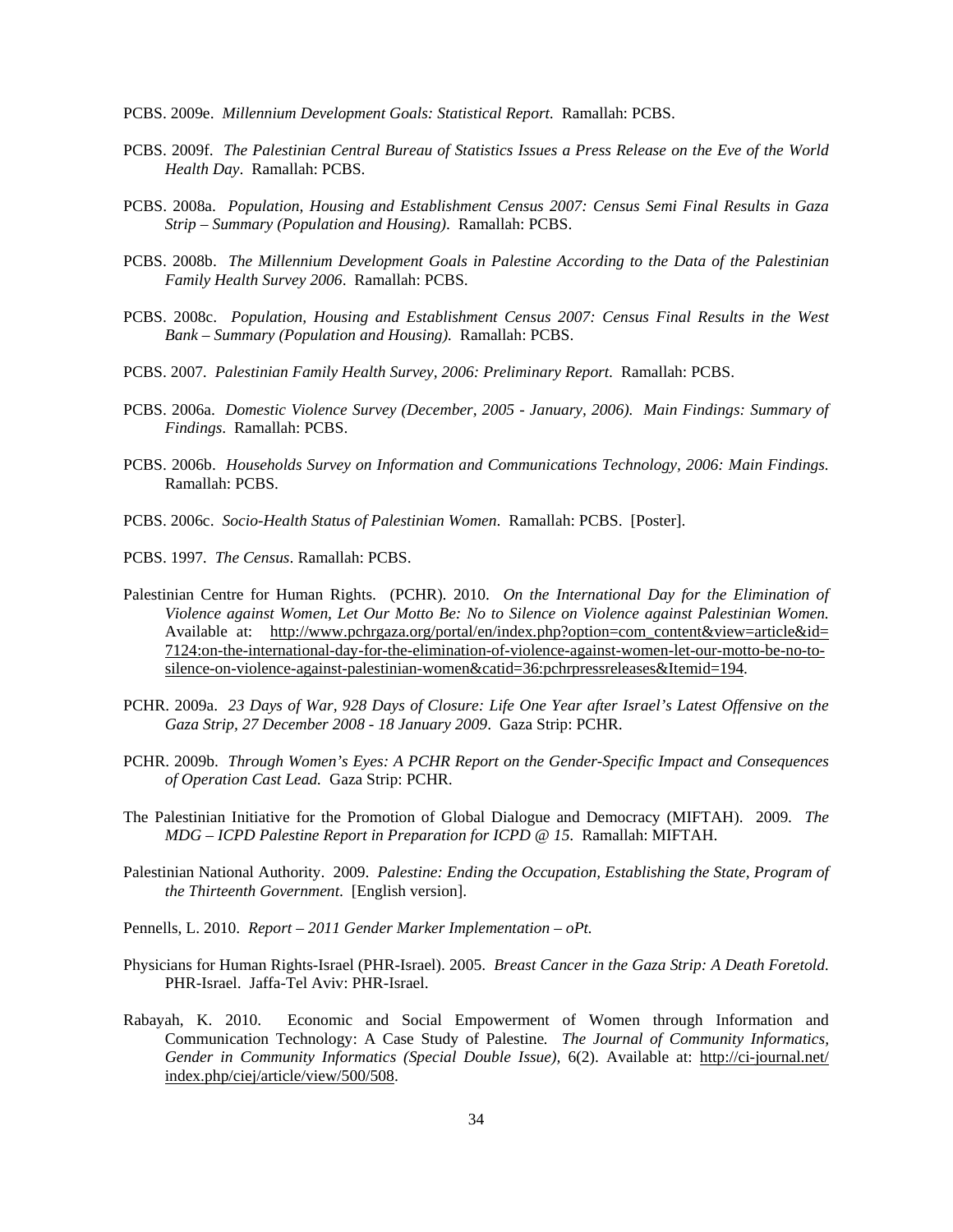- Riyada. 2009. *Reality of Female Graduates Seeking Employment: "What Do Palestinian Women Want from the Labor Market and How to Achieve That?"* Al-Bireh: PWRDC – UNESCO.
- Riyada. 2008. *Executive summary of: Situation and Institutional Assessment on Business Women in the Occupied Palestinian Territories*. Beirut: ILO.
- Roudi-Fahimi, F. and Abdul Monem, A. 2010. *Unintended Pregnancies in the Middle East and North Africa.* Washington, D.C.: Population Reference Bureau.
- Save the Children. (no date). *Findings of Baseline Study: The Impact of Detention on Palestinian Ex-detainee Children and their Families.*
- SAWA All the Women Together Today and Tomorrow. 2008. *Trafficking and Forced Prostitution of Palestinian Women and Girls: Forms of Modern Day Slavery: A Briefing Paper*. Jerusalem: SAWA.
- Sfeir, J. 2006. *Pilot Study to Validate a Qualitative/Quantitative Method to Gender Analysis of the Palestinian System of Basic Education (GAPSBE)*. Al-Bireh: PWRDC-UNESCO.
- Sharek Youth Forum. 2009. *Mapping of Organizations Working With Youth in the oPt*. Ramallah: UNDP/Programme of Assistance to the Palestinian People (PAPP).
- Sultana, R. 2010. *TVET in the Gaza Strip: Mapping Provision, Identifying Gaps…and Ways Forward*. Ramallah: UNESCO.
- Totah, S. 2009. Women in IT. *This Week in Palestine.* Available at: http://www.thisweekinpalestine.com/ details.php?id=2710&ed=167&edid=167.
- United Nations Development Programme (UNDP). 2010a. *Human Development Report 2009/10: Occupied Palestinian Territory: Investing in Human Security for a Future Stat*e.
- UNDP. 2010b. *Occupied Palestinian Territories: International Human Development Indicators.* Available at: http://hdrstats.undp.org/en/countries/profiles/PSE.html.
- UNDP. 2009a. *Arab Human Development Report 2009: Challenges to Human Security in the Arab Countries*. New York: United Nations.
- UNDP. 2009b. *Inside Gaza: Attitudes and Perceptions of the Gaza Strip Residents in the Aftermath of the Israeli Military Operations*.
- UNDP. 2006. *The Arab Human Development Report 2005: Towards the Rise of Women in the Arab World.* New York: United Nations.
- United Nations Development Fund for Women (UNIFEM). 2010. *Towards a National Strategy to Combat Violence against Women in the Occupied Palestinian Territory.* Available at: http://unispal.un.org/ UNISPAL.NSF/0/8BC1CB048B9E825C8525773D0066CF49.
- UNIFEM. 2009a. *Towards Gender Equality in Humanitarian Response: Addressing the Needs of Women & Men in Gaza. A Guidebook for the Humanitarian Sector*. Jerusalem: UNIFEM.
- UNIFEM. 2009b. *Voicing the Needs of Women and Men in Gaza: Beyond the Aftermath of the 23 Day Israeli Military Operations*. Jerusalem: UNIFEM.
- UNIFEM. 2002. *Evaluating the Status of Palestinian Women in Light of the Beijing Platform for Action.* Amman: UNIFEM, Arab States Regional Office. Not Available to check